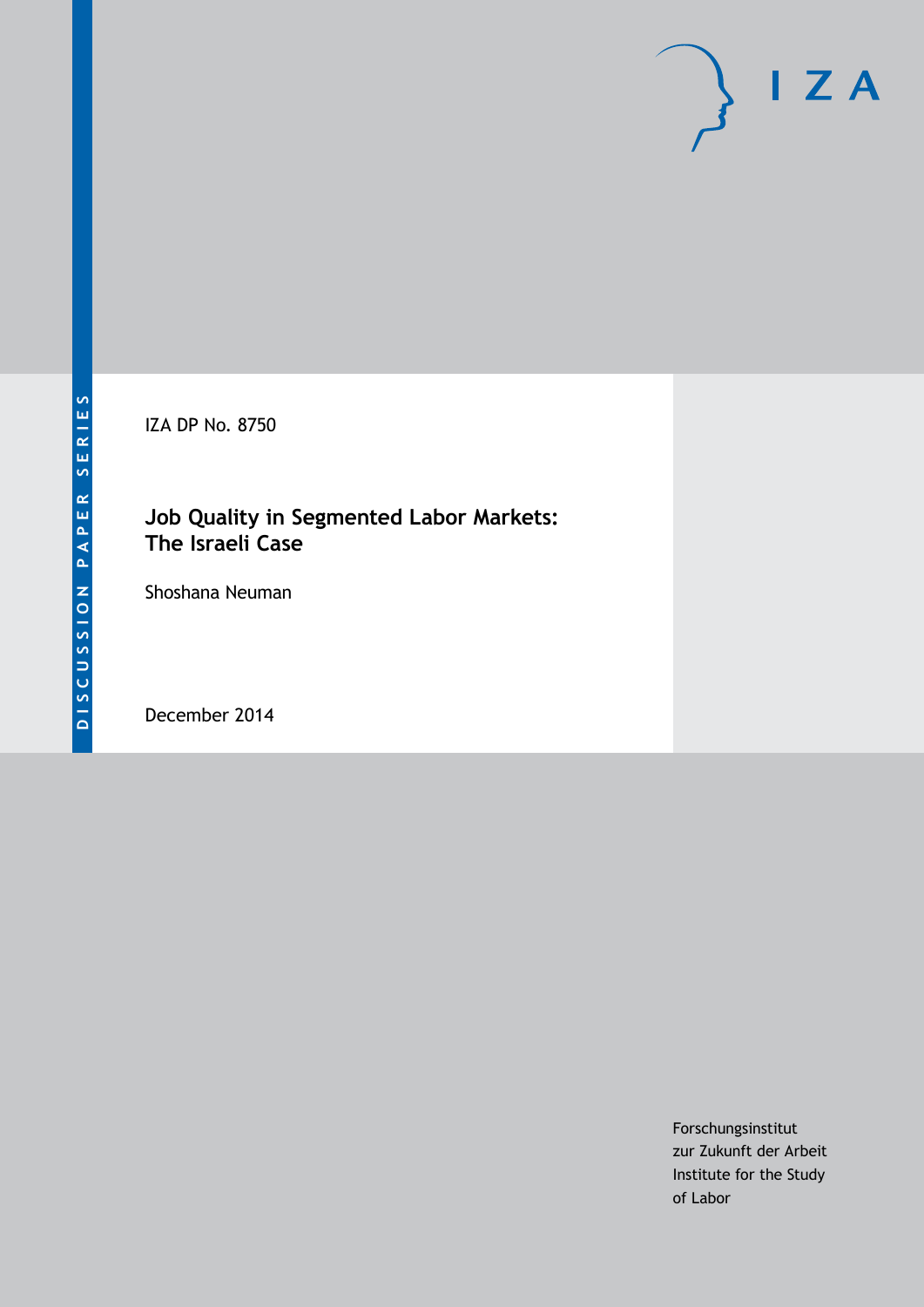# **Job Quality in Segmented Labor Markets: The Israeli Case**

**Shoshana Neuman**

*Bar-Ilan University, CEPR and IZA*

Discussion Paper No. 8750 December 2014

IZA

P.O. Box 7240 53072 Bonn **Germany** 

Phone: +49-228-3894-0 Fax: +49-228-3894-180 E-mail: [iza@iza.org](mailto:iza@iza.org)

Any opinions expressed here are those of the author(s) and not those of IZA. Research published in this series may include views on policy, but the institute itself takes no institutional policy positions. The IZA research network is committed to the IZA Guiding Principles of Research Integrity.

The Institute for the Study of Labor (IZA) in Bonn is a local and virtual international research center and a place of communication between science, politics and business. IZA is an independent nonprofit organization supported by Deutsche Post Foundation. The center is associated with the University of Bonn and offers a stimulating research environment through its international network, workshops and conferences, data service, project support, research visits and doctoral program. IZA engages in (i) original and internationally competitive research in all fields of labor economics, (ii) development of policy concepts, and (iii) dissemination of research results and concepts to the interested public.

<span id="page-1-0"></span>IZA Discussion Papers often represent preliminary work and are circulated to encourage discussion. Citation of such a paper should account for its provisional character. A revised version may be available directly from the author.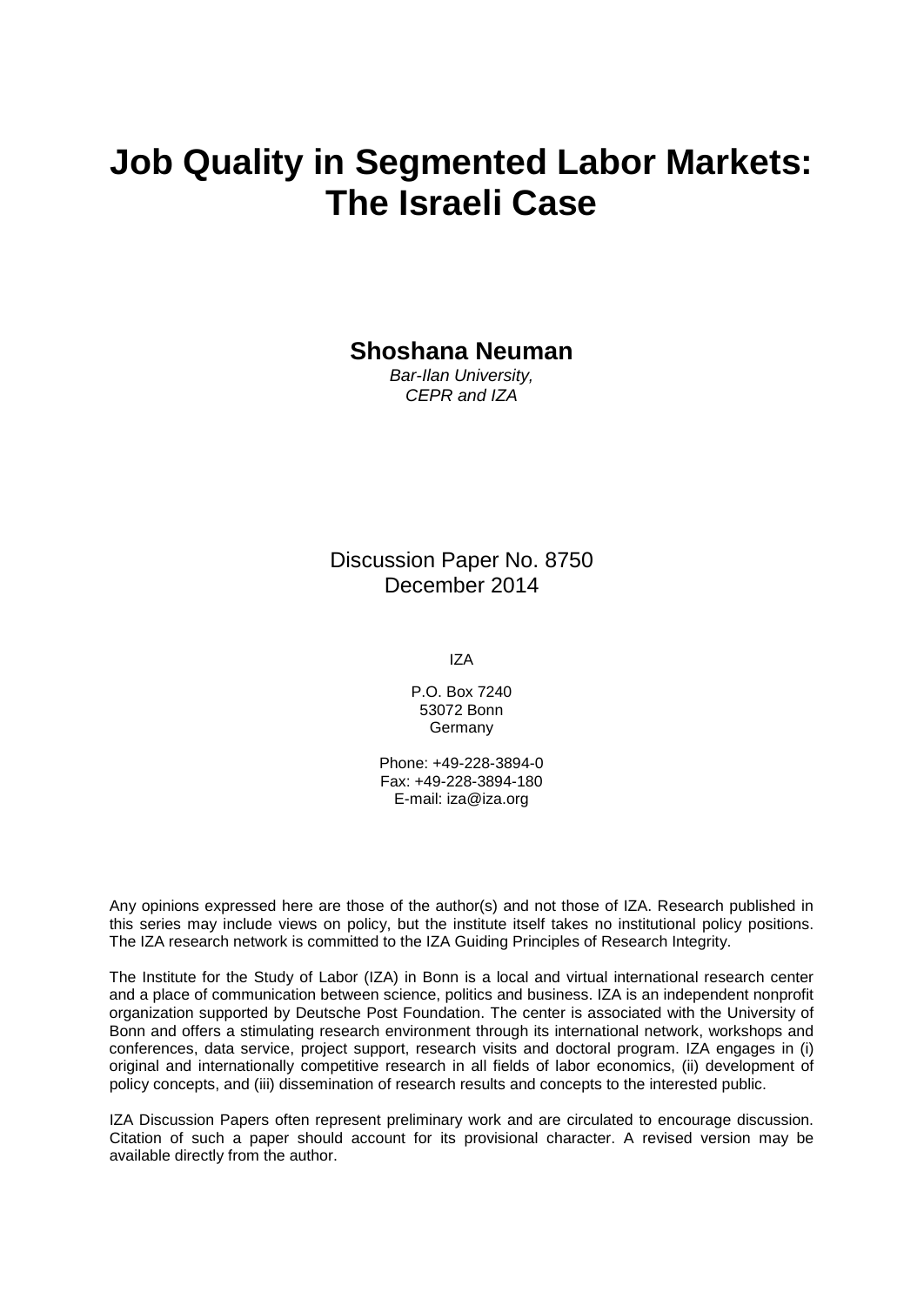IZA Discussion Paper No. 8750 December 2014

# **ABSTRACT**

# **Job Quality in Segmented Labor Markets: The Israeli Case[\\*](#page-1-0)**

Till the early-1990s the collectively-bargained labor contract (between the trade-union that presented the employees, and the employer or the employers'-association) was the norm, granting salaried workers a stable and protected labor contract. Thereafter, and more significantly after 1995, the share of unionized workers dropped constantly, to almost half of its peak level (of more than 80 percent). In parallel, two other types of contracts became more common: personal temporary contracts (between an individual worker and his employer), and contracts between a labor-contractor and employees who are employed in a triangular mode of employment (employee-contractor-client). The latter involves precarious employment and is more common among the more vulnerable sub-populations of newimmigrants, disabled individuals, Israeli-Arabs, foreign-workers and women. The contractual changes resulted in work instability, growth of the secondary labor market and segmentation. Efforts to protect the disadvantaged secondary labor-market workers include legislation, reforms, new regulations, and enforcement of all the above.

JEL Classification: J15, J21, J31, J41, J51, J58, J61, J81

Keywords: Israel, labor market segmentation, labor contracts, collective bargaining, contracted labor, immigrants, foreign workers, regulation

Corresponding author:

Shoshana Neuman Department of Economics Bar-Ilan University 52900 Ramat-Gan Israel E-mail: [shoshana.neuman@biu.ac.il](mailto:shoshana.neuman@biu.ac.il)

The author is grateful to the ILO for research support, within the framework of a comparative project on "Labour Market Segmentation". I would also like to thank the participants of a workshop on "Labour Market Segmentation" (held at the ILO in Geneva, on December 11<sup>th</sup> – 12<sup>th</sup>, 2012), as well as ILO colleagues (in particular, Sandrine Cazes and Mariya Aleksynska), for very helpful comments on earlier versions of the paper. This study is also available as an ILO Working Paper No. 55, within the "Conditions of Work and Employment" WP series.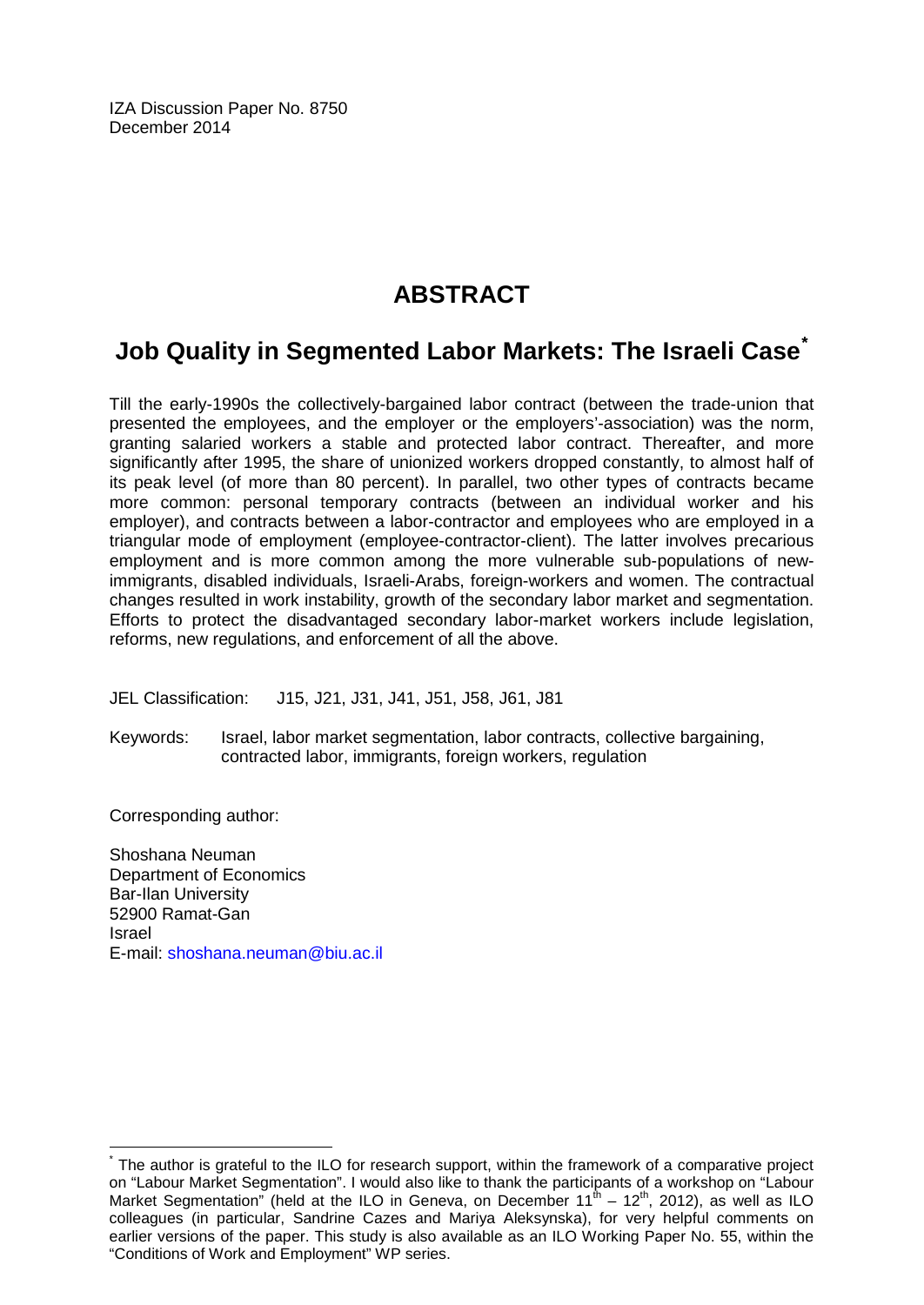## **Job Quality in Segmented Labor Markets: The Israeli Case**

#### **1. Introduction**

The Israeli labor market has undergone profound transformations over the past several decades, with the emergence of new forms of contractual segmentation that have sharpened the fragmentation that already existed along ethnic, religious and gender lines. The increased fragmentation is due in large part to major transformations in the industrial relations system. Starting in the early 1990s, the Israeli industrial relations' system began a transition from a Continental corporatist system to an Anglo-American pluralist system. This change, combined with other global and domestic forces, resulted in significant changes in labor contractual arrangements, leading to an increase in segmentation.

Until the early-1990s, the collectively-bargained labor contract was the norm is Israel. Eightyfour percent of salaried workers in the Israeli labor market were unionized, with 95 percent of them belonging to the powerful General Histadrut trade-union. Contracts were negotiated, signed and instituted at the nation-wide, sectoral, and individual plant level, and extended to all salaried workers. But beginning in the early-1990s, and more significantly after 1995, the share of unionized workers has dropped consistently, falling to almost half of its peak. In parallel, two other types of contracts became more common: personal temporary contracts (between an individual worker and his or her employer), and contracts between a labor-contractor and employees who are employed in a triangular employment relationship (employee-contractorclient).Two distinct groups of workers are employed by temporary personal contracts: highlyqualified, professional workers (e.g., in the high-tech industry) who typically prefer this type of contract, which grants higher wages at the cost of less job protection, and at the other end, lowskilled workers who have little choice but to accept temporary contracts which entail both lower wages and much less job stability and job protection. Triangular contracted employment involves precarious employment and is more common among the more vulnerable sub-populations of new-immigrants, disabled individuals, Israeli-Arabs, foreign-workers, and women. The contractual changes have resulted in a growth in work instability, wage inequality, and poverty.

This report analyses the evolution of changes in the Israeli labor market over the past several decades, focusing on characteristics, industrial relations and types of labor contracts. It details the different segments of the Israeli labor market, focusing on its dual (primary-secondary) structure and the gradual changes in the composition of the secondary labor-market. It goes on, analyzing the role of institutions, legislation, policies and enforcement of labor-law and labor regulations, in monitoring these changes. In particular, efforts to protect the disadvantaged secondary labor market workers (immigrants, contracted-workers and foreign-workers) are discussed. The last section offers policy implications and remedies that could help upgrade the Israeli labor market.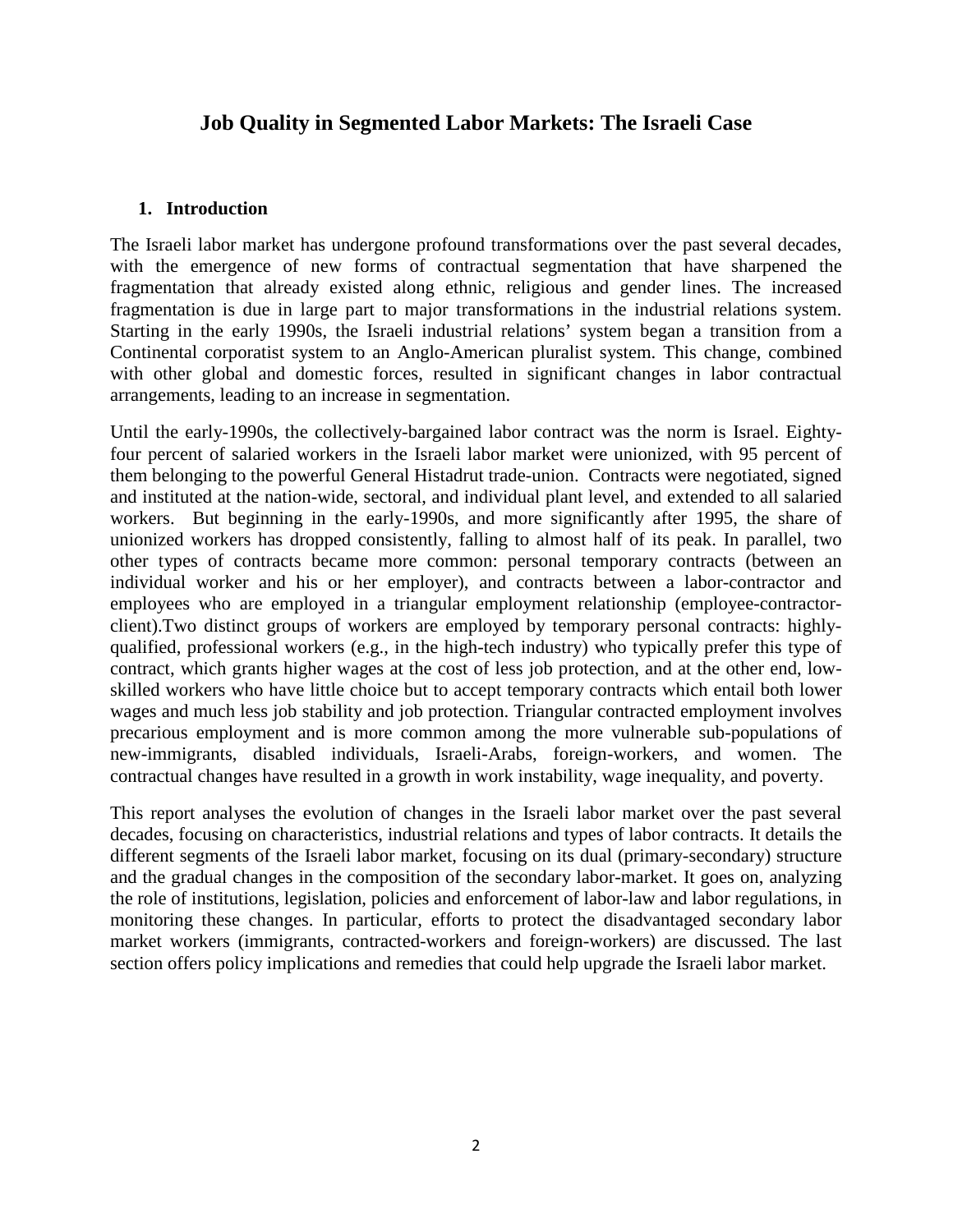#### **2. Main characteristics of the Israeli labor market**

#### **A snapshot of the Israeli society, economy and labor market**

#### *Demographic stratification*:

The Israeli population is stratified on several levels: The first level is between Israeli Jews and Israeli Arabs. In 2011, the Israeli population of 7.8 million was composed of a majority of 75.4 percent Jews and a large minority of above 20 percent Israeli-Arabs (17.3 percent Moslems, 2.0 percent Christians, and 1.6 percent Druze); 3.7 percent claim to have no religion (Central Bureau of Statistics – CBS – Annual Statistical Abstract, 2012). The Jewish population is internally stratified along two lines: ethnicity and religiosity. The two major ethnicities are defined by country of origin: Easterners (Sepharadi Jews) who originate from Asian/African/Middle-eastern countries, and Westerners (Ashkenazi Jews) whose origins are in European/American countries. In the late-1980s, after the disintegration of the former USSR, about 1 million of Russian Jews have immigrated to the State of Israel (within 4-5 years). This major inflow of highly-educated immigrants enriched the multi-cultural Israeli society and added around 20 percent to the labor force.<sup>[1](#page-50-0)</sup>

Another type of stratification, within the Jewish population, is defined by level of religiosity. The main division is between ultra-Orthodox Jews, referred to as Haredim (14 percent of the Jewish population in [2](#page-4-0)010; Ben-Moshe,  $2012$ <sup>2</sup> and other Jewish individuals. Interestingly, Israel ranks first in a ranking of "Cultural Globalization" (Raab et al., 2008, Global Index, rankings for 2002). The ethnic and religious stratification probably granted her this first place.

The ethnic/religious sub-groups are highly segregated: Data from the CBS 2009 Social Survey on religiosity of spouses indicate that more than 60 percent marry within their religious group. The figures of religiously homogenous marriages are extremely high among the ultra-Orthodox (95 percent). There is rare intermarriage between Jews and Arabs. High residential segregation between the various groups and separate educational systems further exacerbate segregation, separation and stratification. Labor markets are also relatively segregated, in particular between Arabs and Jews.

Differential birth-rates within the various groups result in different age distributions and will lead to future changes in the relative shares: The groups of the ultra-Orthodox and of Moslem Arabs are expected to have significant relative growth. Projections for 2030, based on the reasonable assumption of some decrease in birth-rates within all ethnic/religious groups, yield estimates of 44 percent growth of the total Israeli population that is unevenly distributed between the sub-

<sup>&</sup>lt;sup>1</sup> Israel provides a large, rich and varied pool of immigrants to observe. They come from a wide range of countries and have diverse educational and professional backgrounds. The most significant wave of immigration arrived in the country right after statehood, when between 1948 and 1952 mass immigration of 711 thousand supplements a population of 630 thousand. Immigration did not stop ever since and starting in 1989, brought in the last major wave from the former USSR (see Neuman 2005, and Table 1).

<span id="page-4-1"></span><span id="page-4-0"></span> $\frac{1}{2}$  The definition and determination of ultra-Orthodox Jews (Haredim) is somewhat problematic, as CBS Labor Force Surveys do not classify individuals by their level of religiosity. Ultra-Orthodox Jews are usually defined using the question on "last institution of study". Male respondents, who report that *yeshiva* (an institution for the advanced study of Jewish religious texts) is their last place of study are labeled as ultra-Orthodox. A similar approach is used also for the classification of ultra-Orthodox women.

study of Jewish religious texts) is their last place of study, are labeled as ultra-Orthodox. A similar approached is used also for the classification of ultra-Orthodox women.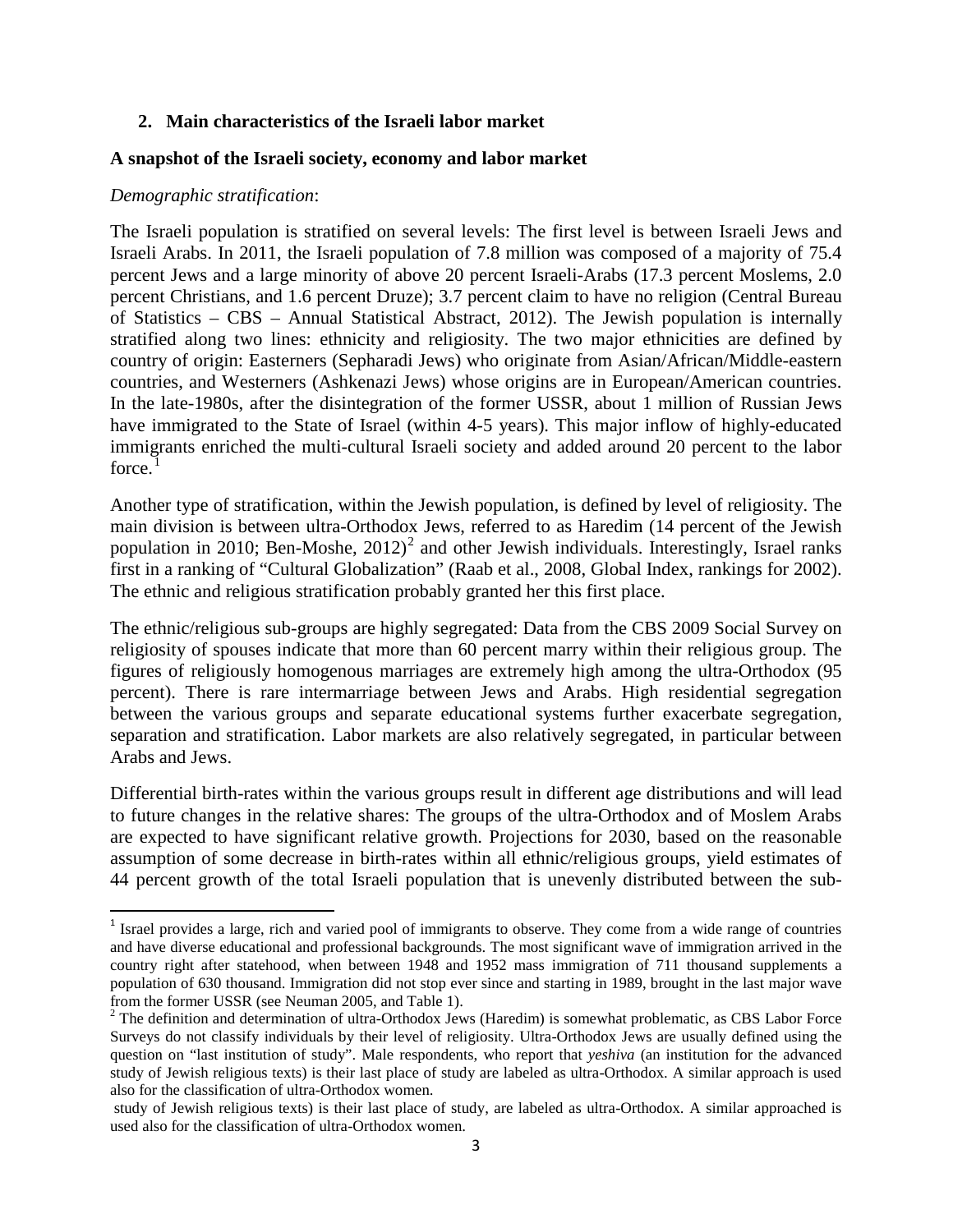populations. Major deviations from the overall population growth are expected among: the ultra-Orthodox (growth of 134 percent), Moslem Arabs (growth of 65 percent) and secular Jews (down to 20 percent) (Ben-Moshe,  $2012$ ).<sup>[3](#page-4-1)</sup> These forecasted demographic changes have major implications for the Israeli society and in particular for the labor market: much lower labor-forceparticipation-rates, coupled with large families in the Arab and Haredi sector, are expected to lead to intensified poverty, diminished growth, rising welfare budgets and higher dependencyratios.[4](#page-5-0)

A more recent segment of the Israeli society is composed of low-skilled overseas migrantworkers, employed mainly in the sectors of construction, agriculture and care-giving. Starting in the early-1990s, they were first recruited to replace Palestinian work-commuters. The numbers, however, grew steadily and dramatically, reaching about 200 thousand since the late-1990s (222,000 in 2011). Lately, about 50,000 cross-border workers (some of them asylum-seekers) also joined this segment of foreign-workers. Obviously, there is a major spill-over from the stratified society to labor market segmentation, as will be suggested below.

#### *The Israeli economy and labor market*:

Israel enjoyed strong economic growth for most of the past two decades. Despite a slowdown in the early 2000s and the global financial crisis in 2008-09, economic output grew at an average annual rate of over 4 percent (as population grew as well, per-capita GDP grew by a lower annual average of over 3 percent). The recent economic crisis that affected (and still affects) most industrialized countries hit less hard the Israeli economy. In 2009, when GDP of OECD countries dropped by an average of 3.8 percent, Israel experienced a (minor) growth rate of 0.8 (the percapita average growth rate in OECD countries was -4.4 percent, compared with -0.9 percent in Israel). In 2011, per-capita GDP growth rate in Israel was 2.8 percent, versus 1.4 percent in OECD countries. The performance of the Israeli economy is even more pronounced when total GDP growth is considered: 4.7 percent in Israel, versus 1.9 in OECD countries (Table 1; Bank of Israel Annual Report, 2011). Economic growth is powered by the high-tech sector which also accounts for over 40 percent of exports and benefits from large investments in Research and Development (R&D). The most recent available 2009 data indicate that it ranks first in terms of investment in civilian R&D as percentage of GDP at 4.5 percent in Israel, versus a median of 2.1 percent in OECD countries (second ranks Finland with 4.0 percent and last comes Greece with 0.5 percent; Israeli Central Bureau of Statistics: "Main Science and Technology Indicators", 2011). The technologically oriented Israeli industry attracted foreign investment that established production plants and R&D centers. However, the high-tech industry, which offers attractive working conditions, provides only 7 percent of jobs. At the other end many low-skilled disadvantaged workers (many of them women, Israeli Arabs, disabled individuals, immigrants and foreign-workers) are employed in poor jobs in the secondary labor market (mainly in the industries of construction, cleaning, security, agriculture and private services) (see sub-section on

<span id="page-5-1"></span>3  $3$ Under the assumption of stability of current fertility rates, the projections indicate higher growth rates of the ultra-Orthodox and the Arab-Moslem groups (153 percent, and 72.7 percent, on the background of 49.5 percent growth of

<span id="page-5-0"></span><sup>&</sup>lt;sup>4</sup> "Dependency-ratios" are defined as: The ratio of dependents (children aged 0-14, and retirement-age individuals – women over 62 and men over 67), to the working age population (between 15 and retirement-age). In 2008, the dependency-ratio in Israel was 60.9, significantly higher than the OECD average of 48.2. The difference is driven mainly by differences in fertility rates: The average number of children in Israel is almost double compared to OECD countries (3.0 versus 1.7) (World Bank Statistics; Ben-David, 2010).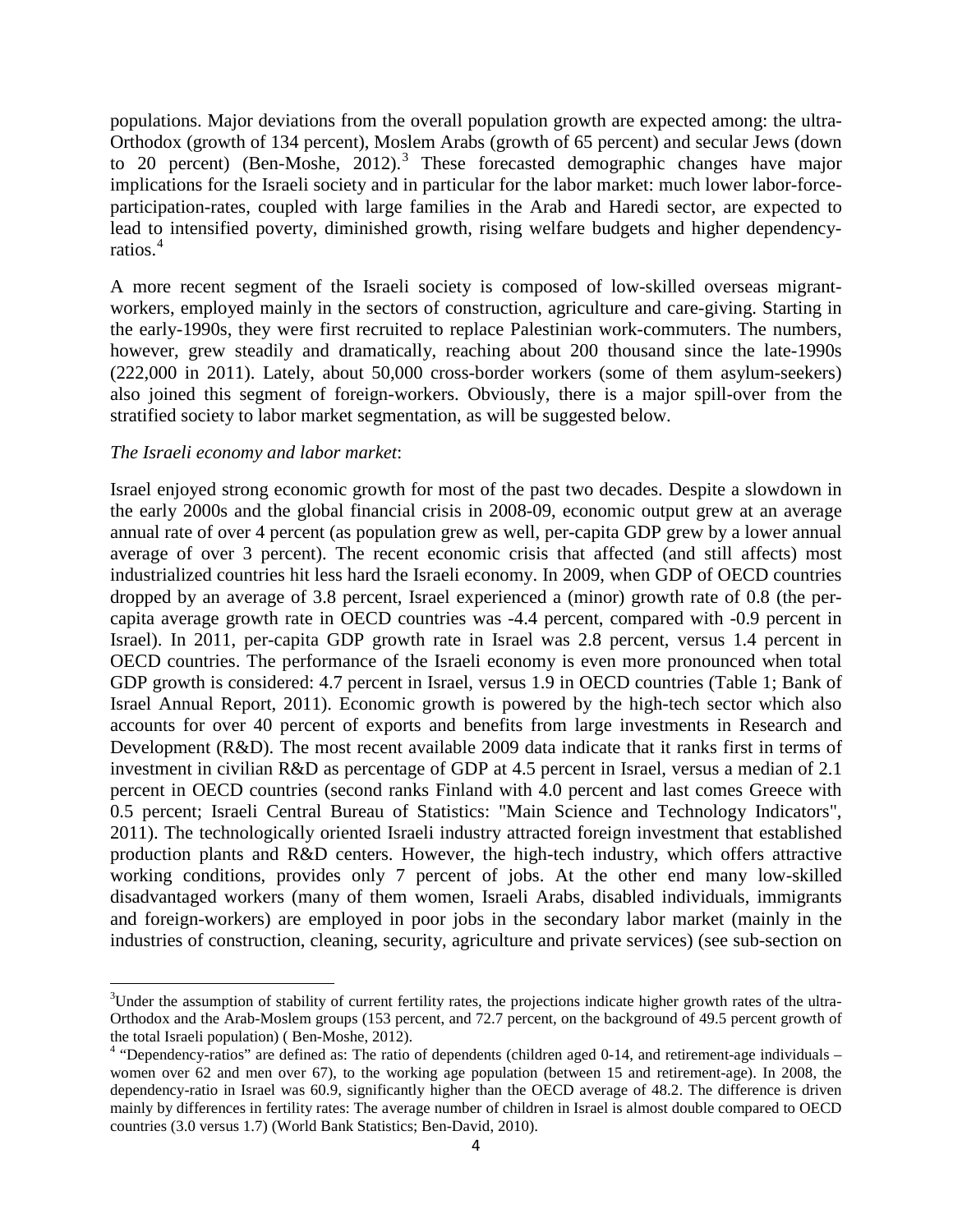triangular work contracts and Section 3). The divided economy, coupled with low labor-forceparticipation-rates among Haredi Jews and Arab women, lead to relatively high poverty rates (19.9 percent for the whole population, versus an average of 10.9 in OECD countries; around 50 percent for Arabs and close to 60 percent for Haredim: OECD, 2010) and to income inequality. The Gini Index of net income fluctuates around 0.33 to 0.39 and is higher than the OECD average that was 0.31 in 2010. The Gini Index of gross income (before taxes and subsidies) is also higher than the OECD average of 0.45 and moves around 0.5 (Table 1). Despite the relatively high levels of poverty and income inequality, Israel belongs (in 2011) to the group of countries with a "very high human development". Israel ranks  $17<sup>th</sup>$  in a list of 194 countries, with a Human Development Index (HDI) of 0.888 (ahead of the United Kingdom, France, Finland, Austria, Belgium and Italy; See United Nations, 2011).

Unemployment rates are relatively low: 5.6 percent in 2011, compared to an average of 8.0 percent in OECD countries, 9.9 percent in the Euro-zone and 9.0 percent in the United-States (Table 1; OECD Economic Outlook, 2011; IMF World Economic Outlook, 2011). Higher unemployment rates were evidenced at the early-1990s due to the massive Russian immigration, and the early-1990s slowdown. Unemployment was not affected by the global financial crisis of 2008-09. Interestingly, unemployment rates among immigrants, that were high shortly after immigration (early-1990s), slowed down significantly and since 2005 they are even lower than parallel figures for the total population (Table 1). Inflation rates are also relatively low: 2.2 percent in 2011, versus an average of 2.9 percent in OECD countries (Table 1).

Labor-force-participation-rates (LFPRs) display some minor increase between 1990 and 2011 (Table 2). They are still lower compared to the OECD average (a difference of about 10 percentage points: 57 and 67 percent, respectively, in 2011). Two groups are responsible for the low Israeli figure: Israeli-Arab women and Haredi men. LFPRs are extremely low among Arab women and in particular among Moslem-Arab women (in 2011: 22.7 percent among Arab women, 18.8 percent among Moslem-Arab women, versus 58.9 percent among Jewish women. See CBS Labor Force Survey, 2012. This disparity also accounts for most of the population gender difference). Only one out of four Haredi men is working. The remainder 75 percent is engaged full-time in religious study. About 50 percent of Haredi women are employed, however many of them work in part-time and low-pay jobs. A closer examination of LFPRs of workingage individuals (25-64) demonstrates that Israeli, Jewish, non-Haredi women are key contributors in the Israeli labor market. Data of the Ministry of Industry, Trade and Labor (2012a) indicate that in 2011 the LFPR of this sub-group was 80 percent, compared to a much lower figure of 66 percent of same-aged women in OECD countries. Overall, Israeli LFPR is negatively affected by the low rates among Israeli Arab women (29 percent within the 25-64 age-group) and Jewish Haredi women (66 percent), leading to an overall somewhat lower rate in Israel. Parallel figures for Jewish non-Haredi Israeli men are identical in Israel and in OECD countries: 86 percent (76 percent among male Israeli-Arabs and 48 percent among male Haredi Jews). Efforts of increasing LFPRs (and consequently also decreasing poverty rates) should therefore be targeted at the Haredi and the Arab population groups.

Interestingly, for most of the two-decade time period, LFPRs are higher among new-immigrants (possibly, because there are almost no Haredi individuals among the new immigrants). The high LFPRs of immigrants, coupled with the low unemployment rates, demonstrate their successful integration into the Israeli labor market.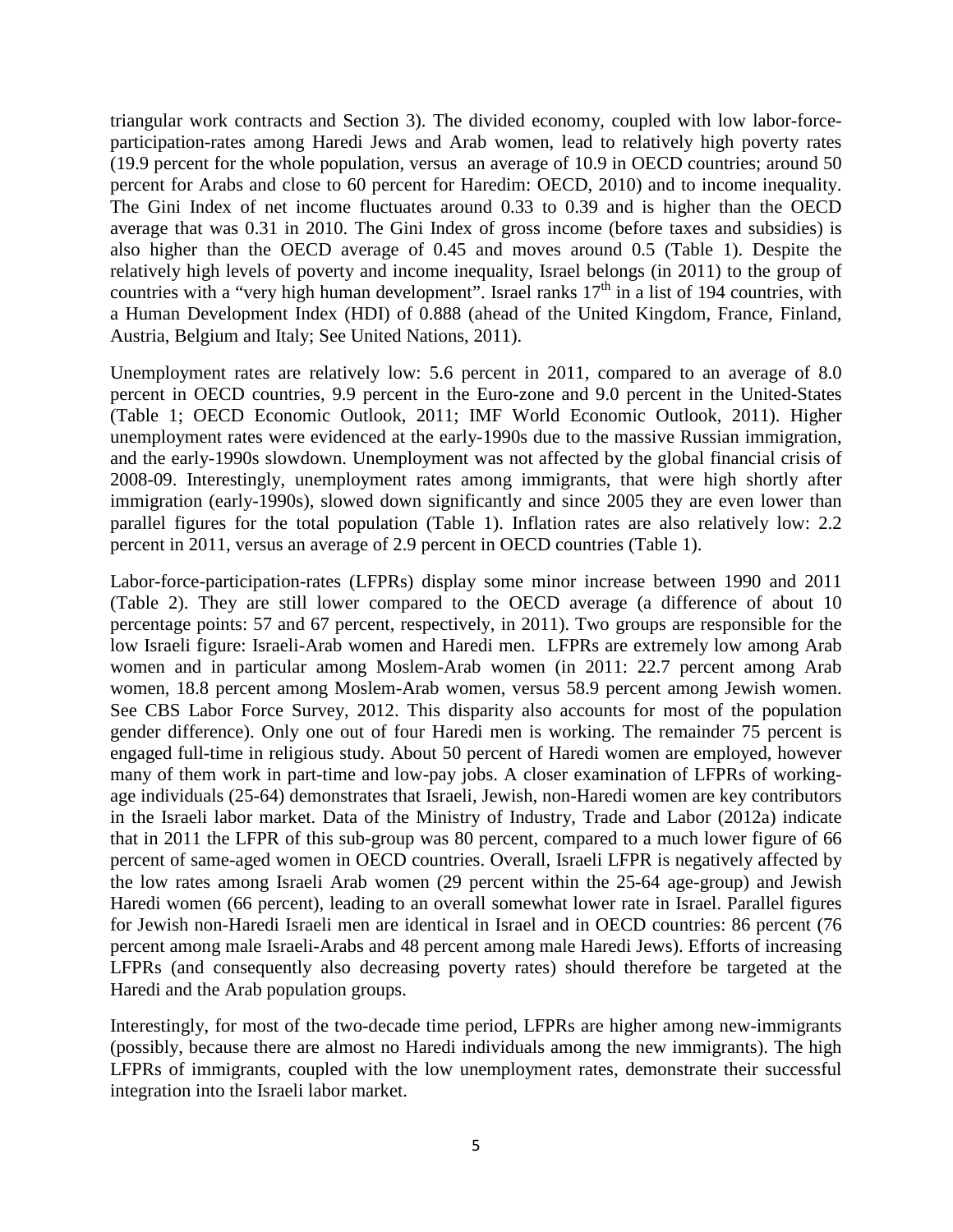#### **Types of labor contracts**

Labor contracts in the Israeli labor market can be classified into three major groups: (1) collectively-bargained labor contracts; (2) personal/individual temporary employment contracts; and (3) triangular contractual arrangements with workers hired by independent contractors and suppliers of services, or workers supplied by temporary work-agencies. Each of the three types of contracts and labor arrangements will be discussed separately, on the background of the changing industrial relations system, which has driven the contractual changes. The possibility of having a contract that qualifies for more than one type will also be considered.<sup>[5](#page-5-1)</sup>

#### *Collectively-bargained labor contracts:*

Collective bargaining in Israel is administrated by the Collective Agreement Law (1957). The Law includes broad rules regarding industrial relations, employees' rights, terms of employment, and prerogatives of the parties to the agreement. The law distinguishes between two types of collective agreements: 'general collective agreements' that cover the entire workforce (state/nation-level agreements) or an entire industry (industry-wide agreements), and 'special collective agreements' that relate only to one employer or one workplace (plant agreements). *Collective agreements always involve a trade-union that represents the workers*. Bargaining usually began at the national level (termed the 'framework agreement')<sup>[6](#page-7-0)</sup> and produced pay increases and other benefits for all union members, which were frequently extended by an 'extension order' (issued by the Minister of Labor) to encompass the entire workforce nationwide. Next, industry bargaining took place in main industries, resulting in collective agreements with additional benefits and provisions particular to that industry. These agreements too were often expanded to the entire industry. Subsequent to the national and industry agreements, many workplaces negotiate plant agreements, yielding benefits specific to those plants (Harpaz, 2006). Collective agreements apply to *all* the workers that are covered by the agreement and an individual contract between the employer and employee is redundant and non-existent.

The collectively-bargained contract was the standard labor contract till the early-1990s. By that time, 84 percent of salaried workers in the Israeli labor market were unionized. Coverage of labor collective agreements was almost complete, granting salaried workers a stable and secure collectively-bargained labor contract (Cohen et al., 2003).

The collectively-bargained labor agreements at the state-level were based on the corporatist principles of the tripartite cooperation: (i) the General Federation of  $\text{Labor}^7$  $\text{Labor}^7$  (in Hebrew:

5  ${}^{5}A$  different distinction (with no overlap between categories), is offered by Cohen et al. (2003) and Haberfeld et al., (2006), who classify workers by union membership and by coverage of collective agreements (two indicators of union density, the former is voluntary and the latter is determined by legal arrangements and political circumstances). They distinguish between the two dimensions and relate to a 2x2 typology: Members and covered (insiders of the industrial-relations' system); non-members and not-covered (outsiders); covered but non-members (partials); and members but not-covered (residuals).

<span id="page-7-0"></span><sup>&</sup>lt;sup>6</sup>The last 'framework agreement' was signed in 1995. There were attempts to sign a new 'framework agreement' in 2006, which did not materialize.

<span id="page-7-2"></span><span id="page-7-1"></span> $7$  The term 'federation' is inaccurate. The Histadrut was one primary organization and not a federation of different trade-unions. It should also be noted that the Histadrut was founded in 1920, long before statehood in 1948. In fact,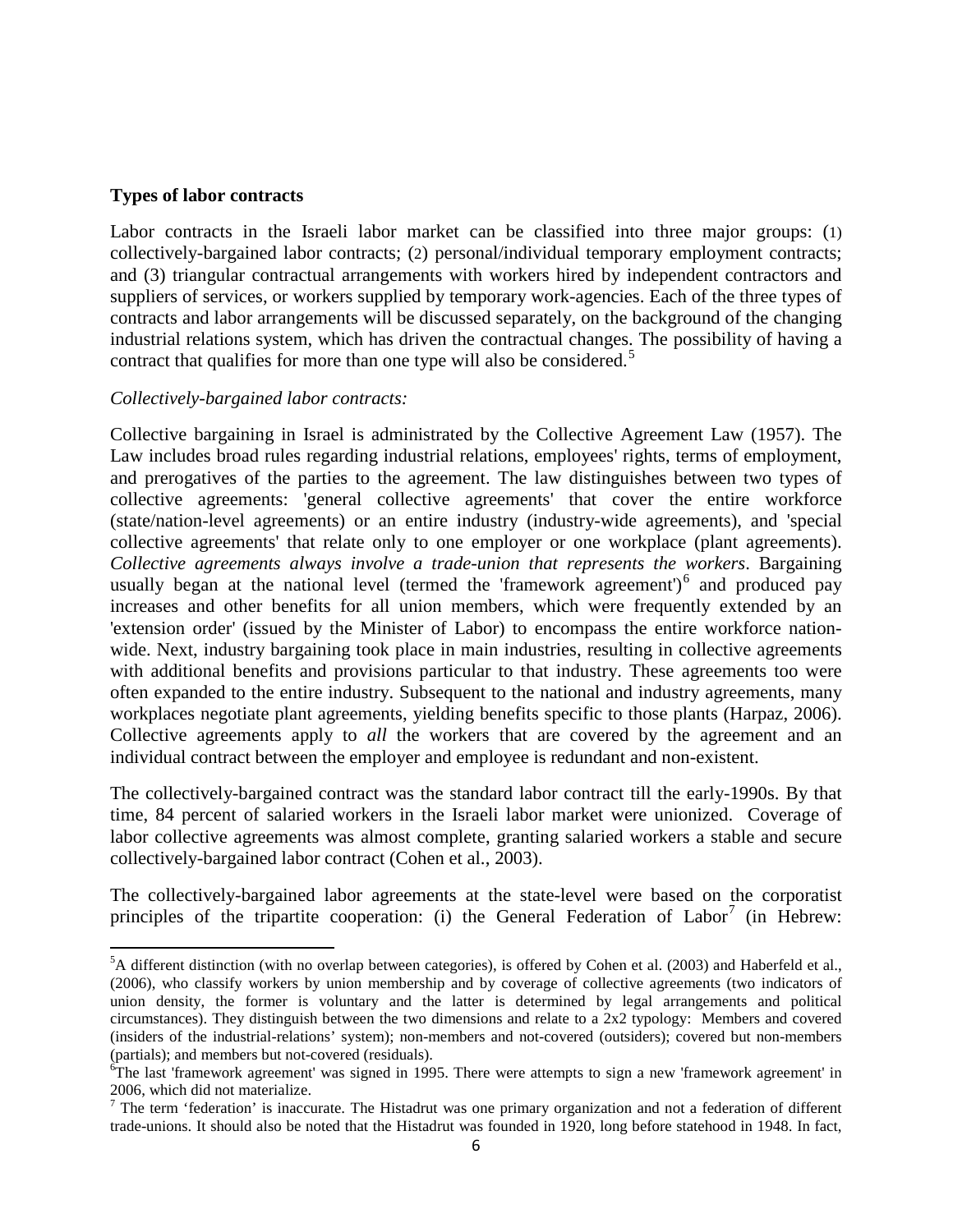Histadrut, or General Histadrut) that unionized most workers in the Israeli labor force; (ii) the national employers' association; and (iii) the state.

- (i) The Histadrut was the dominant player in the tripartite system. Its power rested on four pillars: (a) its political alliance with the Labor Party that was in power uninterruptedly since statehood in 1948 and until 1977; (b) its vast and exceptional (compared to other corporatist systems) economic activity that made the Histadrut the largest non-state employer in Israel and the owner of holdings and assets; (c) its control over the pensions' market; and (d) its almost monopolistic position in the provision of health-care<sup>[8](#page-7-2)</sup> (Cohen et al., 2007). Leaving the pensions' and health care systems in the hands of the trade-unions, relied and even extended the concept of the 'Ghent system', which delegates the provision of major social services to the trade-unions in order to encourage and increase membership (Haberfeld, 1995);
- (ii) Most employers of the private sector were organized in over 15 employers' associations, in order to unify their voices in negotiations, lobbying and policy making. The employers' associations were coordinated by the Coordinating Bureau of the Economic Organizations (since the mid-1980s the abbreviation FIEO is used – Federation of Israeli Employers' Organizations);
- (iii) The state was represented by the Minister of Finance who brought to the negotiation table the governmental standpoint and authority. The state participated in negotiations with the social partners and gave them considerable leeway for state-wide collective agreements.

The law accorded much weight to state-level collective bargaining by securing the partners' autonomy in bargaining, and using extension orders that extended the collective agreements to cover all workers and all employers in the Israeli labor market. Still, other levels of negotiation existed:

- o Industry-level collective agreements could be negotiated and would be signed by the General Histadrut and the relevant employers' association (e.g., the Building Contractors Association – in the case of collective contracts that apply to the construction sector; the Manufacturing Association – representing employers in the industry sector; the Chamber of Commerce – on behalf of employers in the trade branch; the Banks' Association – for the banking sector; the Farmers' Association – on behalf of the agriculture sector);
- <span id="page-8-0"></span>o Plant-level agreements could also be negotiated and signed by the General Histadrut (or any other representative trade-union) and the local employer at the plant. In many plants/firms there are local workers' committees, but they do not have the legal right to sign a labor contract. The representative trade-union is the party to the contract, representing the demands of the workers that are articulated by the local workers' committee.

Up until the mid-1980s, the collective agreements (at all levels) set wage and work practices, working conditions, as well as procedural matters pertaining to industrial relations. An

 $\overline{a}$ 

the Histadrut had a dual role: (i) maintaining the industrial relations system; and (ii) building and maintaining a Jewish State. The second task was sometimes in tension with social solidarity, affecting the Israeli Arab workers.

<sup>&</sup>lt;sup>8</sup> Only 5 per cent of salaried workers were organized in trade-unions that were not part of the Histadrut, mainly in the National Histadrut that is affiliated with the right-wing Likud Party. The General Histadrut was the owner of the General Health Care System, while the National Histadrut owned and ran the National Health Care System.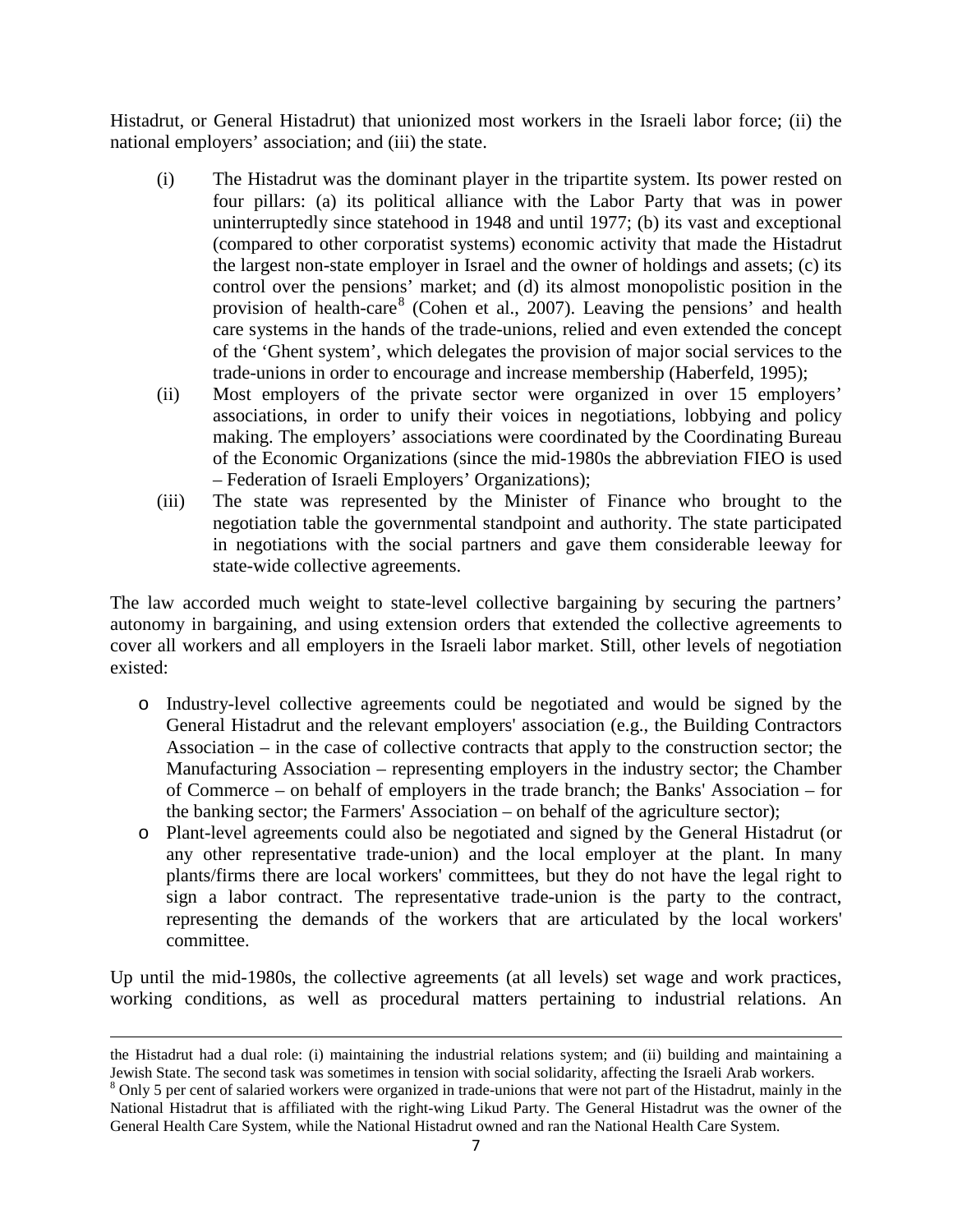employee's salary was set by the collective agreement and derived directly from the occupation and job-description (the 'employment scale/ladder'), education and seniority. There was basically no flexibility in determining the salary of a new employee or changing the salary of an existing one, and employees could not be rewarded for unmeasured characteristics, such as ability. Workers enjoyed highly protective work conditions: dismissals were very rare as they had to be approved by the trade-union that naturally rejects them (in most cases)<sup>[9](#page-8-0)</sup>; any change in terms of employment was subject to and contingent upon the consent of the employee's trade-union; workers enjoyed contributions by the employer to pension schemes, training schemes, and other social fringe benefits (e.g. travel allowances, sick leave, annual vacation pay, sabbatical). It should be noted that typical collective labor contracts specified an expiration date, when they had to be renewed and revised. It is rare that a contract had no preset duration or includes a clause permitting reopening or extension of the contract.<sup>[10](#page-9-0)</sup> In most cases, the revision led to wage increases and additional benefits for the workers. All in all, this type of contract guaranteed a major degree of work stability and protection.

This corporatist system began to disintegrate in the mid-1980s. There was a gradual trend of decentralization that took place, and nation-wide/sector-level collective bargaining was replaced by independent wage policies at the occupational and workplace levels (Kristal, 2002; Sussman and Zakai, 1996, 2004; Kristal and Cohen, 2007).

The decline in the corporatist industrial relations system was caused by a combination of universal and domestic reasons. Many of them are also relevant for a parallel decline in corporatism in other countries (a comparative analysis is presented in Blanchflower and Freeman, 1992). To name a few: (a) the increasing heterogeneity of the labor force led to more diversified interests that could no longer be represented by one representative trade-union; (b) the growing share of highly qualified and powerful workers (in particular in the high-tech sectors) that did not need collective representation and preferred personal negotiation of their labor contracts; (c) a compositional change of the economic branches within the economy. In particular, the move from traditional industry (where collective agreements were the norm) to services and to more difficult-to-organize sectors (e.g., high-tech and start-up industries); (d) globalization led to a flow of foreign capital and foreign workers into the country, as well as the shift of local plants to neighboring countries where labor costs were lower, leading to much more complex industrial relations that could no more be covered by local extensive collective agreements.

 <sup>9</sup>  $\rm{PThis}$  is the case at workplaces where the collectively-bargained agreement is open-ended and grants tenure (usually after some work period, e.g., in the public administration sector and in powerful monopolistic industries such as the Electricity Company and the Port Authority), and also at workplaces that do not have the 'tenure institution' but have instead the 'seniority institution' – workers who are not defined as 'temporary workers' can not be dismissed, even if they do not have formal tenure.

<span id="page-9-1"></span><span id="page-9-0"></span> $10$ Nevertheless, the duration of collective labor contracts is more flexible than their rigid wording seems to indicate. In particular, it is common practice that the terms of the old contract are automatically extended during the oftenprotracted holdout period between the stated expiration date of the old contract and the beginning of the new one, leading to an uninterrupted coverage of the contract (Danziger and Neuman, 2005). In a study that analyzed 2,103 contracts in the Israeli labor market, signed between 1975 and 1995, with a fixed termination date, Danziger and Neuman (2005) found that 86 percent of new contracts were signed after the expiration date of the previous contract. The average delay was 213 days, which is 33 percent of the average stated contract duration. The length of delay was significantly affected by various macro-economic factors (e.g., unemployment, inflation, elections) that shape the interests of both the workers and employers involved.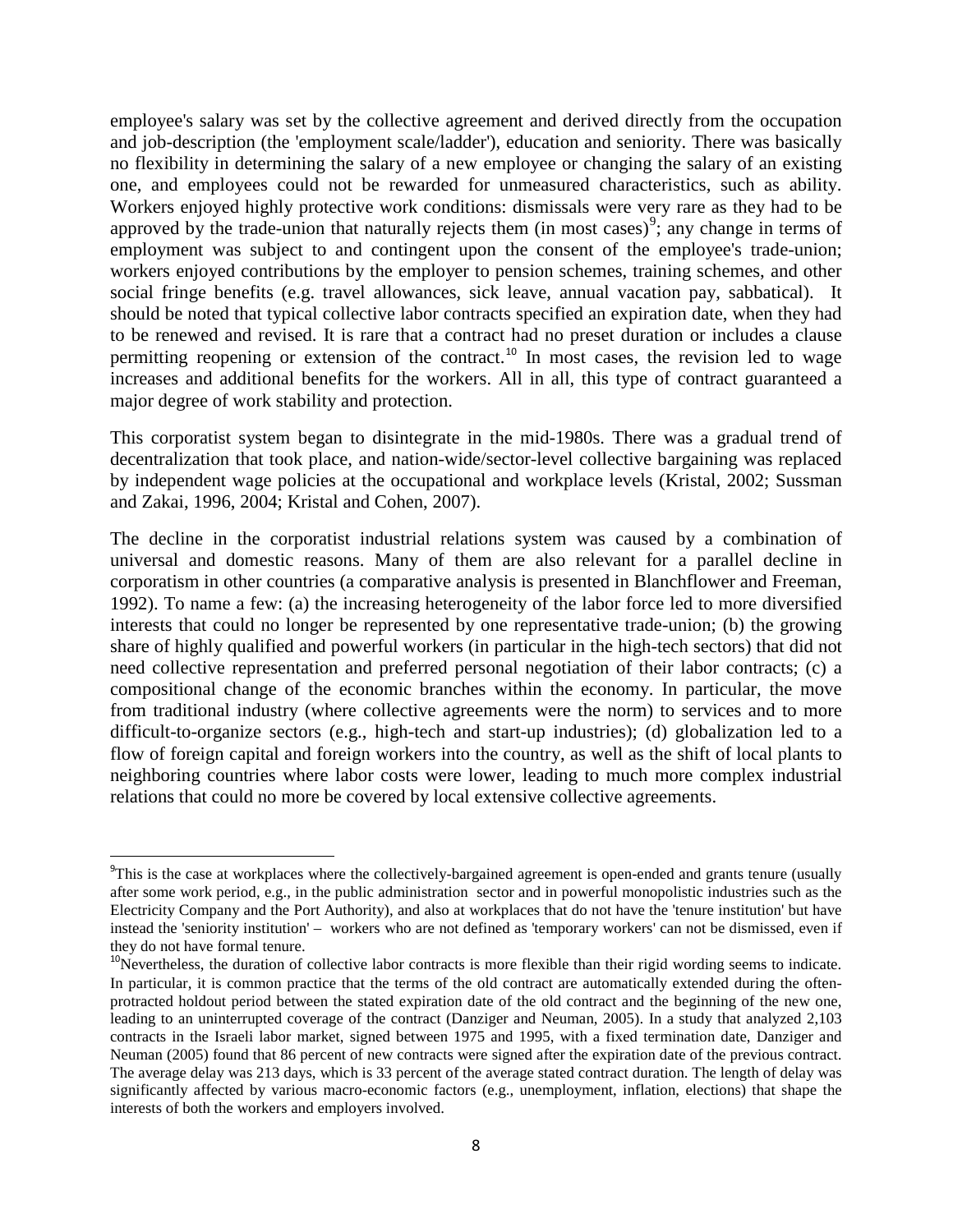But perhaps most significant and specific to the Israeli economy was the important erosion in the Histadrut's political and economic power. The four pillars mentioned above were shattered, as: The Histadrut lost its political support with the cessation of the Labor Party's hegemonic rule after the right-wing Likud Party came to power in the 1977 elections; the Histadrut lost its economic power following a process of selling of assets and holdings that began in the 1980s; the Ghent system was abandoned in the mid-1990s, by means of privatizing the pensions' market and separating health-care provision from union membership. In 1994, the National Health Insurance Law was passed (in force since 1.1.1995), and granted all Israeli citizens health-care services, unconditional on membership in the Histadrut. By 1996, about a year and a half after the healthcare reform, the union membership rate dropped to about 49 percent, down from a peak of 84 percent (Cohen et al., 2007). Figures of membership in the Histadrut, provided by the Histadrut, show a dramatic decrease of more than 60 percent, between 1994 and 1998: a figure of about 1,640,000 in 1994 collapsed to about 620,000 in 1998 (interview with Zilony, Head of the Economic and Social Department at the General Histadrut: 22.10.2012).<sup>[11](#page-9-1)</sup>

Further decreases in union membership and in coverage rates are indicated by surveys conducted by the Ministry of Industry, Trade and Labor (in 2000, 2006; see Haberfeld et al., 2006, for survey description and details): in the year 2000, 46 percent of salaried workers were union members, and 56 percent were covered by collective agreements. A breakdown by economic sector yields the following figures: 81 percent of public administration workers, 80 percent of employees in the public industries of electricity and water, 81 percent of employees in the education sector, and 68.1 percent of health-care workers, were covered by collective agreements. In the private sector the "banking, insurance and finance" sector ranks first with a coverage rate of 61.8 percent<sup>[12](#page-10-0)</sup>, followed by manufacturing with 57.5 percent (Cohen et al., 2007, Table 1, page 260). In 2006, membership further dropped to 37 percent and the coverage rate did not change (Cohen et al., 2007).<sup>[13](#page-10-1)</sup>

The overall decline in union membership, was complemented by a rise in membership in independent unions outside the General Histadrut: By 2000, nearly 20 percent of union members in Israel were affiliated with independent professional unions (the unions of junior and senior academic staff in the six research public universities; two teachers' unions; the medical doctors' union; and the small union of journalists), about 14-16 percent (up from 5 percent) were organized in the National Histadrut. Recently a new independent trade union was established: 'Power to the Worker' that includes about 7,000 members (Zilony, 2012).

#### *Personal/Individual temporary contracts:*

<span id="page-10-3"></span>Personal contracts<sup>[14](#page-10-2)</sup> do not involve a trade union and are determined through direct employer*employee negotiations*, a channel that is non-existent in uniform collectively-bargained labor contracts. Personal temporary contracts in the Israeli labor market involve two distinct groups of

 $11$ The most recent data indicate that at the 2012 elections for Head of the General Histadrut 504,000 union members were listed (and had the right to vote).

<span id="page-10-0"></span><sup>&</sup>lt;sup>12</sup> There are however major differences within sub-sectors of this economic branch: while almost all employees in the banking sub-sector are covered by collective agreements, there are no collective agreements within the insurance

<span id="page-10-1"></span> $13$  It should be noted, that the unionization rate in Israel is still relatively high. Visser (2006), utilizing data for 14 European countries in the early-2000s, arrived at an average of 24.2, ranging from 6 percent in Spain to 53.1 percent in Italy (Table 1, page 42).

<span id="page-10-2"></span><sup>&</sup>lt;sup>14</sup> The terms 'personal contracts' and 'individual contracts' will be used interchangeably.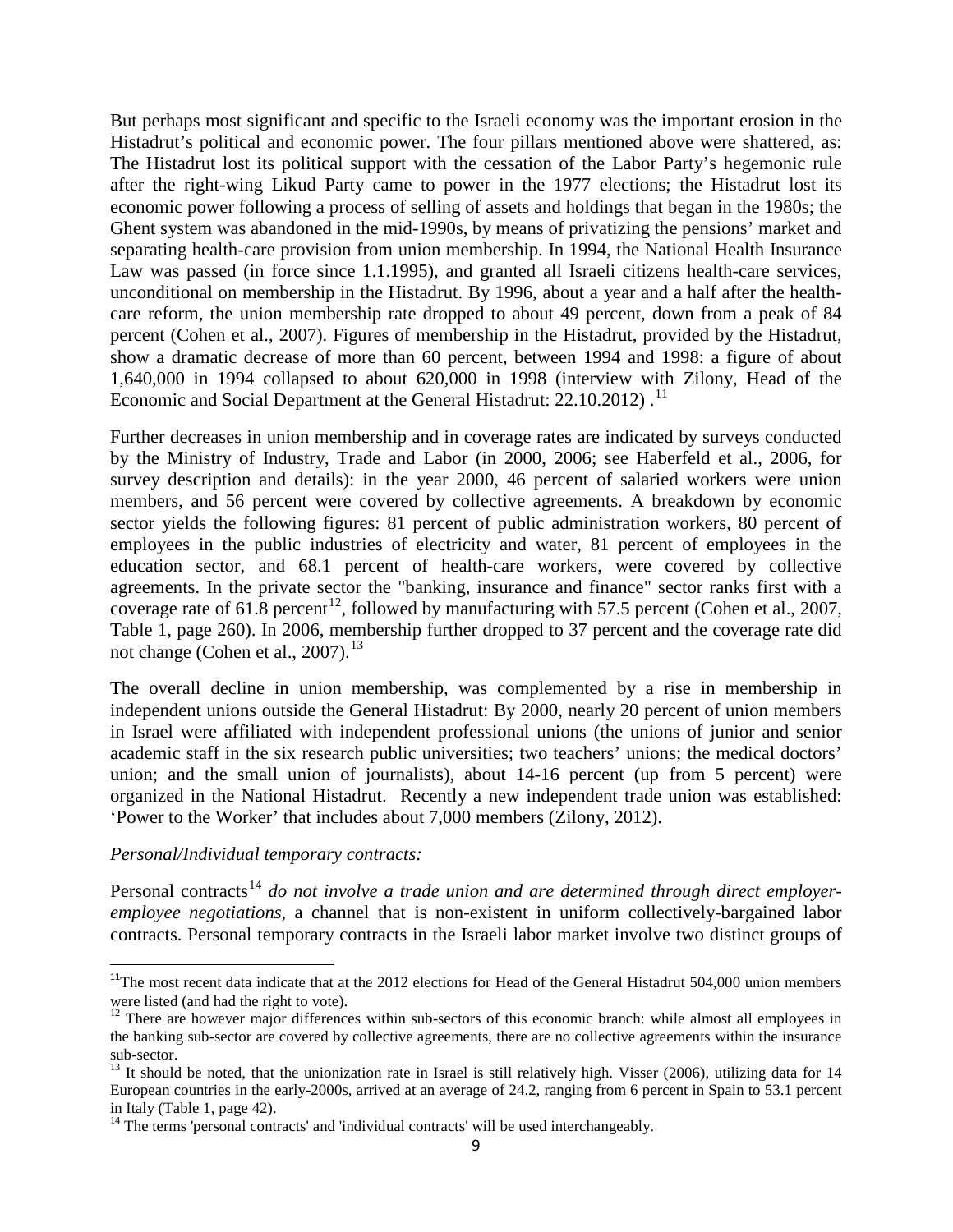workers: professional highly-qualified workers (e.g., in the high-tech industry) who *prefer* this type of contract that grants them higher wages at the cost of less job protection, and at the other end- low-skilled workers who are *forced* to have temporary personal contracts which in their case entail both lower wages and much less job stability and job protection. Workers with a personal contract are denied the protections of the collective contracts. In particular, a personal contract employee is not protected by tenure/seniority. His or her contract has a limited duration (usually one year), which is extended for an additional period when it expires – provided that the employer wishes to retain the worker' services. Such an employment structure permits the layingoff of an employee, leading also to more managerial flexibility. The Israeli contractual system is unique in the sense that temporary personal contracts are not associated necessarily with the weak groups of workers or with poor work conditions. Personal contracts in the Israeli labor market can be further classified into three sub-types (Sussman, 1995):

o Personal contracts at work places where the majority of workers have a collective labor contract and a small share of employees (highly-qualified and senior employees – or at the other end of the spectrum – temporary and low-qualified workers) have a personal contract. The wages of workers with a personal contract can be higher compared to wages of workers who are employed under a collectively-bargained contract (this will be the case for highly-qualified employees) or lower (in the case of low-qualified workers). A major example for this sub-type of personal contracts is provided by the sector of publicadministration that has the largest share of coverage by collective agreements, and at the same time also offers (beginning in the 1990s, based on the resolutions of the Sussman Committee, established in 1989) personal contracts mainly to *senior and to more qualified professional/academic workers*, in order to prevent them from moving to the higher-pay private sector. In this case, personal contracts grant higher wages at the cost of lower protection and less job stability. The share of workers with a personal contract within the public-administration sector has grown constantly: from about 1 percent in 1991 to 7 percent in 2009 (out of a total of about 60,000 workers in December 1990 and about 73,000 employees in December 2009; see Michelson, 2012). The growth-rate is more impressive when only academic workers are considered: from about 1 percent in 1997 to close to 20 percent in 2009. During the time-period of 1997-2009 about 2,500 employees switched from a collective contract to a personal one, more than 1,800 of them were academic workers (Michelson, 2012).

Opening up the public sector to the option of personal contracts provided a *unique natural experiment* that can shed light on a comparison of personal contracts vis-à-vis collective contracts, providing quantitative measures. Michelson (2012) employed personal data of a pool of almost one million observations, for the years 1997-2009, (180,577 annual observations relate to academic workers), in order to examine the effects of the new policy on workers' wages and promotion. Results of multiple regression income equations (controlling for a set of explanatory variables; see Michelson, 2012, Table 1, page 10) clearly indicate that they enjoy an income premium of 33 percent. It is even higher (by additional 11 percent) among female workers. However, women in the public administration sector have on average a wage disadvantage of 16 percent that is only partially cancelled out by their higher premium for switching to the new type of contract. Switchers also get higher returns for firm-tenure (about 0.6 percent per year). Another interesting finding is that employees who switched to a personal contract have a much higher propensity to quit the current work place compared to their companions who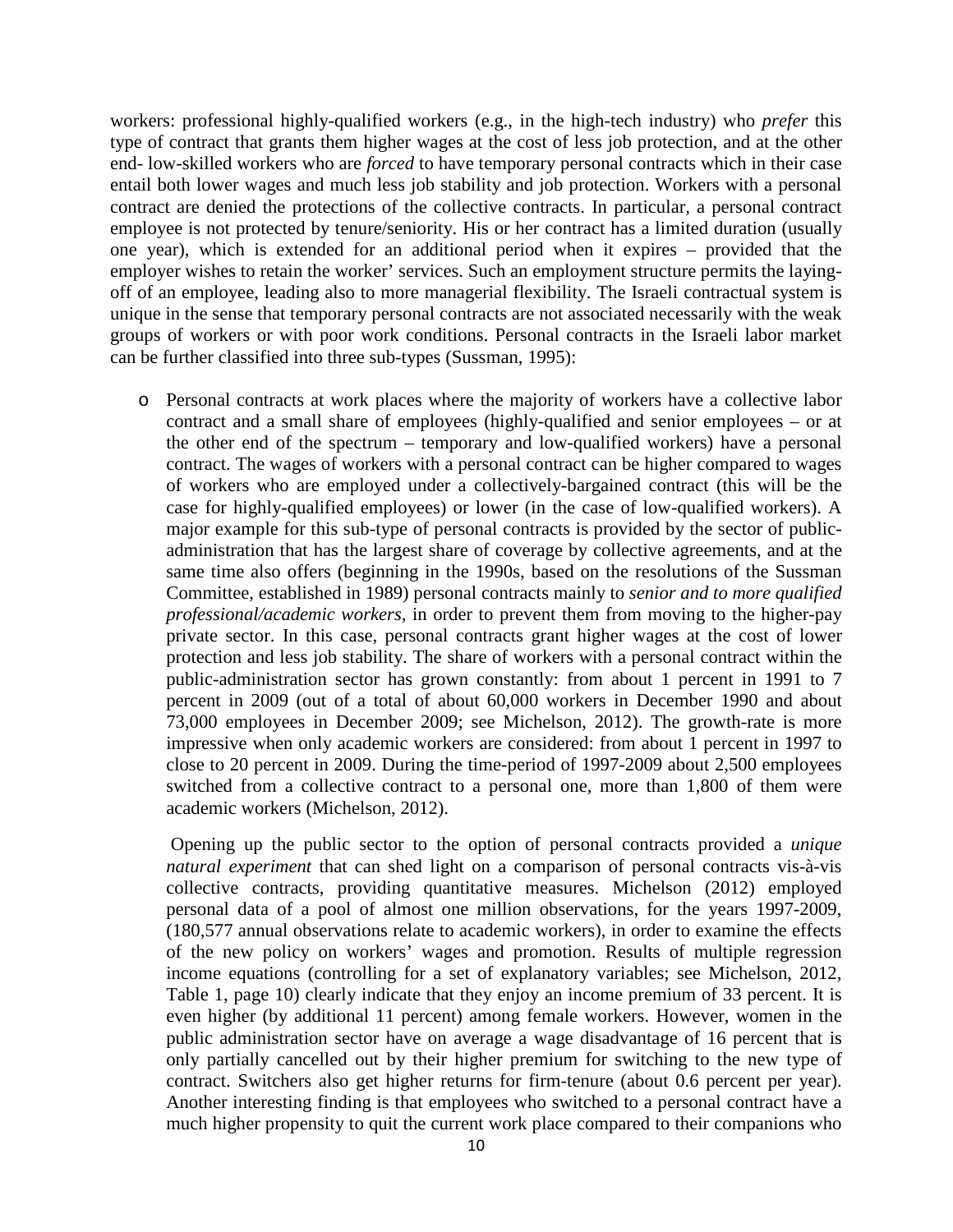were offered a personal contract and preferred to stay with the old one. As Figure 1 indicates, starting in the second year, switchers were more likely to quit compared to their co-workers who rejected the offer of a personal contract. The disparities grow over time – after 8 years the probability of quitting is 43.4 percent for 'switchers' and 32 percent for 'non-switchers'. The explanation for this finding could be related to the personality of the former who are most probably more ambitious and willing to take risks (as indicated by the move to the more risky personal contract). This finding also implies that one of the targets - to prevent the qualified employees from quitting the public sector - has not been achieved. Personal contracts to highly-qualified workers also become more common in government ministries (a sub-section of the public-administration sector): Annual administrative reports published by the Ministry of Finance demonstrate a clear stable upward trend in the share of workers who are employed by a personal contract: from 4.0 percent in 2004, to 5.7 percent in 2008, and to 10.7 percent (out of 57,905 workers) in 2011. Their wages are higher compared to the majority of workers who have a collectively-bargained contract (Ministry of Finance, annual Reports for 2006, 2009, 2012).

**Figure 1**: **Public administration sector, 1997-2009: Probability (in percentage) of quitting the current workplace\***



\*Note: For 'switchers' to a personal labor contract and 'non-switchers' (who were offered a personal contract and preferred not to accept), by years since offer was accepted/made Source: Graphical representation of results from Michelson, 2012

At the other end of the occupational ladder, many low-qualified/non-professional workers also have personal temporary contracts. These workers are *forced* into this type of contract that, in their case, entails low wages and also low job protection and stability. In this group of workers are included low-skilled employees in the public and private sectors, low-skilled contracted-workers (see sub-section on triangular employment) and foreign workers (see section 3);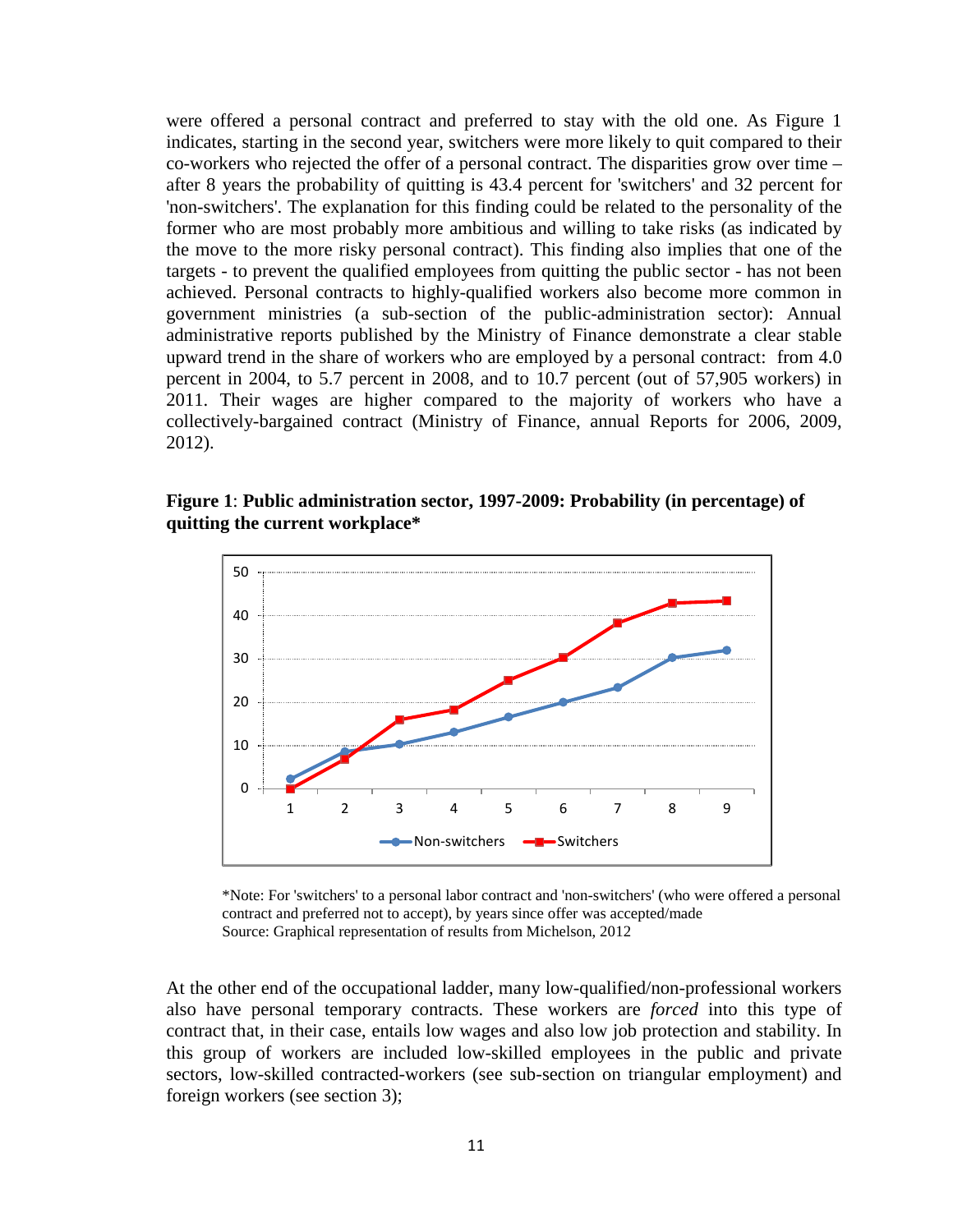- o Work places where all workers are employed under personal temporary contracts, but the local workers' committee is a partner in wage negotiations and in the individual wage setting process;
- o Work places where all workers have an individually negotiated labor contact and there is no local union of workers. This category includes workers employed in high-tech industries ('golden-collar workers') and various professionals, such as accountants, lawyers, insurance agents and other specialists. These workers seem to *prefer* a personal contract that guarantees high wages, at the cost of low job protection and low stability. The General Histadrut tried to recruit high-tech workers but all these attempts failed. Even at the burst of the "High-Tech Bubble" in the early 2000s, when masses of workers were unemployed, the Histadrut failed to attract them. Similarly, other professional workers, particularly at early stages of their careers, do not seek the succor of unions. They are willing to give up job security in return for higher pay (Harpaz, 2006).

Kristal and Cohen (2007) found that the increasing share of personal contracts has led to greater wage-inequality in the Israeli labor market.<sup>[15](#page-10-3)</sup>

Unfortunately the CBS Labor Force Surveys do not include a question on the type of contract that the worker holds. Figures of the overall number/share of employees with an individual contract in the Israeli labor market are therefore not readily available (except for the public administration sector – presented above). Data drawn from surveys conducted by the Ministry of Industry, Trade and Labor in 2000 and 2006, suggest that: in 2000 about 34 percent of workers had an individual contract and the share increased to 41 percent in 2006 (Haberfeld et al., 2006).<sup>[16](#page-13-0)</sup>

Historically, Israel relied heavily on collective bargaining to regulate labor markets, creating a well-established scheme of bargaining rules governing the collective sphere, but neglecting the individual arena. Scholars of law use the term 'procedural gap' when referring to the lack of an explicit set of rules of conduct that relates to the interactions between employers and employees with a personal contract. This 'procedural gap' leads to further instability and lower job security evidenced by workers with personal contracts. The labor courts<sup>[17](#page-13-1)</sup> harness 'good-faith' principles to establish process rights for non-unionized employees.<sup>[18](#page-13-2)</sup>

<span id="page-13-3"></span><sup>&</sup>lt;sup>15</sup> The effect of unions on income inequality has been debated for many years within the economics literature. Until the 1970s, and reflecting the plant-level industrial relations system in the US, the dominant view was that unions tended to increase wage inequality (Johnson, 1975). Freeman (1980) presented data that challenged this view. Recently the relationship between unions and inequality attracted renewed interest as researchers have struggled to explain increases in wage inequality in many countries. The fact that two of the countries with the largest declines in unionization – the United-States and the United-Kingdom – also experienced the biggest increases in wage inequality raised again the question whether these two phenomena are related. Card et al. (2004) present evidence of a positive relationship.

<span id="page-13-0"></span><sup>&</sup>lt;sup>16</sup> They are classified as "non-members" (in trade unions), "not covered" (by collective agreements). See Haberfeld et al. (2006), Table 4, page 11.

<span id="page-13-1"></span> $^{17}$ In 1969, the Labor Court was established, in which a professional judge sits together with the workers' and employers' representatives (Mundlak, 2009).

<span id="page-13-2"></span> $^{18}$ However, it is claimed that "although the labor courts readily emphasize the corresponding duties of both employers and employees to act in good faith, judicial decisions, in determining liability, rarely are based solely on the breach of good faith dealings" (Rabin-Margalioth, 2011, page 883).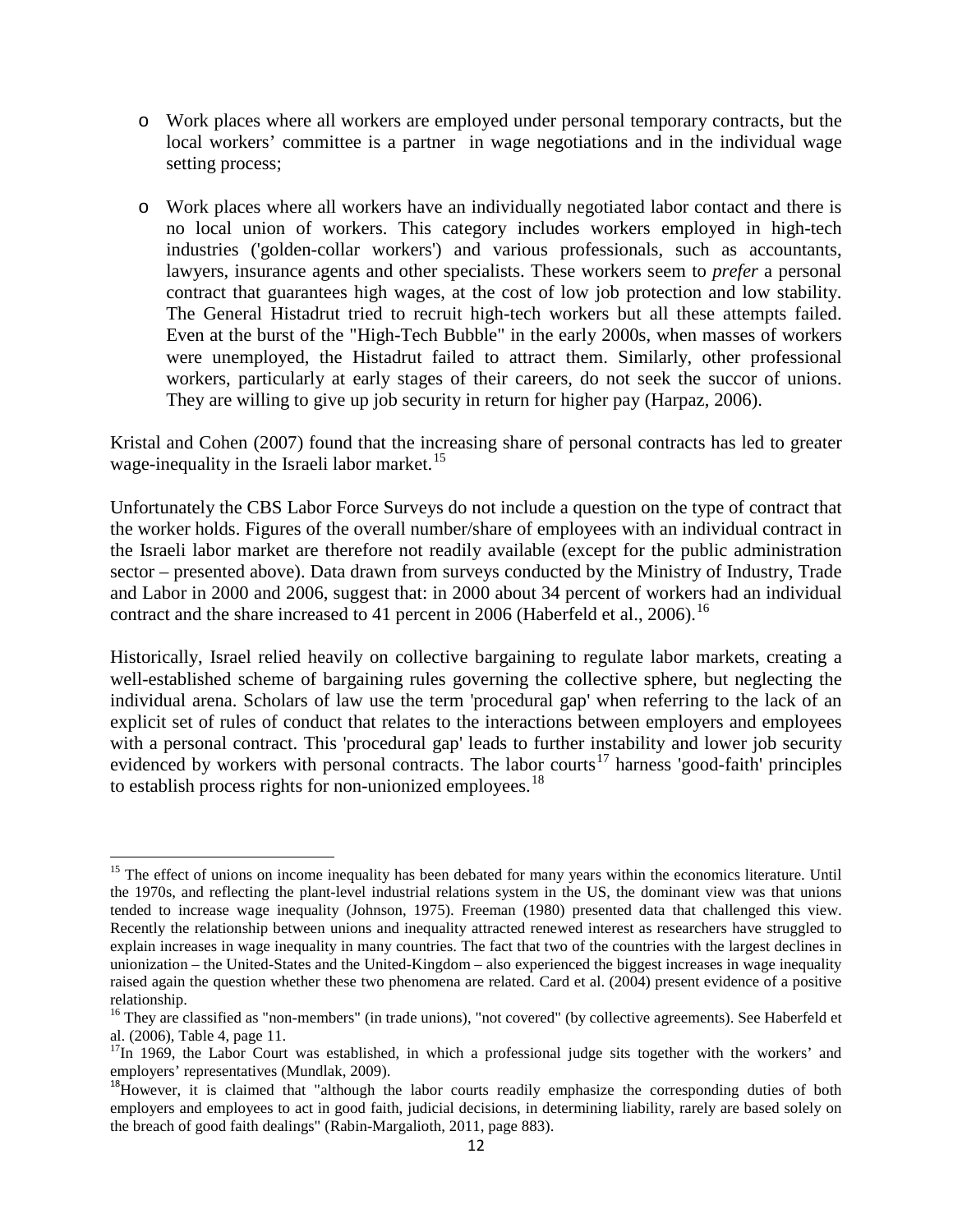#### *Triangular work contracts:*

One of the major byproducts of the transformation of industrial relations in the Israeli labor market from corporatism to pluralism, combined with other global and internal forces, was the rapid growth of triangular modes of employment<sup>[19](#page-13-3)</sup>, which led to further segmentation and polarization of the labor market and also to growing inequality. There are four types of employment that can be grouped under the triangular model<sup>[20](#page-14-0)</sup>:

- o Outsourcing of functions, such as: computer services, advertising, call centers, accounting and legal services. The contractor produces the service/good on his own premises, using his own facilities and employees, and provides the user/client with the final service or good. The workers are formally and practically employees of the contractor. They usually enjoy the benefits of other workers of the firm (e.g., the law firm or accountancy firm) and therefore this type of agency does not lead to precarious employment and will not be discussed here (for more on outsourcing of functions in the Israeli labor market, see Galin, 1999);
- o Manpower agencies (sometimes also referred to as: Temporary Help Services THS, or Temporary Employment Agencies – TEA): This was the classic employment agency that (as is evident form its title) delivers inherently *temporary work*, usually replacement of absentees (e.g., replacement of clerical work; replacement of employees is on holiday; on maternity-leave; or on sick-leave). The worker remains an employee of the agency, which is responsible for his/her wage and all other fringe benefits and obligations accorded by labor law. The work is performed however on the premises of a third party, namely the user (or client). There is some benefit to the worker in being employed by the contractor and not by the user, potentially acquiring the advantages of continuous employment and stability;
- o Labor-contractors: the contractor provides the user with workers as long as the user is interested in their services. The work is performed on the premises of the user where the worker is subject to his instructions and specifications, and the employment might continue with the same user for long periods of time. When the user/client does not need or want the contracted-workers anymore, the contractor is supposed to assign them to a different workplace. Contracted-work is often used for 'pay-rolling' purposes and in order to bypass collective agreement obligations, by claiming that the workers are employees of another entity (the agency or the contractor), even though the real contact of the employee is with the user (Raday, 1999);

<sup>&</sup>lt;sup>19</sup>Different terms have been used for this concept: market-mediated arrangements; flexible working practices; vulnerable work; contingent work; precarious employment; disposable work; peripheral work; nonstandard employment. See Kalleberg (2000) for a comprehensive review of literature, and Vosko (2006) on the history of precarious employment. For a recent review of the development of precarious employment in Israel, see Harpaz (2012) and Davidi (2012).Interestingly, in 1997, in Convention 181 ("Convention Concerning Private Employment Agencies"), the ILO reversed its previous stance that opposed private labor market intermediaries (the 1949 Convention 96: "Convention Concerning Fee-Charging Employment Agencies"). The ILO 1997 convention legitimized triangular relationships (not only for job placement but also for direct supply of labor services). It was done to allow managerial flexibility and close the gap between principles and practice (Vosko, 1997).<br><sup>20</sup> There is another type of contracting: foreign-worker agencies that have been established in the construction

<span id="page-14-1"></span><span id="page-14-0"></span>industry only. This is a byproduct of a recent regulation (came into force on 1.5.2005) that requires foreign-workers in the construction sector to be employed by a registered construction-contractor, only via a licensed employment agency, and not directly by an on-site construction-contractor (Wallach, 2008). This special case that only applies to foreign-workers in the construction industry will not be included in our discussion.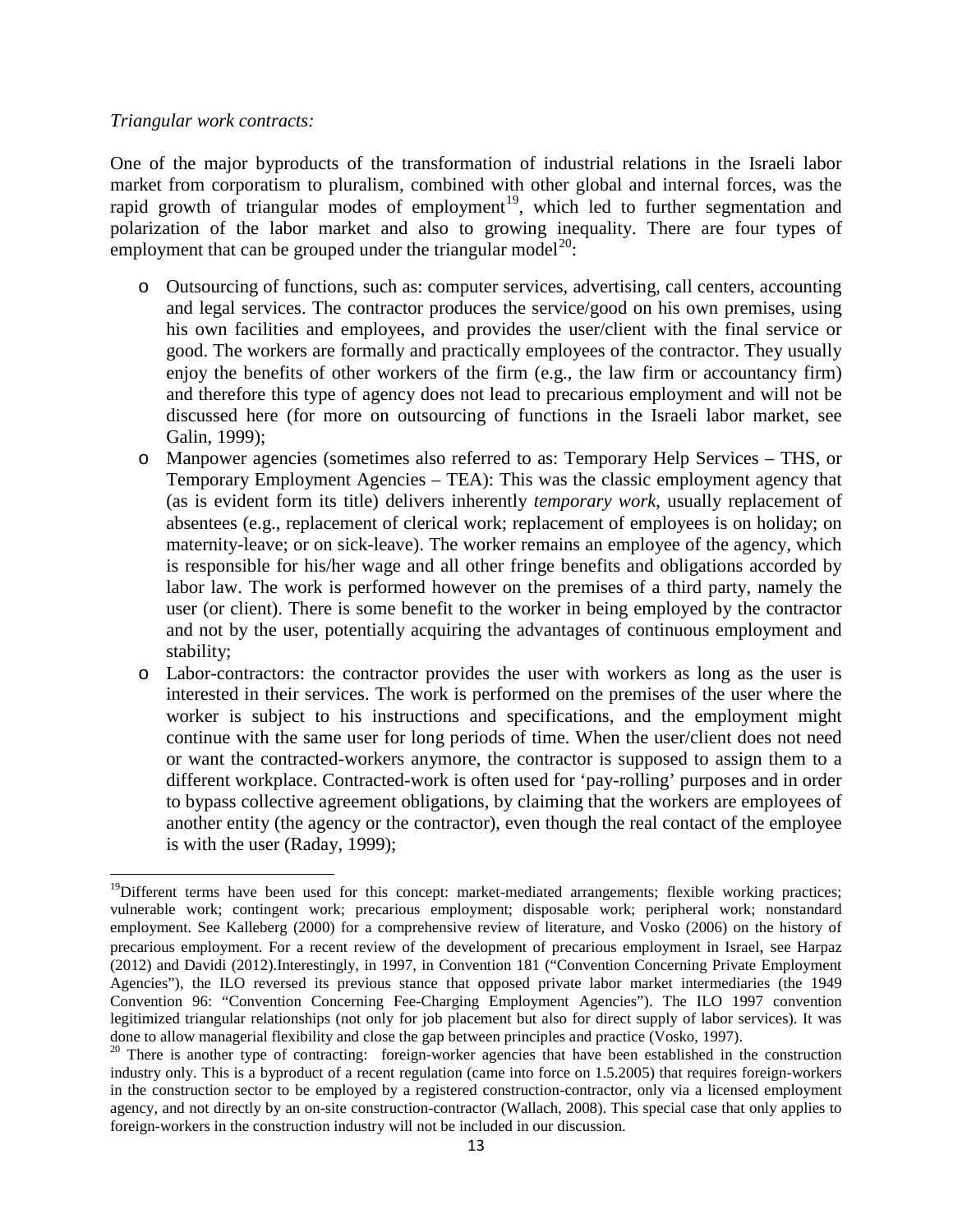o Labor sub-contractors: This relatively new mode of labor-contracting was formed in order to bypass licensing regulations and other legal restrictions imposed on labor-contractors (Nadiv, 2005). Makover (2012) claims that the bulk of contracted-workers are supplied by sub-contractors. Fensirrer (2011) presents evidence that in recent years about 80 percent of contracted-workers are employed by sub-contractors (see Figure 2).

We will refer to the latter three types interchangeably as contracted-work. They are all using a 'legal construct' to undermine workers' rights. Practically, it is a pervasive strategy for hiring individuals where no regular positions are available, to avoid the need to grant them tenure in the public sector (where tenure is granted almost automatically after a relatively short period of employment), or to bypass a formal user/worker employment relationship. In fact, it has created one of the most disadvantaged groups in the Israeli labor market, often experiencing adverse working conditions (Harpaz, 2006). The contracted-workers belong to a disadvantaged class of employees, not only in job security and wages (in many cases below minimum wage), but also in regards to promotion, training opportunities, seniority rights, social inclusion and more. The discrimination may often be double-discrimination, since labor-contracting is likely to be concentrated in the already disadvantaged sectors in the labor market: ethnic minorities, immigrants, very young workers, unskilled workers, and women (Raday, 1999). Often the result is a frustrating and depressing work environment for the contracted-workers, which also affects their motivation and loyalty to the work place, and produces alienation and apathy. Moreover, jobs with high employment instability also cause health problems, in particular high psychological morbidity. A review study by Virtanen et al. (2005), that appraised 27 studies on the relationship between employment volatility and health, presents clear evidence on health risks of unstable employment.

The declared purpose of contracted-labor was the introduction of more managerial flexibility, but the main outcome was the deprivation of workers of employment benefits (Raday, 1999; Mundlak,  $2004$ ).<sup>[21](#page-14-1)</sup> This widespread mode of employment has resulted in entire sectors, such as cleaning and security, being dominated by contracted-labor workers. Providing services requires little capital investment, leading to fierce competition and as a result cutting wages of employees. While work in these service sectors could be physically demanding, only little knowledge or expertise is required leading to a large pool of potential workers, that agree to accept the unfavorable pay and work conditions (Davidov, 2005). Quite surprisingly, the Israeli public sector is a major employer of contracted-labor. The process started with the 1985 "Stabilization Program<sup>"[22](#page-15-0)</sup> aiming to cut public employment costs. In the 1990s the process accelerated, with an increasing number of activities being contracted-out. It started with peripheral jobs such as: cleaning, secretarial work and security; and continued with core jobs, such as: teachers (in some special tracks), social-workers, school nurses and engineers. These 'new workers' perform the

<sup>&</sup>lt;sup>21</sup> The triangular employment mode has been criticized by many scholars. Some, like Ben-Israel, have for years called for complete abolition of this form of employment that leads to what Rifkin (1995) termed "the end of work", and a return to the classic employee-employer relationship with "the authentic contract". She presents compelling arguments to support her case, from social/moral/ethical/legal doctrines (see for instance, Ben-Israel, 1999

<span id="page-15-1"></span><span id="page-15-0"></span> $^{22}$ The main purpose was to stop the hyper-inflation that soared to annual levels of above 100 percent (146 percent in 1983, 444.9 percent in 1984, and 185.2 percent in 1985; Israel CBS, Annual Statistical Abstracts). The "Stabilization Program" included a broad package of steps, applied to all parties in the Israeli labor market: workers, employers and the government. The "Emergency Orders" that have been enacted included a major budget cut, in particular, an immediate significant dismissal of 4,000 public administration employees.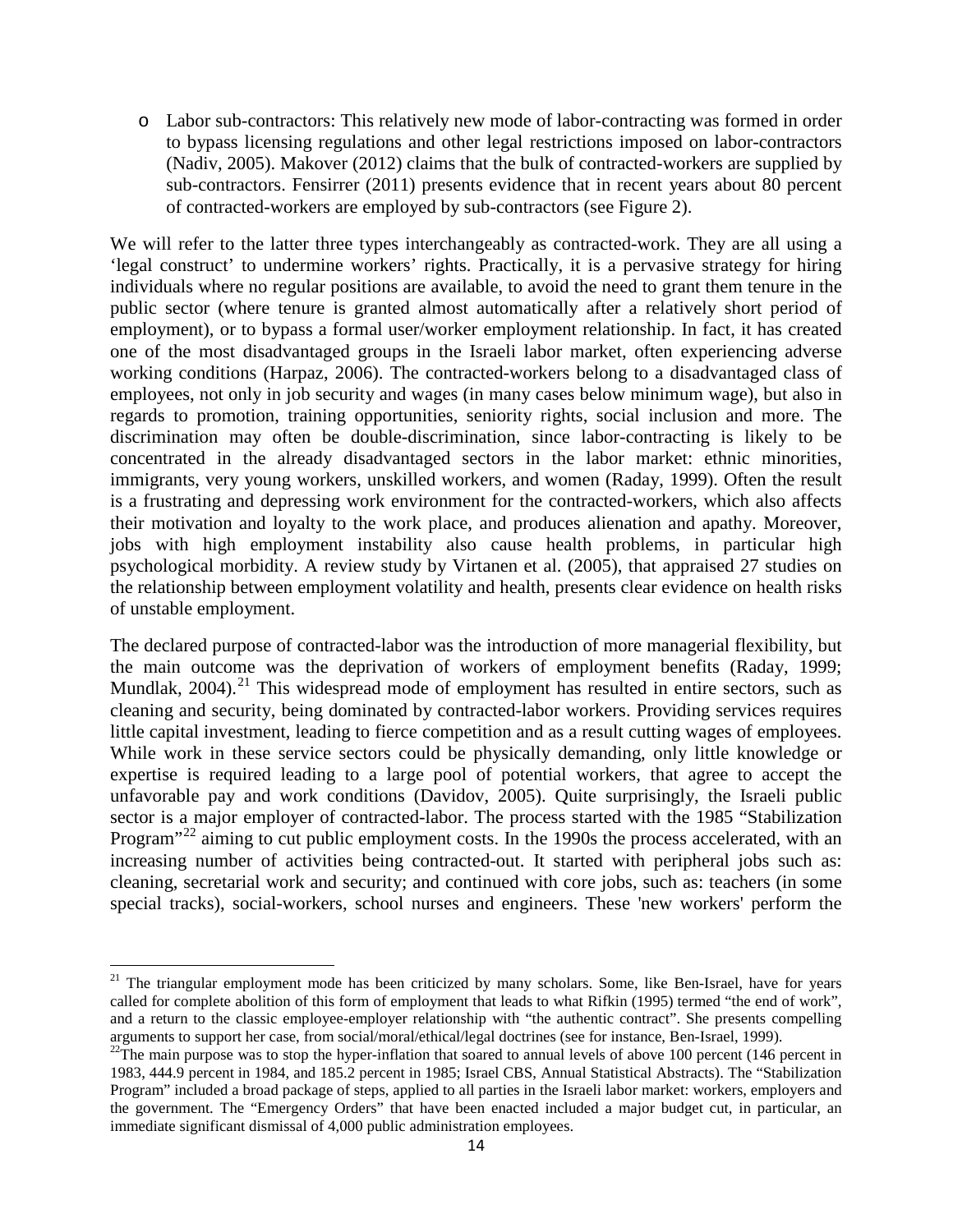same work at low wages without social benefits and without the job security (in particular tenure) that all public sector workers once enjoyed.

Figures and information of contracted-work are not readily available. To the best of our knowledge, *no official figures are available*, neither from the Ministry of Industry, Trade and Labor ('moital'), nor from the Israeli Central Bureau of Statistics (CBS). The CBS Quarterly Labor Force Surveys do not include a direct question on mode of employment. This is to some extent a problem of definition and classification, and also a political matter. There are instead various estimates:

- o Data from a Histadrut survey, carried out in 1998, indicate that in the late-1990s, 4.2 percent of salaried workers in the business sector and 3.2 percent of employees in the labor force as a whole, were employed by contracted-labor companies. Those workers were considerably younger and included a larger share of women, compared to the general employed population (average age of 30 vs. 38.5; and female shares of 51.5 percent vs. 45.8 percent) (Achdut, Sola and Eizenbach, 1998);
- o Estimates of labor-contracted employees, provided by the CBS for 2009, relate to about 150,000 employees, composing 5.4 percent of the total of 2.78 million workers. The majority of them are employed in the sectors of cleaning, security and personal caregiving services, earning an average monthly income of 4,182 shekel (half of the Israeli average monthly income at that time – above 8,000). The disadvantaged groups of immigrants and women are disproportionately represented within the sector of contractedworkers: about 50 percent of them are immigrants who arrived in the country following the 1990 wave of immigration from the former USSR (significantly above the share of immigrants in the population  $-12.2$  percent); more than a third of Ethiopian immigrants are contracted-workers; women, who compose less than half of the labor force, make-up for 65 percent of contracted-workers (Fenssirer, 2011);
- o In recent years the CBS published figures of contracted-workers, based on Labor Force Surveys. However, these figures *exclude workers employed by the growing number of sub-contractors* (estimated to provide about 80 percent of all contracted-labor). For 2011, CBS reported 23.4 thousand workers who were employed by Temporary Work Agencies and contracting-firms (excluding sub-contracting modes of employments). More than a quarter (25.6 percent) of them belong to the age group of 18-24 (compared with a figure of 10.6 percent for the entire salaried work force) and one-third are immigrants who arrived in the country after 1990 (CBS, Labor Force Survey, 2012);
- o Many unlicensed firms use creative complex legal constructs of *sub-contracting* (also termed as 'supply of services') to bypass licensing restrictions (Nadiv, 2005). As is indicated by Figure 2, between 2005 and 2009, the total number of contracted-workers remained relatively constant at around 150,000. The share of workers who are employed by sub-contractors that was already high in 2005 (71 percent) further rose to 78.7 percent in 2009;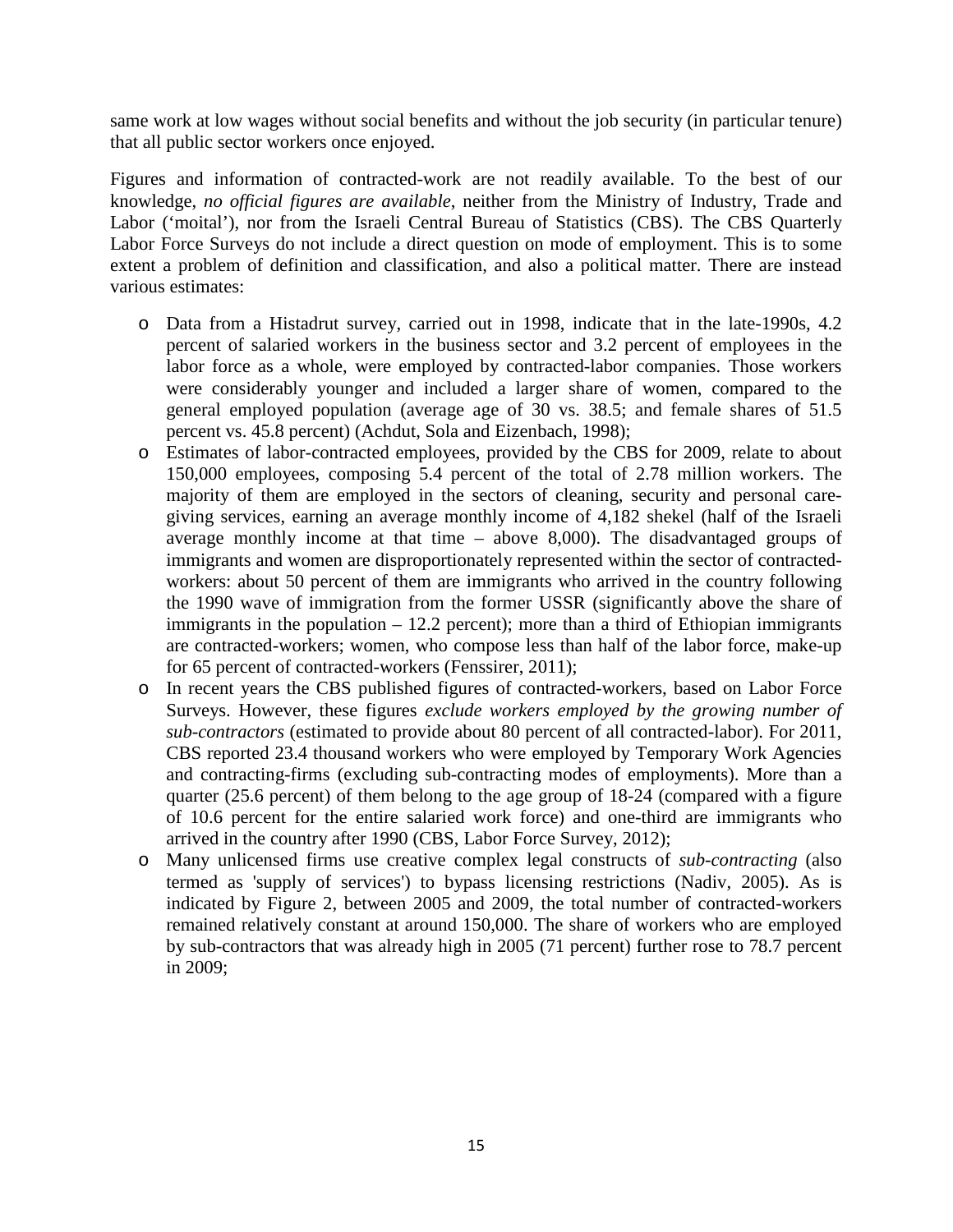



Source: Fenssirer, 2011, page 6

- o Estimates that relate to contracted-workers in the public sector range between 15 to 20 percent of the total public sector labor force (Fenssirer, 2011). Contracted-labor in the public sector includes a large share of disadvantaged workers: women, Israeli-Arabs and immigrants (Galnoor et al., 1999; Galnoor, 2007; Paz-Fuchs, 2010). These workers do not have tenure like the majority of public sector workers who are employed by a collectively-bargained contract. The last published report of the Ministry of Finance (2012), on wages in the public sector, states that in 2011 contracted-workers in the public sector had a monthly income of 5,718 shekel for a full-time position - 36 percent less than the Israeli average monthly income of 8,900 shekel. Moreover, actual monthly earnings were much lower due to *(involuntary) part-time employment of almost all public-sector contracted-workers*: More than half (59.2 percent) had a 25 percent position or less; 23.3 percent worked at a 25-50 percent position; 15.2 has a position of 51-99 percent; and only a mere of 2.2 percent enjoyed a full-time position (Ministry of Finance, 2012);
- o The Association for Civil Rights in Israel, states that in 2011 as much as 20 percent of employees are employed by labor-contractors or sub-contractors, about half of them in the public sector (figures to be found at [www.acri.org.il\)](http://www.acri.org.il/). It should be noted that even the more modest estimates are well above respective rates in European countries and in the US, which are lower than 2.5 percent for temporary agency employment (Zilony, 2001; Verzberger, 2002; Fenssirer, 2011);
- o The use of outsourcing and contracted-labor-services by firms is widespread and intensive: a Survey on "Fair Employment and Enforcement of Labor Law" that was conducted by the Ministry of Industry, Trade and Labor ('moital') during May/June 2012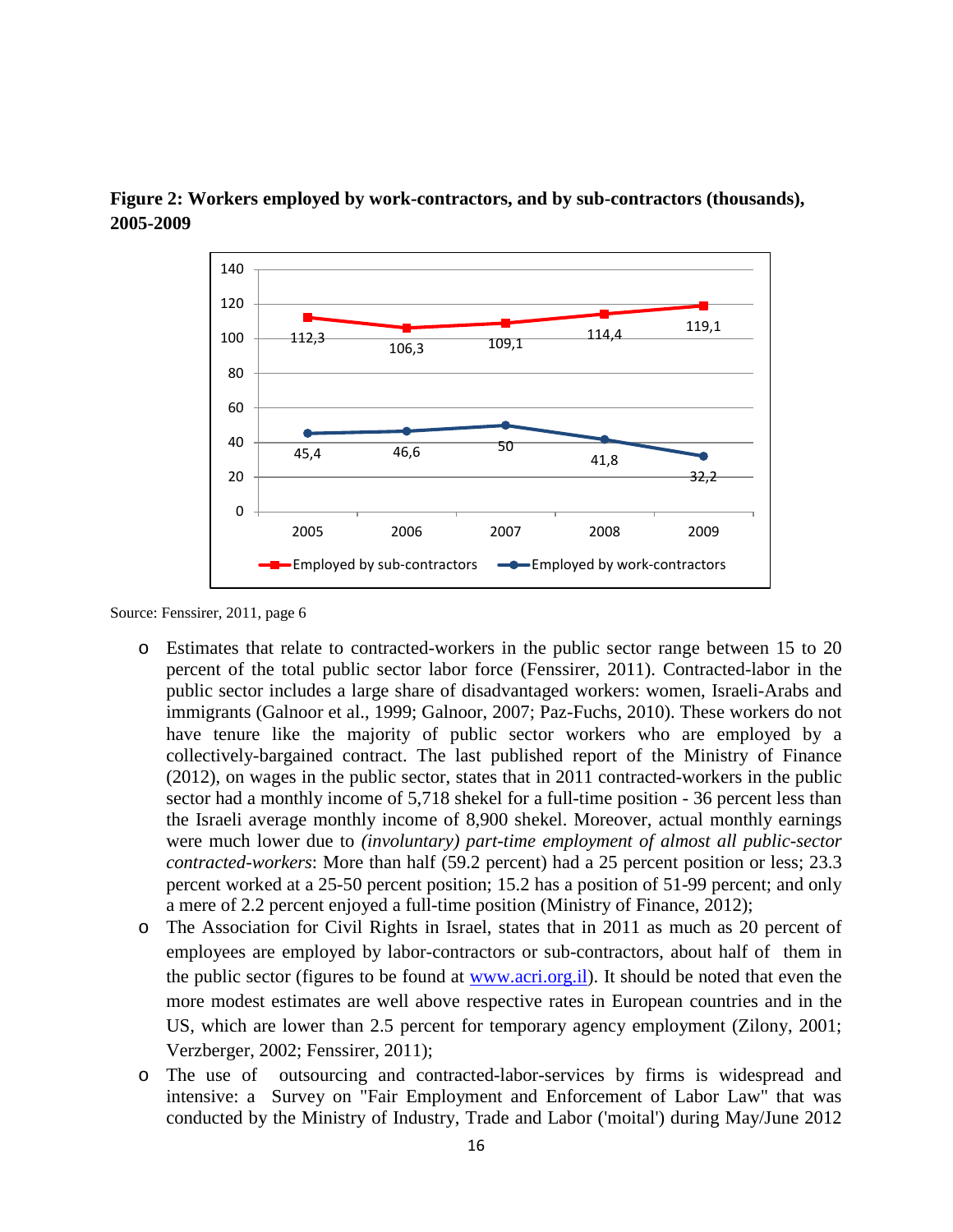covering 370 firms and 1,100 workers, indicates that in addition to the popular use of cleaning, security and private services (e.g., catering at the employer's site), a large share of firms are also outsourcing the more professional and high-pay services of accountancy (87.6 percent are contracting-out accountancy services), computing (38.1 percent) and legal consulting 24.0 percent). Moreover, more than half of firms are using more than one service. As Figure 3 below shows, a mere of 5.0 percent do not use triangular employment at all, more than 40 percent use one type of service, about a quarter use two triangular services, and more than a quarter of firms use three or more;



**Figure 3: Share of firms, by number of outsourced and contracted-services used, 2012**

Source: Ministry of Industry, Trade and Labor ('moital'), special Survey on "Fair Employment and Enforcement of Labor Law", 2012b

Note: The question on the use of triangular employment does not distinguish between outsourcing of functions (the contractor produces the service/good on his own premises, using his own facilities and employees and providing the user/client with the final service or good – relates mainly to accounting, computing and legal services) and contracted-labor (the work is performed on the premises of the user where the worker is subject to his instructions and specifications)

o The number of labor-contracting licensed firms grew significantly in the 1990s, reaching (in 1998) a peak of 380 contracting-firms. The number decreased there-after, so that in 2002 only 280 firms were registered. The number further dropped to [23](#page-15-1)3 in 2008<sup>23</sup>. sector of labor-contractors seems to be highly concentrated: in the early 2000s about 20 percent of the contracting-firms employed/provided more than 70 percent of contractedemployees (Nadiv, 2005).

<span id="page-18-0"></span><sup>&</sup>lt;sup>23</sup>'Moital' is responsible for the registration and licensing of contracting firms (a responsibility given by the 1996 Law of "Employment by Labor-Contractors", that requires the contracting firms to register and get a license). The Ministry therefore keeps records of the registered/licensed firms. The drop in the number of registered firms was most probably the result of the tightened registration requirements.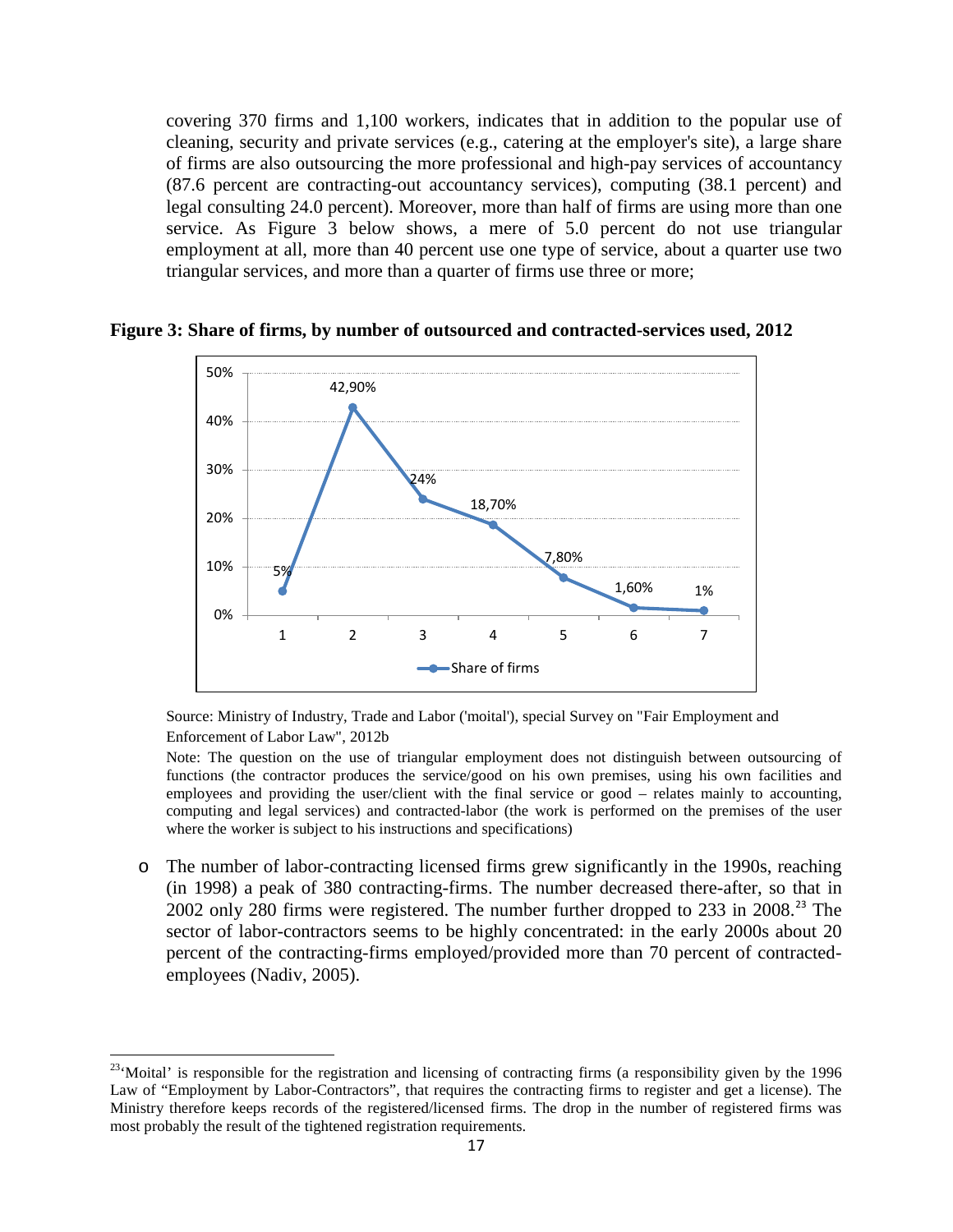The intensified and rapid growth of contracted-work over the last three decades established a new form of separation between two types of long-term workers in the same workplace: in-house employees versus labor-contracted employees. The long-term contracted-workers work in most establishments side by side with in-house employees of the user, performing the same job, without tenure and with inferior wages and work conditions.

In the past, most contracted-workers had personal labor contracts with the contracting firm. It was complex for trade-unions to organize these temporary contracted-workers, as they are often poorly educated, unaware of their rights, mobile between workplaces, widely spread geographically, and perhaps too frightened to seek organization. However, since collective bargaining with labor-contractors was permitted by the 1996 Law ("Employment of Labor-Contracted Employee"), there is an intensified trend of switching under the umbrella of collective agreements. In some cases industry-level agreements were signed (e.g., in the security and cleaning sectors, for workers employed in the public sector), and in many cases the agreements are local - between the contractor and the representative trade-union. In 2002, about two-thirds of registered contractors had collective agreements with their employees. Interestingly the more common representative trade-union is the National Histadrut, which was the partner in 41 percent of the agreements, versus 25 percent where the General Histadrut represented the contracted-workers (Nadiv, 2005).<sup>[24](#page-18-0)</sup> These collective agreements led to the establishment of separate bargaining units in the very same workplace, as well as two systems of wages and work conditions. They represent an improvement in the labor conditions of the contracted-workers, although they are still inferior compared with those of the in-house employees.

A glimpse of the poor status of contracted-workers is provided by the 'moital' survey on "Fair Employment and Enforcement of Labor Law" (2012b). An analysis of questions that relate to violations of workers' rights reveals that violations are much more common among contractedworkers than among in-house employees (in the same workplace). Five items were considered: (i) the employer refuses to pay for overtime, or pays less than official rates; (ii) the employer refuses to pay for annual vacation, or pays less than the regular rate; (iii) the worker does not have an official labor contract; (iv) salaries are paid late – on the  $10<sup>th</sup>$  of the month and afterwards; and (v) during the last year, the worker did not get the approved/correct monthly salary, at least once. As Figure 3 indicates, in all cases, violations of workers' rights are more widespread in the case of contracted-workers: three out of the five reported violations have a frequency of more than 50 percent. Significantly higher than the respective probabilities among in-house employees; the probability of denial of overtime payments is more than 3 times larger among contracted–workers (54.5 percent, compared to 16.4 percent in the case of in-house employees); the most severe violation (item 5) is much more common among contractedemployees (13.3 percent and 5.5 percent, respectively).

<span id="page-19-0"></span><sup>&</sup>lt;sup>24</sup> In some cases workers organized at their workplaces and demanded their rights. Such groups of employees (e.g., security personnel at the Kaplan Hospital; cleaning personnel the Faculty of Agriculture in Rehovot, and at the Hebrew University; waiters at the restaurant 'Coffee to Go'; faculty of the Open University; kindergarten assistants in nurseries operated by 'moital'; workers at 'Cinema City'; cleaning personnel at the Ben-Gurion University – see Amos and Baharav, 2012), received legal and organizational support from "Clinics for Law and Welfare" that were established at university law faculties and were staffed by volunteering lawyers. In summer 2006 the clinic at Tel-Aviv University initiated the "Workers' Organization" project that later led to the establishment of a new tradeunion: "Power to the Workers – A Democratic Trade Union", that was approved by the Court as a representative trade-union (Swirski, 2009).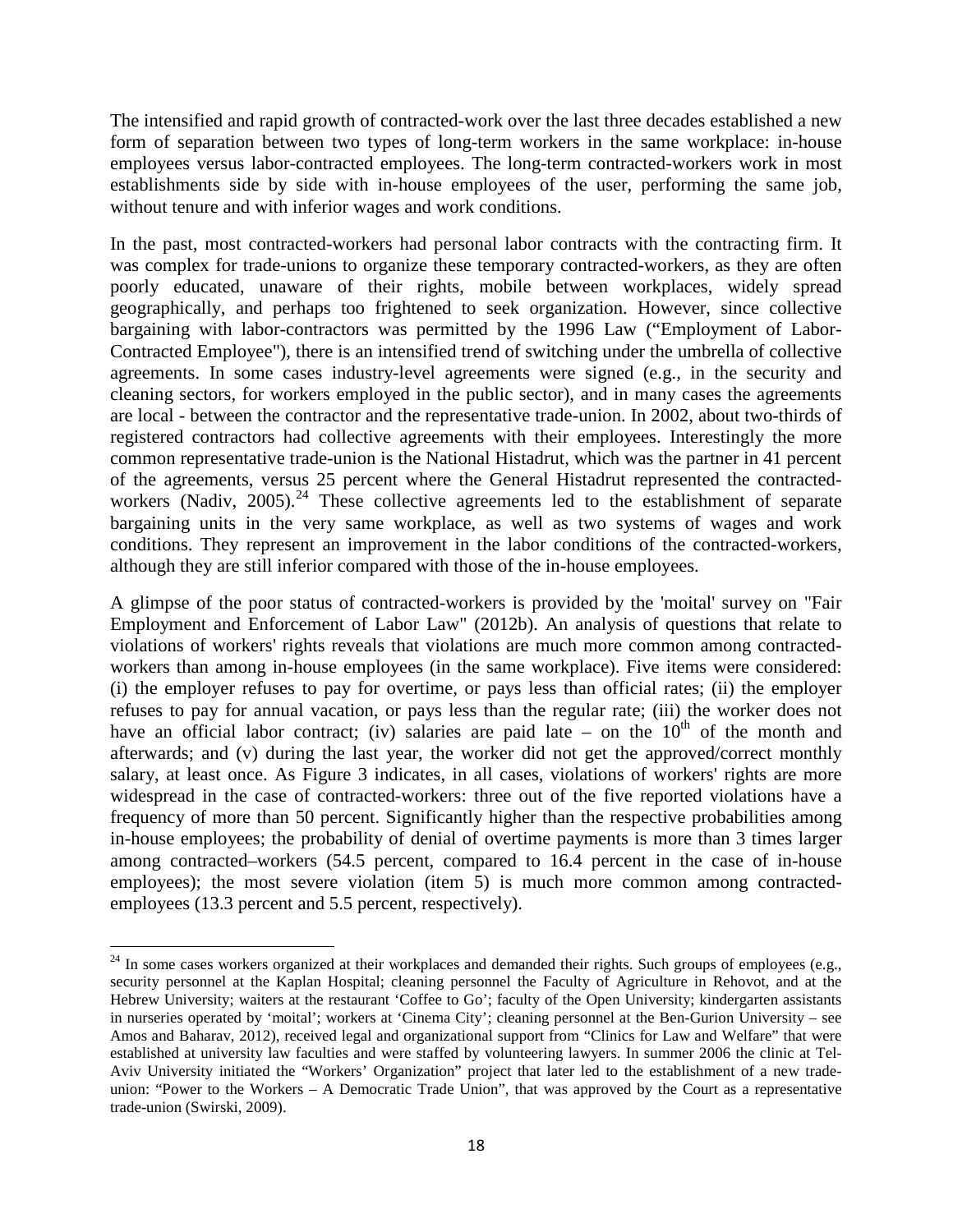How satisfied are workers with the type of contract they have? Data on satisfaction scores by type of contract are not available. However, the 2000 and 2006 surveys of 'moital' included a question on satisfaction with the type of union membership/coverage. It appears that in 2000 more than 50 percent of sampled individuals were not satisfied with their coverage status: about 30 percent preferred more coverage of collective agreements, while about 25 percent opted for less coverage. Results were similar in 2006 too (Haberfeld et al., 2006).

#### **Job stability: movements between employment and non-employment**

As discussed above, the shares of workers with personal and with triangular contracts has grown considerably. Obviously, due to the absence of reliable time-series data of workers with each type of contract, transition matrices between types of contracts can not be constructed. However, general information on movements between employment and non-employment can shed light on job stability (in terms of work continuity) of Israeli workers. Our hypothesis is that the major transition from long-term collectively-bargained contracts to temporary personal and triangular labor contracts, led to a change in work patterns: *a comparison of work histories in the 1980s and early 1990s versus the 2000s, is expected to show less job stability and more frequent movements between employment and non-employment*.

Work histories of employees during two time periods, 1983-1995 and 2005-2010, were constructed using administrative data sets from the National Insurance Institute (NII) database. The NII receives information on individuals' employment start and finish dates for each period of continuous work. A work break was defined as non-work for at least one month. On the basis of this information, the timing and length of all periods of work and work breaks<sup>[25](#page-19-0)</sup> was computed. For each individual in the sample (who was working at the end of the time period) a vector of the timing and length of work periods and work breaks was recorded. Neuman and Ziderman (2003) used NII administrative data, spanning the period of 1983-1995, for a sample of 215,133 working-age (35-59 in 1995, and therefore at least 22 years old in 1983) individuals (104,240 men and 110,893 women, of these 69.8 percent of men and 62.9 percent of women were working in December 1995). The NII kindly responded to our request to construct a similar dataset for the recent six years spanning the period of 2005-2010, and to replicate the construction of corresponding work histories for the 72 months between January 2005 and December 2010. The data covered 1.7 million workers who were employed in December 2010: 52 percent of them were men and 48 percent were women.<sup>[26](#page-20-0)</sup> The use of *administrative data, generated on a monthby-month basis, and supplied by employers*, is more reliable than work history data in previous

 $25$  We do not know if the during the 'work break' the individual was unemployed or out-of-the-labor-force. However, as we refer to individuals who are in-and-out of the labor market, it is more plausible that during the 'work-break' they were unemployed. <sup>26</sup> The data set for 2005-2010 covers *all* Israeli workers who were employed at the end of 2010. The Neuman and

<span id="page-20-1"></span><span id="page-20-0"></span>Ziderman (2003) study refers to a sample of workers who were also included in the 1995 Population Census, in order to be able to link work histories to data on personal characteristics drawn from the 1995 Census. The CBS undertook, for the authors, the complicated task of linking two large micro data sets – individual work information from the NII records, with socio-economic data from the 1995 Census.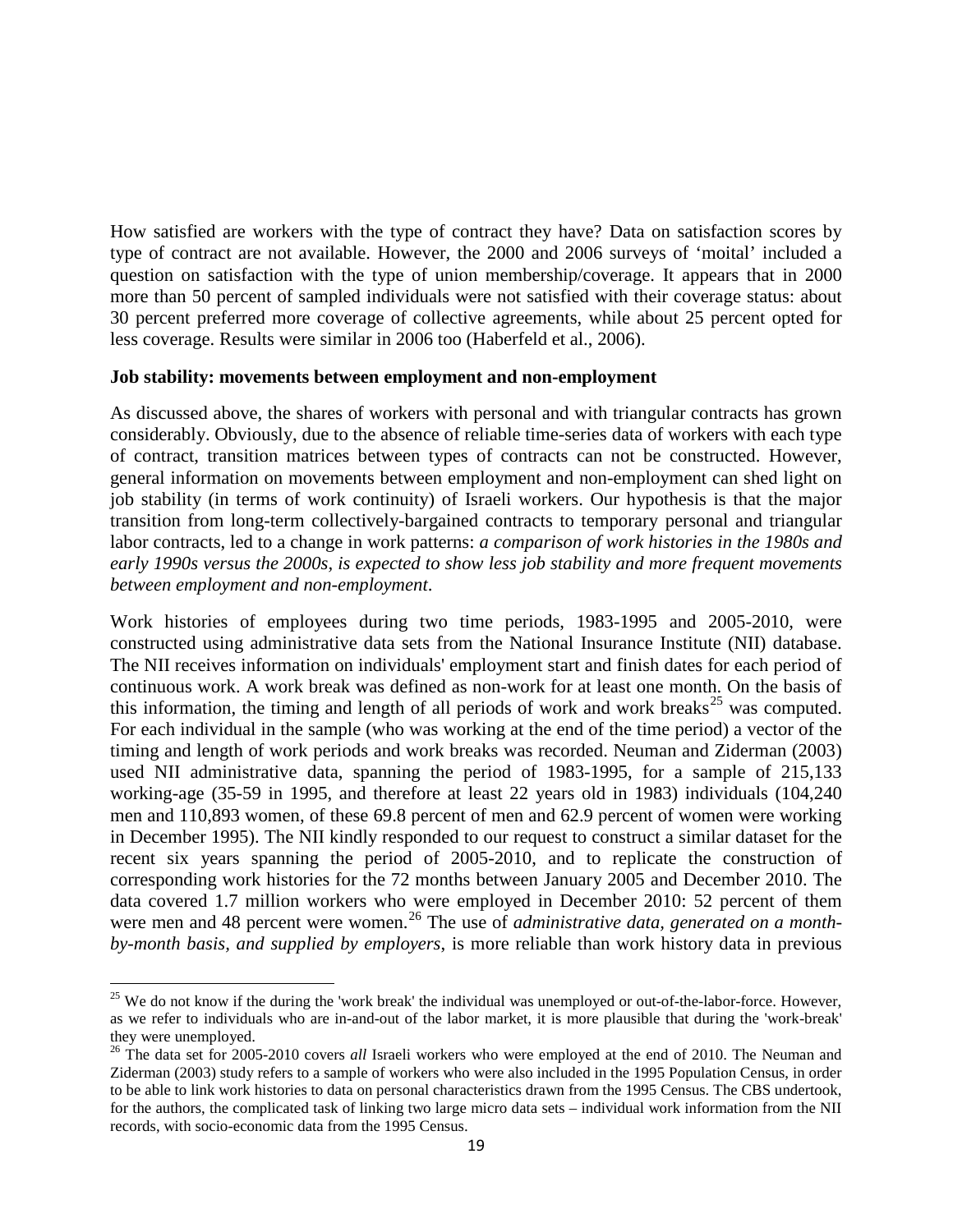studies (e.g., Corcoran, 1979; Stewart and Greenhalgh, 1984) that were collected by surveys and were based on the memory of the respondents (a potential source of error).

Table 4 presents work histories (broken down by gender), presented by successive spells of employment (in-spells) and non-employment (out-sells), experienced by men and women during the 146 month period ending in December 1995, and during the 72 month ending in December 2010.

Although the analysis does not control for different economic and labor market conditions across two periods, it suggests that employment is less stable in 2005-2010 compared to 1983-1995. The most recent in-spell (following an out-spell), is much longer (in month) in 1983-1995. Some other indications: referring to the four-spell case we see that while in the first time period an average in-spell between two out-spells lasted close to 30 month (29.2 and 26.3, for men and women respectively), its duration dropped to almost half (16.5 months for the two genders) during the second time period. Similarly, relating to the five-spell case, the duration of an in-spell between two out-spells dropped from over 30 months (33.6 for men and 32.1 for women) to less about half (14.7 months for men and 16.9 for women). Other figures are in the same line. As the last line in Table 4 indicates, the share of workers who experienced many work interruptions (six spells or more) dropped marginally for men (from 23.6 percent to 15.1 percent) and significantly for women (40.3 percent to 19.1 percent). However, as the duration of the second more recent time period is less than half of the duration of the distant time period (72 and 146 months respectively), it means that over time there is an increase in the share of men who switched between work statuses six or more time and no change in the share of women.

The average duration of out-spells decreased as well, most probably due to improved job search strategies. The figures in Table 4 also indicate the narrowing of gender differences in work histories.

Our hypothesis, stating that the increasing shares of personal and triangular contracts led to less job stability, is therefore supported by the comparative data on work histories of Israeli salaried workers.

A more direct piece of evidence indicating the job instability of contracted-workers is provided by the CBS Labor Force Survey (2012). An examination of work continuity of contractedworkers (excluding workers employed by sub-contractors) during the last year (2011) reveals that only 62 percent worked 10-12 months. 16 percent were employed only 1-3 month, and equal shares of 11 percent were employed 4-6 months and 7-9 months, respectively (CBS, Labor Force Survey, 2012).

#### **3. Segmentation/duality in the Israeli labor market: a growing secondary labor market and a compositional change**

<span id="page-21-0"></span>Labor market segmentation is frequently analyzed within the context of duality of the labor market.[27](#page-20-1) Quality of jobs is very different in the *primary and secondary labor-market segments*.

 $27$  Economists who examine duality of the labor market tend to use the terms of: primary and secondary labor markets, a term that will be used in this article too. Other scholars use the terms: internal versus external labor markets, or 'insiders' vs. 'outsiders' (e.g. Raday, 1999). Also, we analyze segmentation/duality of *employees* within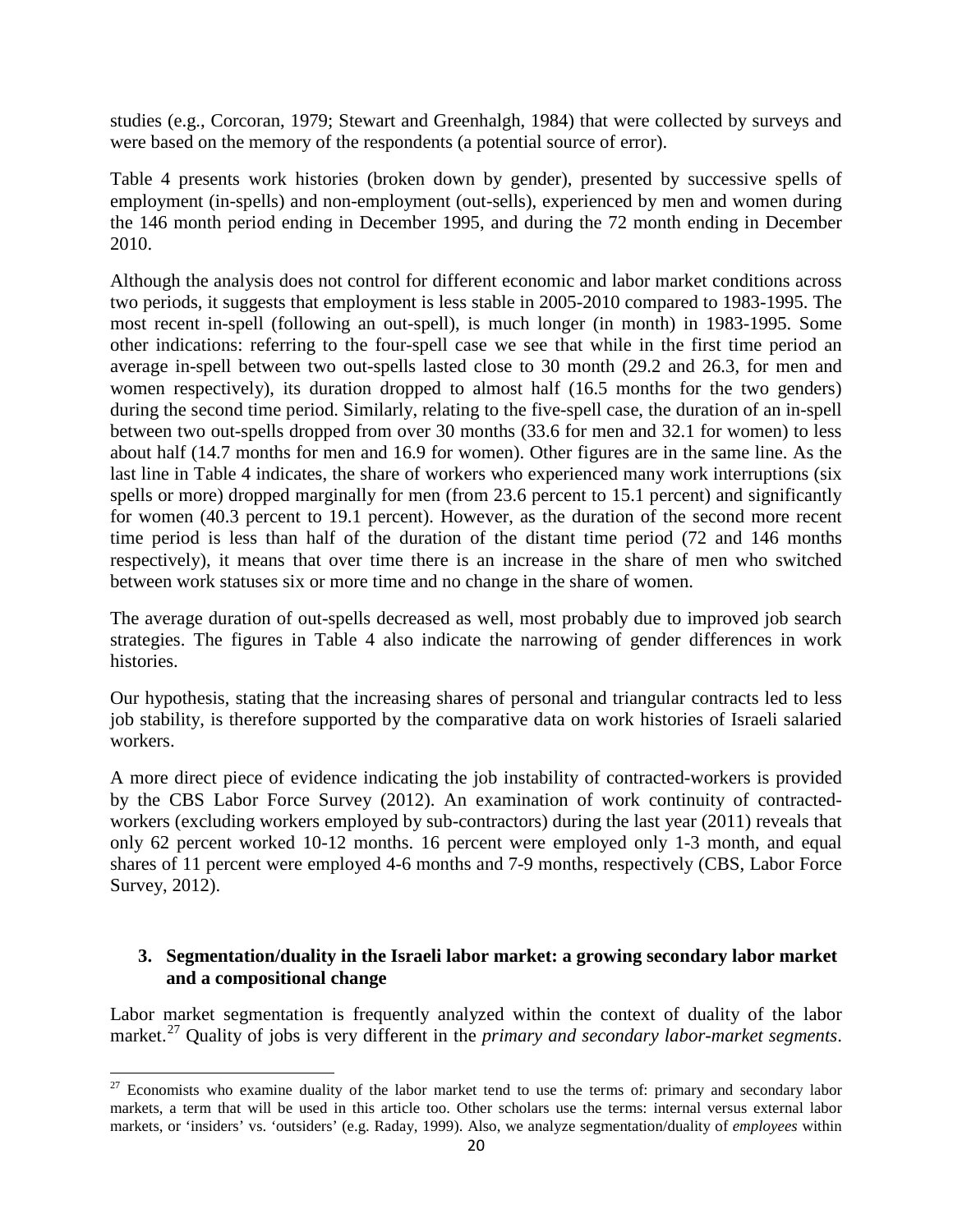Jobs in the secondary labor market are unstable and provide low wages, almost no training, no promotion prospects, and no returns on human capital investments (e.g., schooling; experience; firm tenure). Moreover, workers in the secondary disadvantaged sector are trapped in this segment, with a minimal mobility to the primary sectors that offers stable jobs with training and promotion possibilities. Following the early work by Piore (1969, 1971), advocates of the hypothesis that labor markets are characterized by a dual structure have posed a direct and continuing challenge to the neoclassical model of labor markets and, in particular, its human capital investment prescription for dealing with problems of poverty and low-pay (e.g., Cain 1976, who reviews the literature on dual labor markets from a neoclassical vantage point; McNabb and Psacharopoulos, 1981).

Segmentation of the Israeli labor market will be analyzed within the context of the *dual labor market theory* presented briefly above. There is some relationship between the type of contract that the employee has and the segment of labor market. For instance, contracted-workers have a much higher probability to be part of the secondary labor market. As we noted above, they have work conditions that resemble those of secondary labor market workers: low wages (half of the average); and low prospects of promotion, training and seniority rights. However, there is no oneto-one correspondence between type of labor contract and segment of the labor market. The most notable example relates to personal temporary contracts: workers with a personal contract could belong to the primary sector (in the case of highly-qualified workers in public-administration that switched to a personal contract, or workers in the highly-competitive high-tech industry) or to the secondary sector (e.g., in the case of low-qualified cleaning workers with a personal contract). Segmentation of the labor market is more closely related to the occupation/industry and/or to the socio-demographic group of workers (new immigrants, disabled workers, Israeli-Arabs, Haredi individuals) than to the type of contract, and will be analyzed within this context.

#### *Duality and the compositional change within the secondary labor market:*

 $\overline{a}$ 

Neuman and Ziderman (1986; 1992) presented evidence that the dual labor market hypothesis was relevant for Israel in the early-1970s: Dividing the sample of Jewish male workers into two groups (the Arab sample was too small for reliable statistical analysis), corresponding to primary and secondary sectors<sup>[28](#page-21-0)</sup>, they found an average difference in monthly income of over  $30$ percent.[29](#page-22-0) Employing regression analysis to examine differences in the wage determination process in the two labor market sectors, they presented evidence that, while human capital variables enhanced male earnings in the designated primary labor market, they failed to do so in

the labor market. It is also possible to focus on segmentation/duality of employers. Scholars (e.g., Maman, 1999) claim that the Israeli economy has a dual structure in which big business groups coexist with small firms.

<sup>&</sup>lt;sup>28</sup>Data were drawn from the 1974 Israel Labor Mobility Survey. Categorization into primary and secondary labor market segments was done on the basis of occupational prestige ratings for Israel (Tyree, 1981). Although income does enter as one of the ingredients in measuring the relative prestige of occupations, the correlation between earnings and prestige scores in our sample was not found to be particularly high (0.47), so that the demarcation of sectors is not based on the same variables (usually income) that the analysis is attempting to explain. For more detail, see Neuman and Ziderman (1986). There is continuing debate in the literature over the demarcation of sectors. See for instance: Hodson and Kaufman (1981, 1982) who also criticize Tolbert, Horan and Beck (1980).

<span id="page-22-1"></span><span id="page-22-0"></span> $29$  The Labor Mobility Survey does not include data on fringe benefits received by employees that could add (in the 1970s) up to 30 percent to the monthly income (in particular, employers' allocation to the two main fringe benefits pension and training). The provision of voluntary fringe benefits in Israel is primarily dictated by collective agreements, which do not cover most workers in the secondary sector. It follows that the real income differential is much larger than 30 percent. See also Kristal et al. (2011) for more recent data and analysis.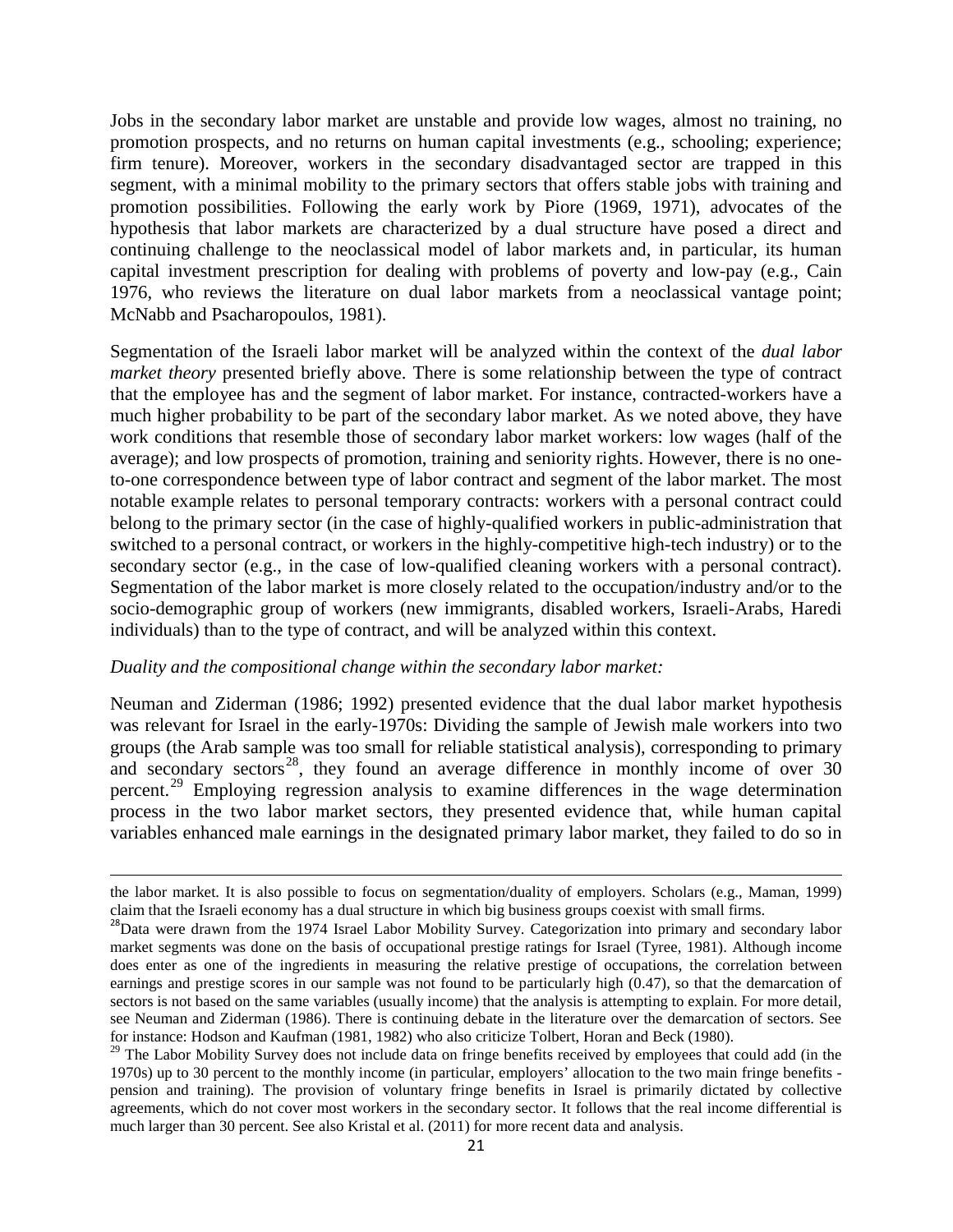the secondary sector. In particular, schooling had a significant positive effect only in the primary sector (an average rate of return of 6.4 percent to each additional year of schooling in the primary sector, versus no effect in the secondary). Experience and tenure/seniority at the current place of work also had positive significant effects only in the primary sector. Neuman and Ziderman (1992) present evidence that the wife's education (number of years of schooling) augments husband's earning in the primary sector, but not in the low-status secondary occupations. The data also show that the two sectors are stratified along ethnicity lines, with significantly more workers of a Sepharadi origin in the secondary sector: 55.5 and 37.5 percent of workers, respectively. Workers in the secondary sector are also older, less educated, have less firm-tenure, and include a larger share of immigrants.

The duality of the Israeli labor market was further accelerated by intensified polarization between highly-skilled workers, who work mainly in high-tech industries, versus low-skilled workers who are lacking computing/internet/technical skills and are employed in the traditional blue-collar occupations (e.g., private services, construction, agriculture, low-tech industry). Ramos and Ballell (2009) use the term "the digital barrier" to emphasize the low mobility between these two sectors, and present evidence for the effect of this "digital barrier" on duality within the European labor market. A similar process was evidenced in the Israeli labor market. This process, coupled with the drastic change in the Israeli industrial relations' system, and external and internal/political changes, led to a compositional change and an increase in the size of the secondary labor market. Sepharadi Jews, and also Israeli-Arabs, were replaced by four new groups of disadvantaged workers:

- i. Palestinian day-workers from the territories of the West Bank and the Gaza Strip (starting late-1970s). After the 1967 Six-Day War, when Israel occupied the West Bank and the Gaza Strip, Palestinians were allowed to work in Israel as day-workers. They found jobs mainly in agriculture, construction and services. By the mid-1980s and beginning-1990s, around 110 thousand were employed in Israel (see Table 5), although only less than half of them had permits. They constituted 6-7 percent of the total number of employed Israelis. The percentages are even more impressive in sectoral terms: at the peak, Palestinians held 25 percent of jobs in agriculture and 45 percent of construction jobs (replacing Israeli-Arab and Jewish-Sepharadi workers). One-third of West Bank labor force and about half that of Gaza were working in Israel. It should be added that non-Palestinian overseas migrant-workers were rare in the Israeli labor market at that time (Table 5). The deterioration of the political and security situation led to a decrease in the number of Palestinian commuters, down to 30.3 thousand in 2002. This significant decrease brought about a severe labor shortage in the construction and agriculture sectors, which since the late-1960s relied heavily on Palestinian workers. As Table 5 indicates the Palestinian workers were replaced by overseas foreign-workers. Consequently, the share of Palestinian workers (out of the total of non-Israeli workers) dropped dramatically from 97.7 percent in 1990 to around 15-20 percent in recent years;
- ii. New immigrants from the former USSR (starting late-1980s). In September 1989, after the disintegration of the former Soviet Union, Russian Jews began immigrating to Israel in large numbers. The peak was in 1990 when in one year almost 200,000 Russian immigrants arrived in the country. In eight years, about one million immigrants joined the State of Israel, adding about 20 percent to the population (see Table 1). They naturally exacerbated the demand for housing, leading to increased demand for construction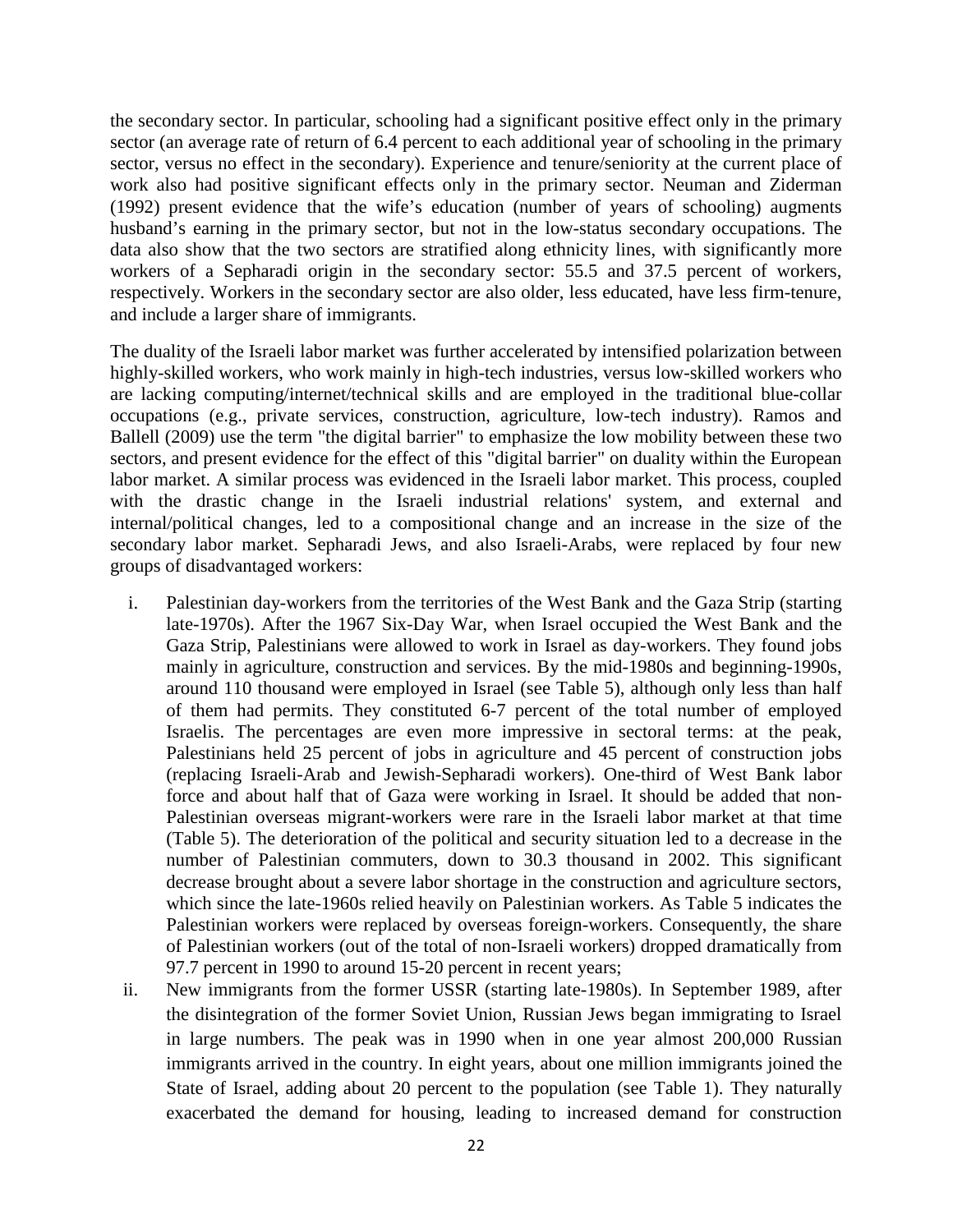workers. Replacing the Palestinian workers by Russian immigrants seemed like a good solution that would instantly solve the problem of the shortage of construction workers and at the same time would provide jobs to the new-comers.<sup>[30](#page-22-1)</sup> However, the Russian immigrants did not fit into the construction (and agriculture) secondary labor market. Forty percent of them were highly educated professionals (compared to about 10 percent of native Israelis), not construction workers and citron pickers (Flug, Kasir and Ofer, 1992). Those who accepted construction (and other low-pay) jobs did so temporarily, till they could find a job in the primary sector that would fit their qualifications and experience. However, the older and less-qualified Russian immigrants (in particular women) were not able to move up to the primary sector. Russian immigrants still compose more than 50 percent of the secondary sector and many of them work as contracted-workers (Fenssirer, 2011). Data drawn from a recent CBS Social Survey indicate that about 85 percent of female new-immigrants are employed by a triangular employment system (compared to about 5 percent of native-Israeli women);

iii. Overseas foreign-workers (mainly since the early-1990s) and cross-border immigrants (late-2000s). When Palestinian workers became unavailable for employers, employers and employers' associations pressured the government to increase substantially the number of permits for non-Palestinian foreign-workers, in particular in the sectors of construction and agriculture that relied heavily on Palestinian workers. Large-scale recruitment of foreign (non-Palestinian) workers<sup>[31](#page-24-0)</sup> took place, out-numbering the highest level of Palestinian commuters ever in the Israeli labor force. As Table 5 indicates, the number of non-Palestinian foreign-workers rose from 29.6 thousand in 1993 to a peak of 254.5 thousand in 2002, and their share (as percentage of the total non-Israeli workers) rose from 26.1 percent in 1993 to over 80 percent in the early 2000s (89.4 percent in 2002). About three-fourth of the non-Palestinian foreign-workers originate from Asian countries (Thailand; The Philippines; India; China; Nepal) and the remaining one-fourth comes from European countries (Former USSR; Poland; Bulgaria; Romania). The figure of non-Palestinian migrant-workers (Table 5) includes also cross-border workers. This is a more recent phenomenon that started in the late-2000s with an inflow of cross-border individuals who came mainly from Sudan, Eritrea, South-Sudan and Ivory Coast, crossing illegally the Israeli border with Egypt. Some of them are asylum-seekers who are under a life-threat if they return to their country of origin. By the end of 2006 there were a mere of 1,070 cross-border individuals and thereafter the figures rose dramatically, up to an annual inflow of about 15,000 in each of the following two years (14,735 in 2010 and 14,955 in 2011), totaling (by the end of 2011) 49,290 people (Nathan, 2011).<sup>[32](#page-24-1)</sup> With

<span id="page-24-2"></span><sup>&</sup>lt;sup>30</sup>The Ministry of Housing also adopted a plan to pay an income supplement (equal to employment benefits) to Israeli workers who accept construction jobs.

<span id="page-24-0"></span><sup>&</sup>lt;sup>31</sup> We use the terms foreign-workers, migrant-workers, and non-Israeli workers interchangeably. They are subdivided into Palestinian- and non-Palestinian foreign-workers. Non-Palestinian foreign-workers include also crossborder individuals. Foreign-workers include legal and illegal workers.<br><sup>32</sup>More detailed recent data (for December 2011, distinguishing between legal- and illegal foreign-workers) discloses

<span id="page-24-1"></span>the following figures: 88,864 entered the country as legal workers (out of which 15.9 percent – 14,127 individuals –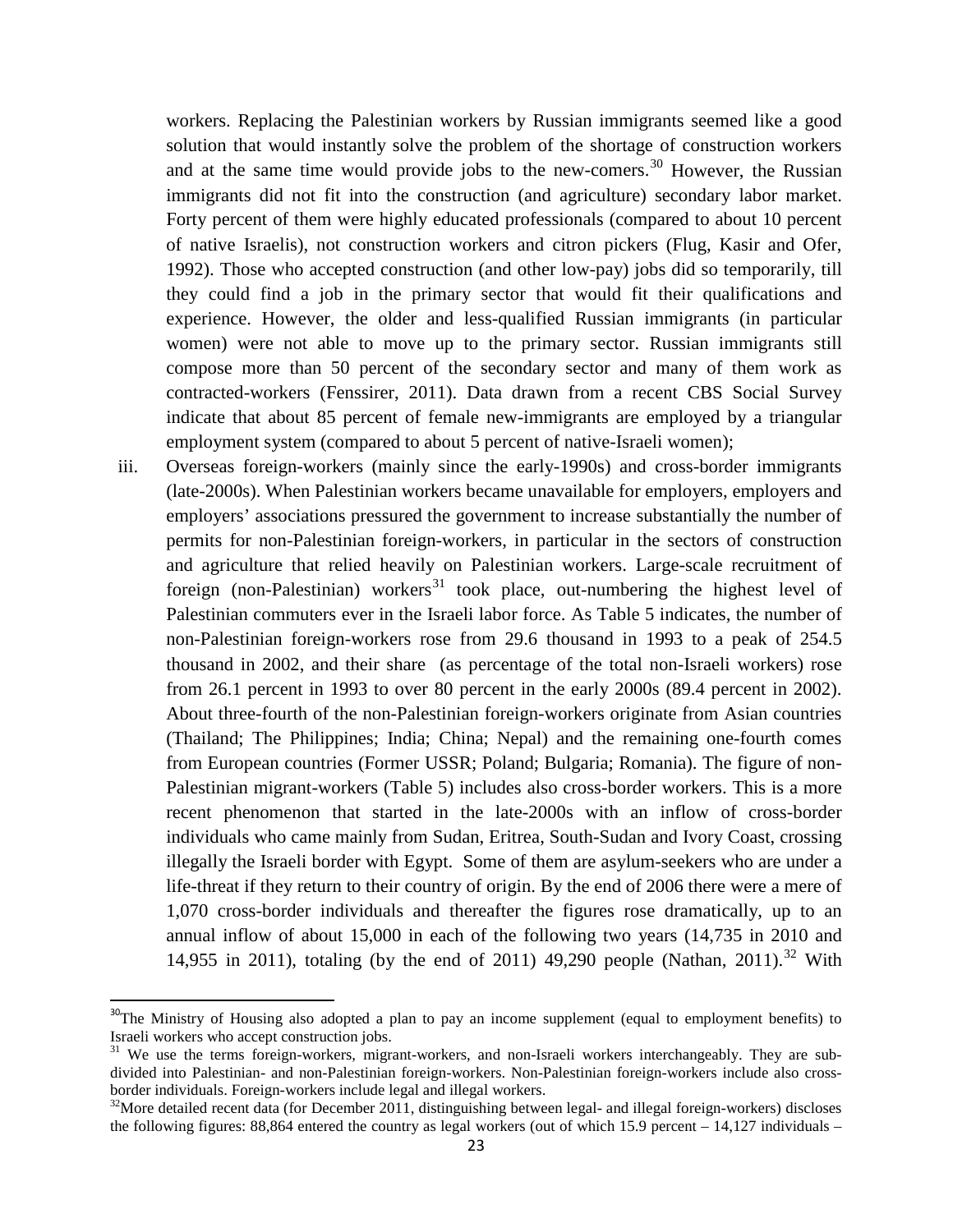about 10 percent of the work-force composed of foreign (non-Israeli) workers, Israel ranks at the high end of the industrialized economies that are heavily dependent on foreign labor. Foreign-workers are now a significant portion of the secondary labor market. They are willing to accept low-status jobs (that Israeli workers reject) because they do not consider themselves as part of the local status hierarchy – they are motivated mainly by wages, which are higher than what they could earn in their country of origin (Bartram, 1998). The import of low-skilled foreign-workers is believed to have downward pressure on wages and crowd out low-skilled Israeli workers, in particular Israeli Arab workers, whose labor costs are higher (Gottlieb, 2002). A report submitted in 2008 by an inter-ministerial committee, appointed for the reformulation of migrant-workers' policy, has a major concern that the constant increase in the number of foreign-workers in agriculture and in the care-giving sector will end-up replacing Israeli workers and depressing their wages (Eckstein, 2008). Ben-David (2010) also demonstrates a clear positive relationship between the share of non-Israeli workers and the rate of nonemployment of Israeli Arab workers (Figure 28, page 264).

iv. Haredi workers. In recent years, growing numbers of Haredi women and men have joined the labor market. Due to low labor-market skills (see Tables 7 and 8), the majority of them are employed in the secondary labor market. One of the major targets of the new Israeli government that was established in March 2013 is to further increase labor force participation and integration of Haredi individuals.

Data limitations do not allow a precise replication of our 1986 study, in particular, a comparison of rates of return on human capital characteristics within the two segments of the labor market. However, the relevance of the "Dual Labor Market Hypothesis" for the Israeli labor market, will be examined using two sets of evidence: (i) a comparison of wages and of human capital traits of workers in the primary and secondary labor market segments in recent years; and (ii) a comparison of employment conditions and work satisfaction of employees who belong to more vulnerable groups of workers that are over-represented in the secondary segment of the labor market, in particular: Israeli-Arabs, Haredi workers, disabled workers, and new immigrants. Their personal traits, work conditions and work satisfaction will be compared to those of Israeli native workers.

#### *Wages and human capital characteristics of workers in the primary- and secondary labor markets:*

 $\overline{a}$ 

Data from the CBS Social Surveys for 2005-2011 were used for the calculation of monthly wages and human capital characteristics of Israeli workers employed in the primary and secondary labor markets. Non-Israeli workers (Palestinian and non-Palestinian foreign-workers) are not sampled in the Social Surveys and are therefore not included in the comparison presented in Table 6. Inclusion of foreign-workers, who belong to the most vulnerable group of workers, would have

are staying in the country after their work-permit has expired); 95,000 individuals entered the country on a tourist visa and over-stayed their visa; about 45,000 individuals crossed the border illegally – among them asylum-seekers; about 31,000 Palestinians with a work-permit; and a similar number of irregular Palestinian workers, from Jordan, the West Bank, and the Gaza Strip (Ministry of the Interior, data for 7/12/2011). The main sectors of employment of migrant-workers are still: agriculture, construction, geriatric-care and personal services.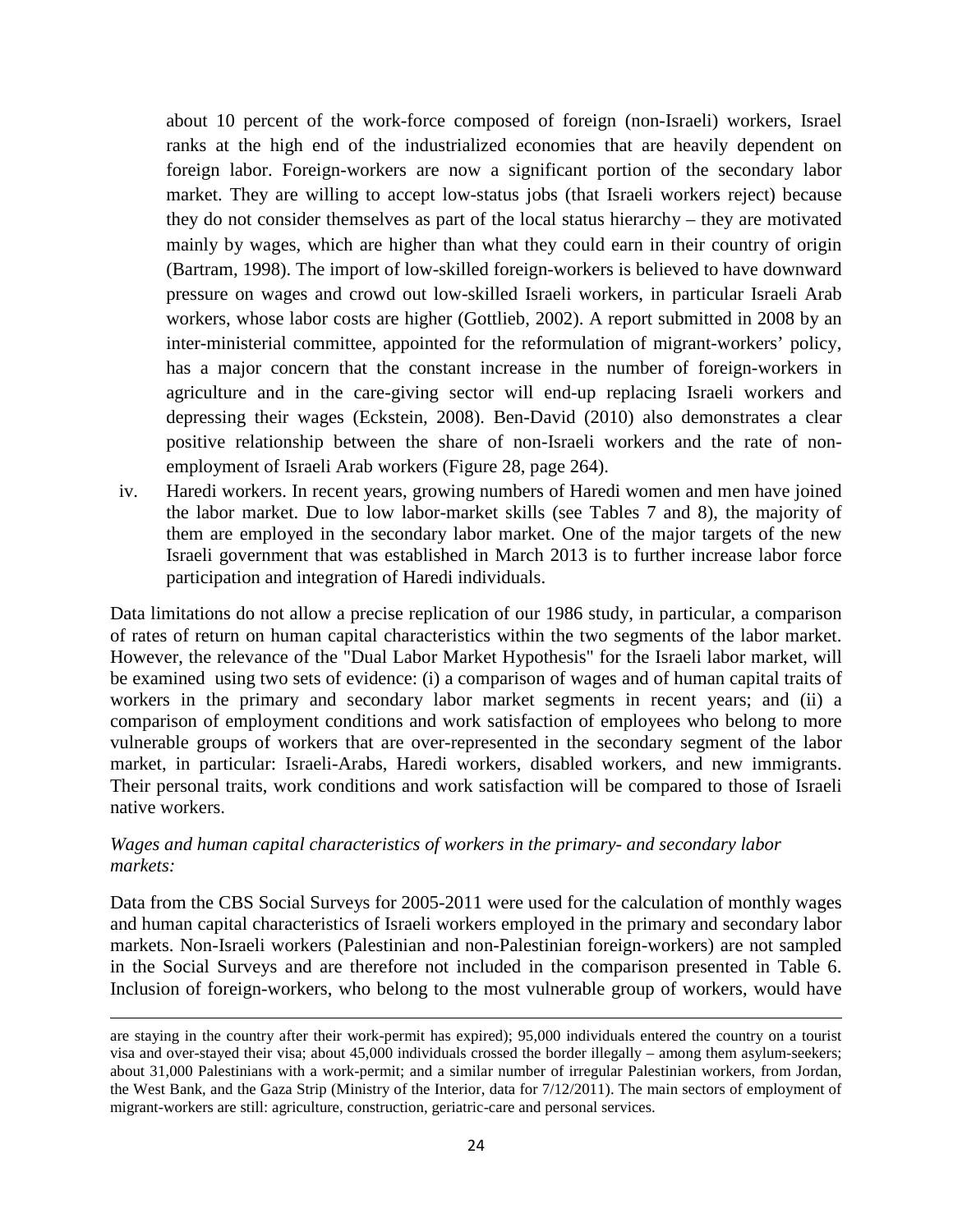led to larger differences. The worker's occupation was used for assignment to the primary- and secondary sectors of the labor market.<sup>[33](#page-24-2)</sup>

As is evident from Table 6, full-time wages of workers in the secondary labor market are 55.8 percent of comparable wages of workers who belong to the primary labor market. This very significant wage differential is partly explained by differences in education (a difference of more than three years of schooling) and in work tenure (a two-year difference). Secondary sector workers are also somewhat younger and therefore accumulated less general work experience. Data on type of labor contract is not provided by the Social Survey and classification of workers in the two sectors by type of contract is therefore not possible.

#### *Employment characteristics, personal attributes and satisfaction of disadvantaged groups of workers*:

Descriptive statistics for four groups of disadvantaged groups of workers, that are highly represented in the secondary labor market (Israeli-Arabs, Haredi workers, disabled workers, and new immigrants) vis-à-vis Jewish-veteran individuals are presented in Tables 7 (men) and 8 (women). The data relate to 2002 (in parentheses) and to 2008. The raw data are drawn from the 2002 and 2008 Social Surveys (descriptive statistics, based on these data are presented in 'moital' 2010b). The main findings are:

- a. Haredi men and women have very low LFPRs: in 2008, 56.5 percent of Haredi men and 41.8 percent of women were *not in the labor force*, compared with respective figures of 19.5 and 24.9 for the reference group of Jewish veterans (percent of 'not in the labor' force equals 100 minus the LFPR and demonstrates the preference not be active in the labor market). There is some decrease in this voluntary exclusion from the labor force between 2002 and 2008, but the rates are still very high. The low LFPRs are correlated with the low levels of academic education and computer/internet use;
- b. Israeli-Arab women experience even lower LFPRs: 71.4 percent in 2008 (down from 77.1 percent in 2002) are not part of the labor force. Educational attainments within this group are much lower compared to Jewish women (10.0 percent and 30.2 percent, respectively, have an academic education, in 2008) and even deteriorated between 2002 and 2008 (in 2002 16.7 percent of Israeli-Arab women had an academic education);

Figure 4 displays percentages of individuals who are not part of the labor force within the five groups, in 2008 and 2002, for men and women separately. As noted above, the most striking figures relate to Israeli-Arab women, who are almost absent from the labor market, and to Haredi men. There is however some improvement between 2002 and 2008, that gives hope for more integration of these two groups of workers into the labor market.

<span id="page-26-0"></span><sup>&</sup>lt;sup>33</sup> Academic professionals, associate professionals including technicians, and managers were assigned to the primary labor market. Clerical workers (that are populated mainly by women and have low promotion prospects), sales and service workers, skilled blue-collar workers, and unskilled workers were assigned to the secondary sector. About 40 percent belong to the primary sector. Assignment by occupation is common in the literature that relates to duality in the labor market. Neuman and Ziderman (1986) used a more careful classification, based on occupational status scores (Tyree, 1981). However such scores are not available for recent years.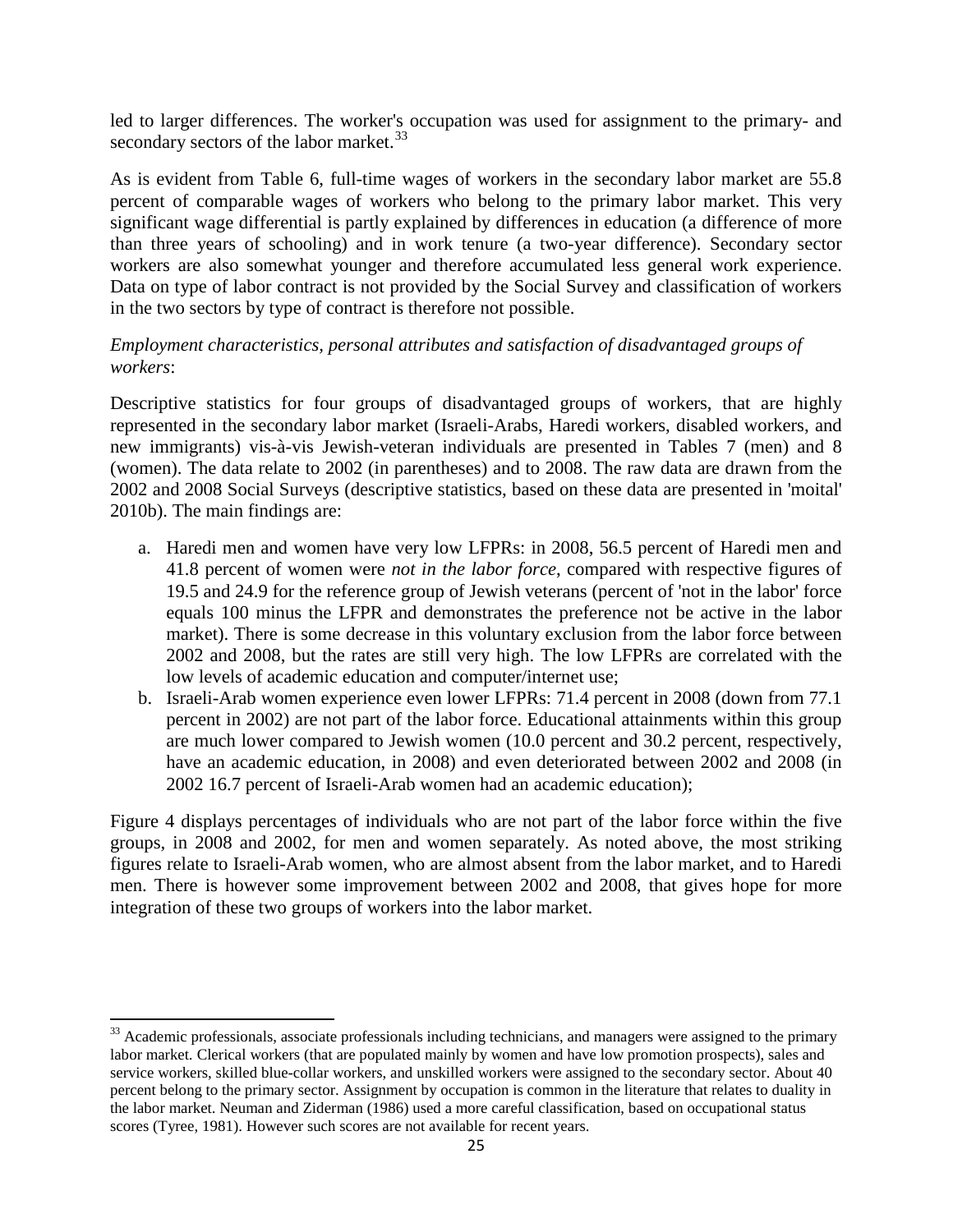

**Figure 4: Percentages of individuals who are not in the labor force, 2008 and 2002**

Sources: Tables 7 and 8

Figure 5 displays the percentages of individuals who have an academic education within the five groups, in 2008 and 2002, for men and women separately. The high educational attainments of new immigrants are evident, along with the much lower educational attainments of Israeli-Arabs, Haredi individuals and disabled workers. Differences between the genders are minor.

**Figure 5: Percentages of individuals who have an academic education, 2008 and 2002**



Sources: Tables 7 and 8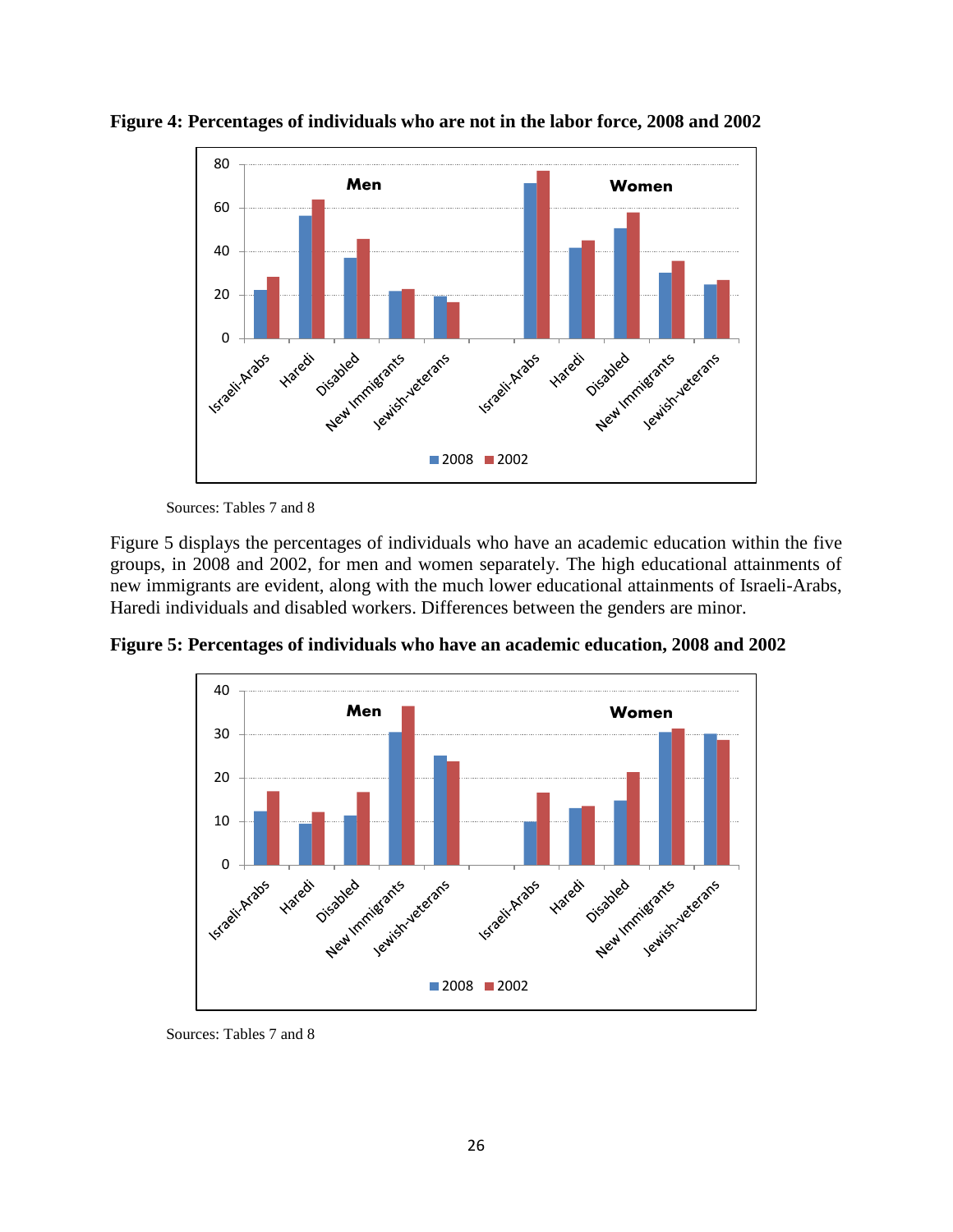c. Workers of the four deprived groups are disadvantaged in all aspects of the labor market: earnings, unemployment and representation on non-professional occupations: While about one-third of veteran Jewish male workers earn more than 10,000 shekel per month (around 50 percent more than the average monthly income)<sup>34</sup>, the figures drop to about half and less for the 4 groups of disadvantaged male workers. A comparison of 2002 and 2008 indicates deterioration in terms of income. The differences in income can be partly explained by the type of occupation: higher shares are employed in non-professional occupations. Unemployment rates are also higher within the weaker groups of workers, indicating less job stability;

Figure 6 displays the percentages of working individuals who earn a monthly income of above 10,000 shekel, within the five groups, in 2008 and 2002, for men and women separately. The inferiority of women's situation is evident: negligible shares of women who belong to the four weak sub-populations benefit from high income. Even within the reference group of native Jewish women, the shares are much lower compared to native Jewish men. The subordination of women in terms of income can not be explained by differences in education. As Figure 5 indicates, similar shares of women and men have an academic education. There is however some increase (between 2002 and 2008) in the share of women with high incomes, against a decrease in the share of men. The shares of workers with high incomes decreased (between 2008 and 2002) also within the groups of male disadvantaged workers, with the exception of new immigrants. These records could indicate deterioration in the economic status of secondary labor market workers, and on the other hand, successful absorption of male immigrants in the local labor market.



**Figure 6: Percentages of working individuals who earn a monthly income of above 10,000 shekel, 2008 and 2002**

Sources: Tables 7 and 8

<span id="page-28-0"></span> $34$  In the 2002 survey the question related to a monthly income of 9,000 shekel. The two levels are similar in real terms and both are about 150 percent of the average income.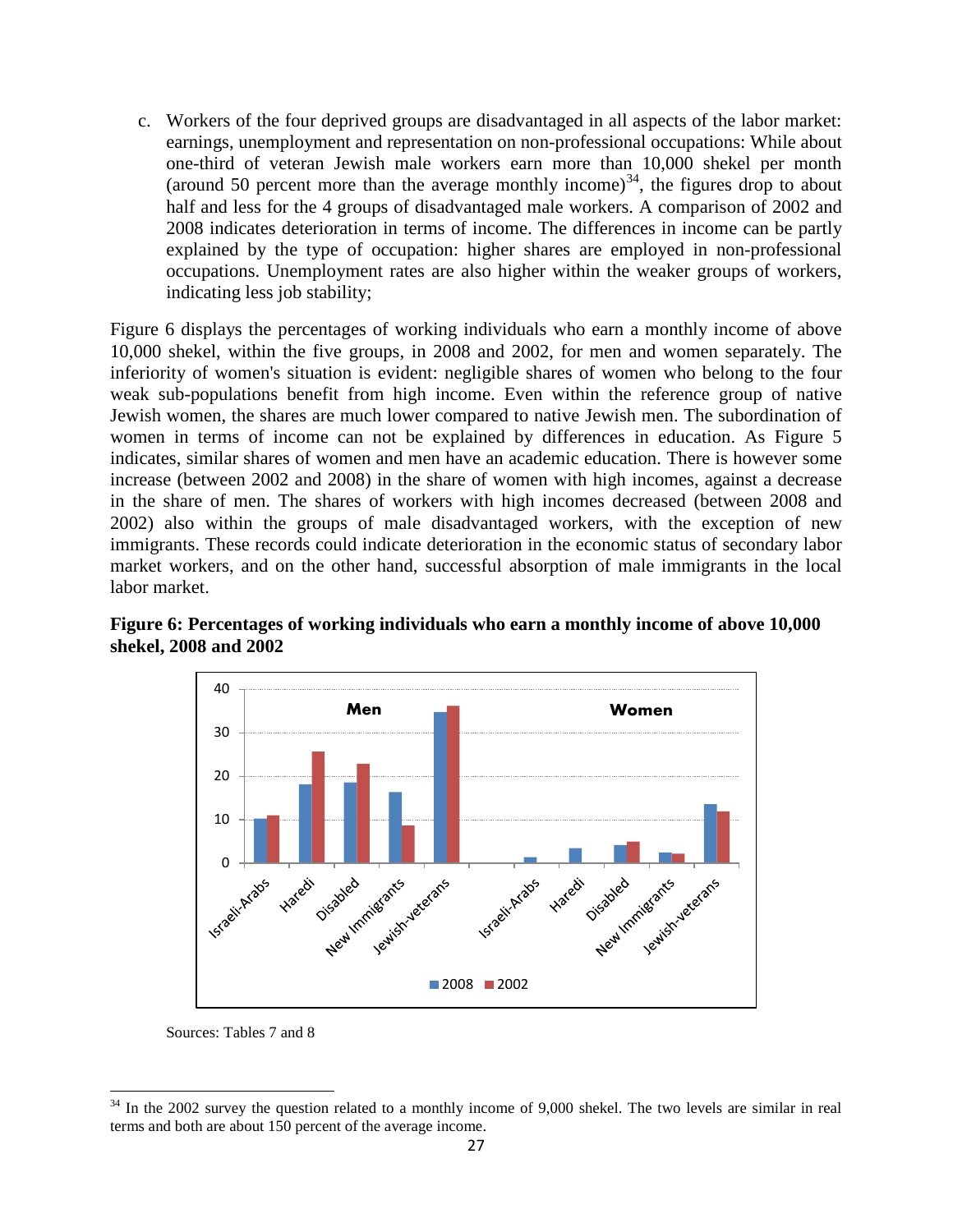- d. Major differences between the genders are evidenced: disparities between the four inferior groups and the group of Jewish veterans are much more pronounced for women. For instance, focusing on income: the differences between veteran women and women who belong to the 4 weaker groups are much more striking than in the case of men. Moreover, also the privileged group of veteran Israeli women earns much less than veteran men: only 13.6 percent of veteran women compared with 34.8 percent of veteran men earn more than 10,000 shekel per month. Overall, a comparison of Tables 7 and 8,coupled with an examination of Figure 6, establishes the very low status of women in the secondary labor market and shows that women are exposed to double segmentation: along lines of gender and of type of labor market;
- e. New-immigrants adjust fast to the Israeli labor market: this is indicated by a comparison of figures for 2002 and 2008. The share of men with a monthly income of 10,000 shekel doubles, and unemployment among male immigrants is even lower than among male veterans. The successful absorption is due, at least partly, to the very high educational attainments of the new immigrants – higher than those of Israeli natives;
- f. Questions on satisfaction from labor income, the economic status (in general) and the health status were also included in the 2002/2008 Social Surveys. Tables 7 and 8 present the shares of individuals who are "very satisfied" and "not satisfied at all" with these three factors. With the exclusion of the Haredi group, members of the 3 other weaker groups report lower levels of high satisfaction and higher levels of absence of satisfaction compared to native Jewish Israelis – the differences are more evident for men than for women. Interestingly, deprivation in the labor market affects also the self-assessed health status: more veterans report "very good health status" and less report "not good at all health status" compared to members of the other 3 groups (not the Haredi group). This is true for men and women. A remarkable finding relates to the Haredi group. While this group possesses low objective labor market indicators, it exhibits the highest levels of satisfaction with the economic status, labor-income and the health status.

As an illustration, Figure 7 displays the percentages of individuals who are 'very satisfied' with their economic status, within the five groups, in 2008 and 2002, for men and women separately. The most striking figure is the high satisfaction level of Haredi individuals (in particular men) and also Israeli-Arab women, although these two groups have the lowest objective economic status. These figures reassure that life satisfaction and well-being are only marginally related to income and to other objective economic determinants. Culture, perceptions and attitudes are most probably more important factors behind satisfaction. At the other end, disabled individuals and new immigrants report low levels of satisfaction with their economic status, probably, due to unfulfilled expectations.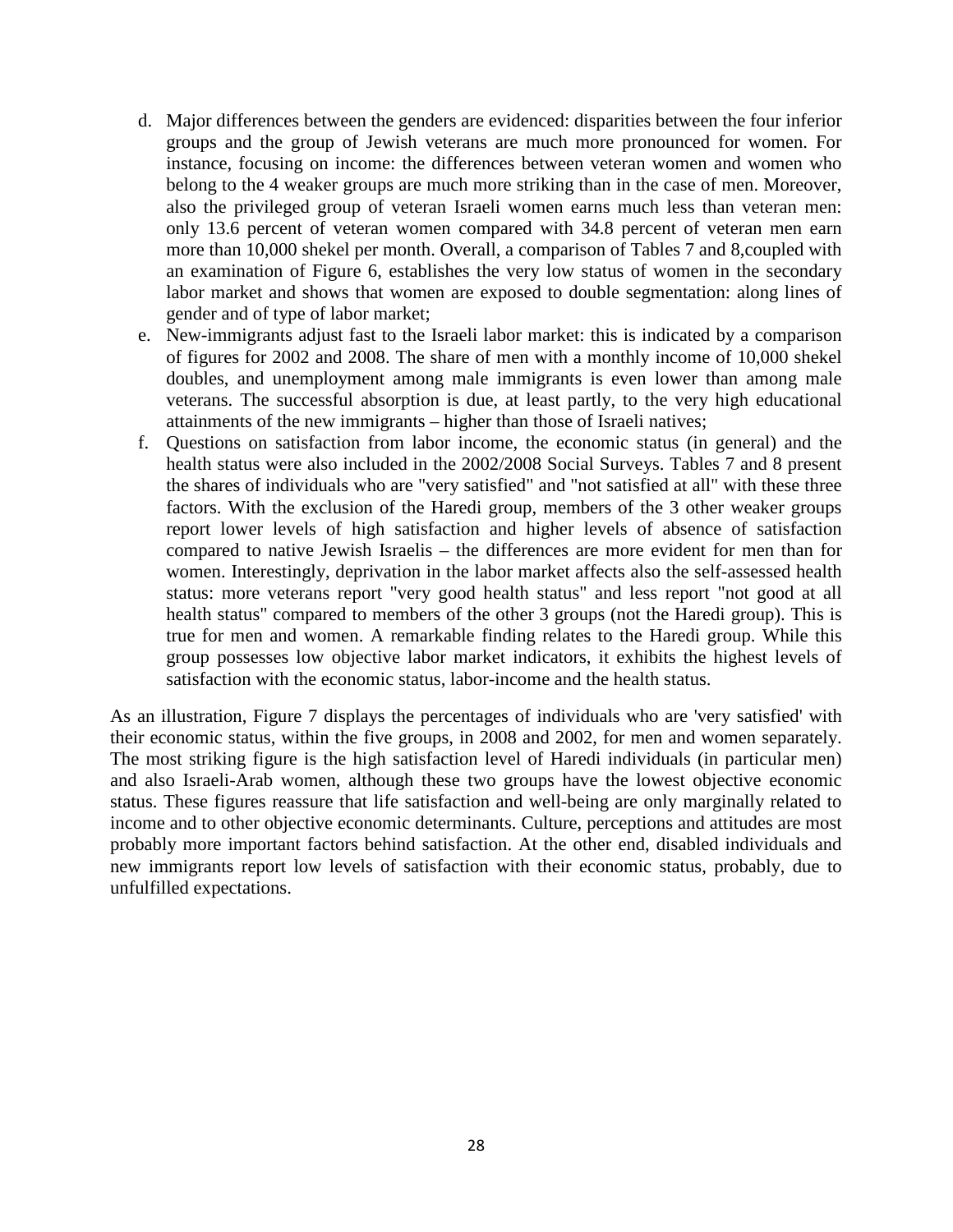**Figure 7: Percentages of individuals who are 'very satisfied' with their economic status, 2008 and 2002**



Sources: Tables 7 and 8

#### **4. Institutional reforms and interventions: Regulation and enforcement**

#### *Labor regulation and enforcement in the Israeli labor market*:

Employment relations in Israel (in general) are regulated by a number of legal bodies and formulas: Constitutional rights, as determined by the Basic Laws<sup>[35](#page-28-0)</sup> (Basic Law: Human Dignity and Freedom; and Basic Law: Freedom of Occupation); Statutory rights, as set out in statutes and regulations; rights set by collective agreements and extension orders of collective agreements (backed by the "Collective Agreement Law – 1957"; and the "Settlement of Labor Disputes Law – 1957"); and individual labor contracts. These legal sources are interpreted by the National Labor Court, which is the main judicial body developing labor and social security law. International standards, especially ILO conventions adopted by Israel, and also EU standards, are used by the government and the courts as guidelines (Adler and Avgar, 2003).

<span id="page-30-0"></span>In Israel, there is no single authority that is responsible for the enforcement of labor legislation and collective agreements. Instead, the regulation and enforcement authority is divided among different units and institutions. The enforcement of basic labor standards is under the auspices of four institutions:

o The Ministry of Industry, Trade and Labor ('moital') that is the one which signs and activates extension orders, and is responsible for regulation and enforcement of labor law, including workers' rights, through its various Departments: Regulation and Enforcement

 $35$  For a variety of political and ideological reasons, the first Knesset – the Israeli Parliament – decided that the written constitution will be passed chapter by chapter. So far, the Knesset has enacted eleven Basic Laws, which compose the current partial Constitution.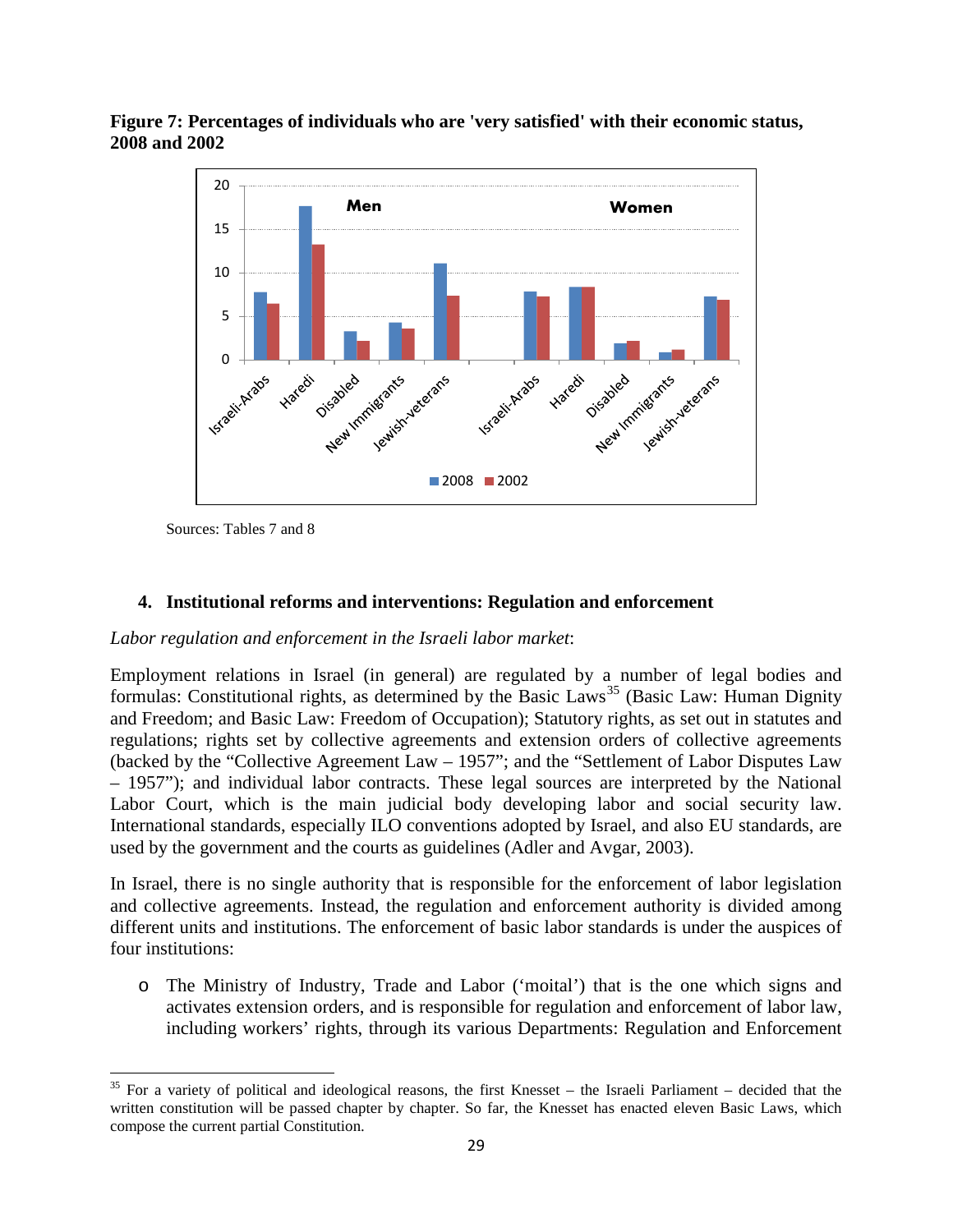Administration; Ombudsman for the Complaints of Foreign Workers on Workers' Rights; Equal Opportunities Employment Commission; and Labor Inspection Service for Enforcing Safety and Hygiene at the Work Place. The Regulation and Enforcement Administration is composed of two divisions: (a) the regulating division that is responsible for the administrative aspects of enforcement, including licensing (e.g., licenses of labor-contractors); and (b) the enforcement division, which conducts criminal investigations of labor law violations. This is done by: investigation of complaints submitted to the Administration, on-site inspections at workplaces, and raising awareness among groups in need of protection.<sup>[36](#page-30-0)</sup> Israel has not invested sufficiently in enforcement capacity and the Labor Inspectorate is under-funded and under-staffed $^{37}$ ;

- o The General Histadrut, although the largest trade-union, plays a limited role in the enforcement of collective agreements that it created and signed, including recent agreements in the sectors of security, and cleaning that employ a major share of contracted-workers. Moreover, as was outlined above, the Histadrut lost its institutional power as a strong trade-union, and consequently workers are encountering serious difficulties in securing their rights;
- o The legislature: Most efforts to conclude standards of regulation and enforcement of labor law that relates to disadvantaged workers were initiated by the legislature. The 1996 "Law of Employment by Labor-Contractors" established licensing requirements for laborcontractors. In order to obtain a license, the applicant needs to prove that he has a clean personal legal record, a registered business, and reasonable physical premises for the business. He also has to deposit with 'moital' a bank guarantee, or other suitable guarantee of payment of wages.<sup>[38](#page-31-1)</sup> These restrictions increased the economic cost of starting a labor-contracting business and led to a decrease of about 30 percent in the number of labor-contracting firms (from a peak of 380 firms in 1998) (Nadiv, 2005). However, the decrease in the number of contracting-firms did not lead to a parallel decrease in the number of contracted-workers. Various creative arrangements are used by firms who were denied a license, to circumvent the problem, in particular, sub-contracting and illegal employment that is not reported to the tax authorities and violates basic rights of workers. Ironically, the hard regulatory provisions of the 1996 Law led to an increase,

<span id="page-31-2"></span><sup>&</sup>lt;sup>36</sup> As an illustration: During the time period of 2007-2010, the enforcement division carried out over 6,000 inspections, imposed over 5,000 administrative fines totaling 53 million shekel (10.6 million euro; 1 euro=about 5 shekel), submitted about 1,000 criminal indictments and sent out to employers over 1,000 warning letters (Ministry of Industry, Trade and Labor – 'moital' -, 2011)

<span id="page-31-0"></span> $37$  There is some minor improvement: while between 2002 and 2007 only 20 inspectors were responsible for about 2.5 million employees, as of 2009 it includes 45 inspectors and 55 part-time students, dealing with 2.8 million employees. However, comparative figures for OECD countries on the number of workers per one labor inspector, demonstrate that Israel ranks at the high-end with a figure of 61.7 thousand, only after Mexico (192 thousand) and the United-States (65 thousand). Israel is way above the ILO benchmarks that are 10.0 for developed countries and 20.0 for transition economies (OECD, 2010).

<span id="page-31-1"></span><sup>&</sup>lt;sup>38</sup> Foreign-workers are subject to somewhat different regulations: the law prohibits the licensing of a labor-contractor who provides services of foreign-workers, unless the Minister of the Interior grants special permission, upon satisfying several conditions (sec. 10). Work permits for migrant-workers are also issued by the Ministry of the Interior. The 1991 "Migrant Workers Law" refers to fines (maximum of 104,400 shekel, about 21,000 euro), as well as to the option of imprisonment (up to six months), for violations of regulations of the Law. 'Moital' attempts to enforce the 1991 Law and its regulations. For instance, in 2007, there were 693 criminal indictments filed, 48 judgments were completed, and a total of 11,169,280 shekel (about 2,250,000 euro) in fines has been collected from employers of foreign workers ('moital', 2011).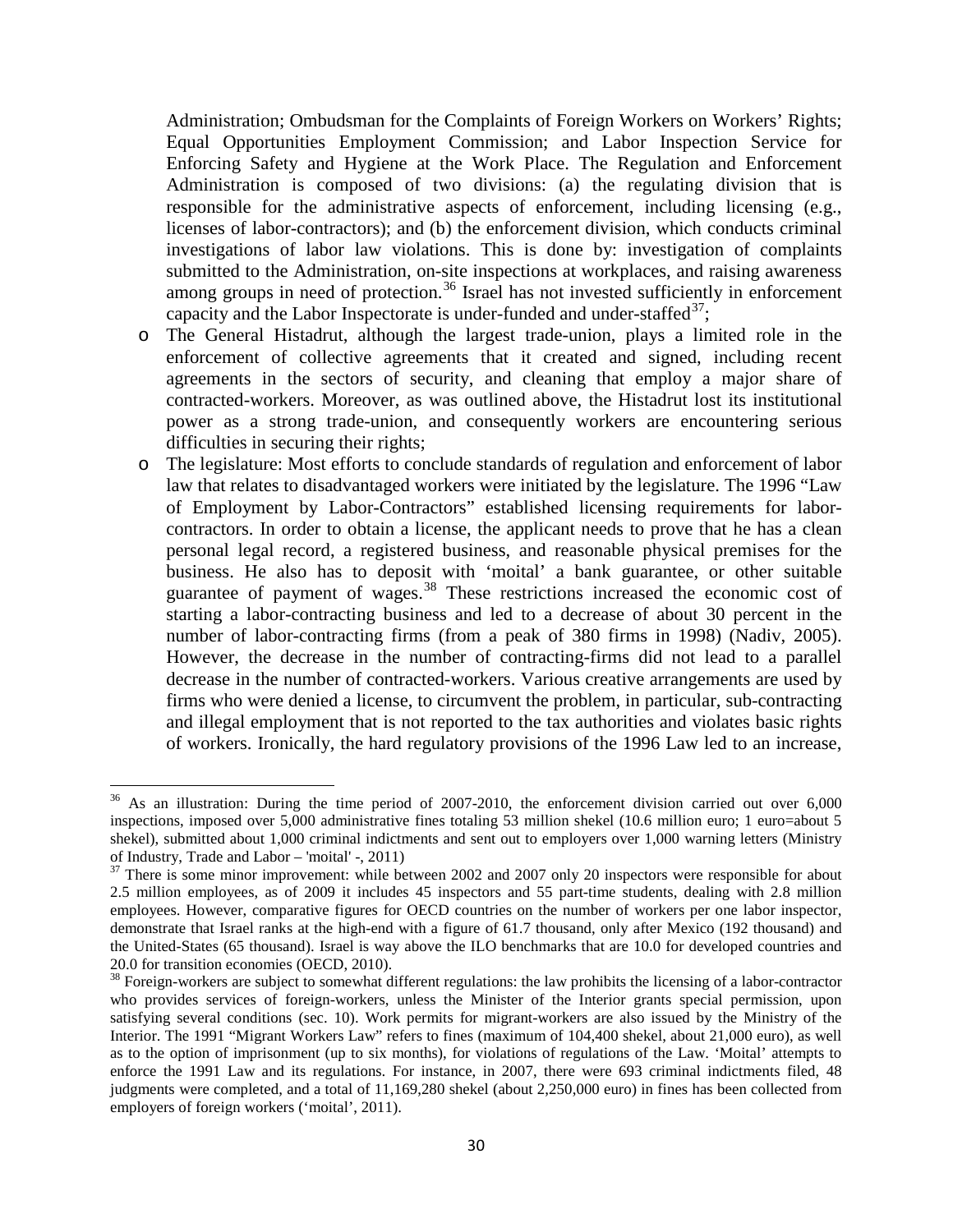rather than a decrease in the number of workers in triangular employment, who were now hired through sub-contracting arrangements (interview with Head of the Enforcement Division – Makover, February 2012). Moreover, the 1996 Law of "Employment by Labor-Contractors" created a legal framework for this type of work. Labor-contracting was facilitated and legitimized by the state (that is also a major user of contracted-labor);

o Labor courts: workers can turn to the labor court if labor laws and agreements are violated and not enforced. The labor courts include regional courts and one national court located in Jerusalem. Labor courts' jurisdiction is very broad and includes matters of: individual disputes between workers and employers, protective labor laws, collective disputes, disputes between unions and their members or an employer and his association, pension and other social-security matters (about 30 percent of cases filed), equal opportunities at the work-place, employment of contracted-workers, migrant-workers' employment and protection, strikes. The triangular relationship can also be confined by the labor courts that will look into the realities of the employment arrangement to see if the employee is integrated into the user's workplace, and based on that identify the employer. It is now clear that the Court will not accept *long-term* employment through intermediaries. In such cases the user will be considered the legal employer.<sup>[39](#page-31-2)</sup>

#### *Employment rights of disadvantaged workers – denial and protection:*

Israeli labor-law grants *all* employees (whether unionized or not) wages and basic rights that provide minimal, however respectful, work and life conditions (mandatory rights, such as minimum wage, sick pay, travel allowances, annual vacation pay, maternity leave, incremental pay for overtime and for work during the official rest days). These rights are guaranteed by protective labor-law<sup>[40](#page-32-0)</sup>, extension orders, and state-wide collective agreements. Additional rights are under collective agreements (fringe benefits, such as contributions of the employer to a pension fund and a training fund, reimbursement of telephone costs).

 $39$  Legislative steps in this direction have been taken already in the early-1990s: In the 1994 Kefar Ruth decision, the National Labor Court placed heavy emphasis on the objective circumstances as a guide for ascertaining the employer's identity, and clearly presumed that the user and not the contractor is the employer. Judge Porat said: "It is natural to presume that the employee and the user of his services are the real parties placed on each side of the employment contract" (Hassan El-Aharina'at v. Kefar Ruth, National Labor Court, 1994, in Davidov, 2005). Another often cited law-suit was filed in by Ilana Levinger, who was a secretary at the Ministry of Employment and Welfare (currently, the Ministry of Industry, Trade and Labor – 'moital'). She was employed for twenty years as a contractedworker, and worked there side-by-side with other employees who were employees of the State. When she was fired after 20 years of service, she applied for an injunction against her dismissal. The judges were furious when they learnt about her extreme case of "pay-rolling" and the Court ruled that Levinger should be considered a State employee, thus enjoying job security, and ordered her reinstatement (Ilana Levinger v. State of Israel, National Labor Court, 2000, in Davidov, 2005). More recent examples relate to workers at the Knesset's restaurant and to court typists.

<span id="page-32-1"></span><span id="page-32-0"></span><sup>&</sup>lt;sup>40</sup> The following are examples of Protective Labor Laws (that also used ILO conventions and Western standards as guidelines): The Hours of Work and Rest Law (1951); The Annual Leave Law (1951); Apprenticeship Law (1953); Protection of Youth Labor Law (1953); Employment of Women Law (1954); Wage Protection Law (1958); The Labor Inspection (Organization) Law (1954); The Severance Pay Law (1963); Male and Female Workers (Equal Pay) Law (1964); The Labor Courts Law (1969); The Sick Pay Law (1976); The Minimum Wage Law (1987); Single Parent Family Law (1992); The Prevention of Sexual Harassment Law (1998); Equal Rights for Persons with Disabilities Law (1998) (Adler and Avgar, 2003).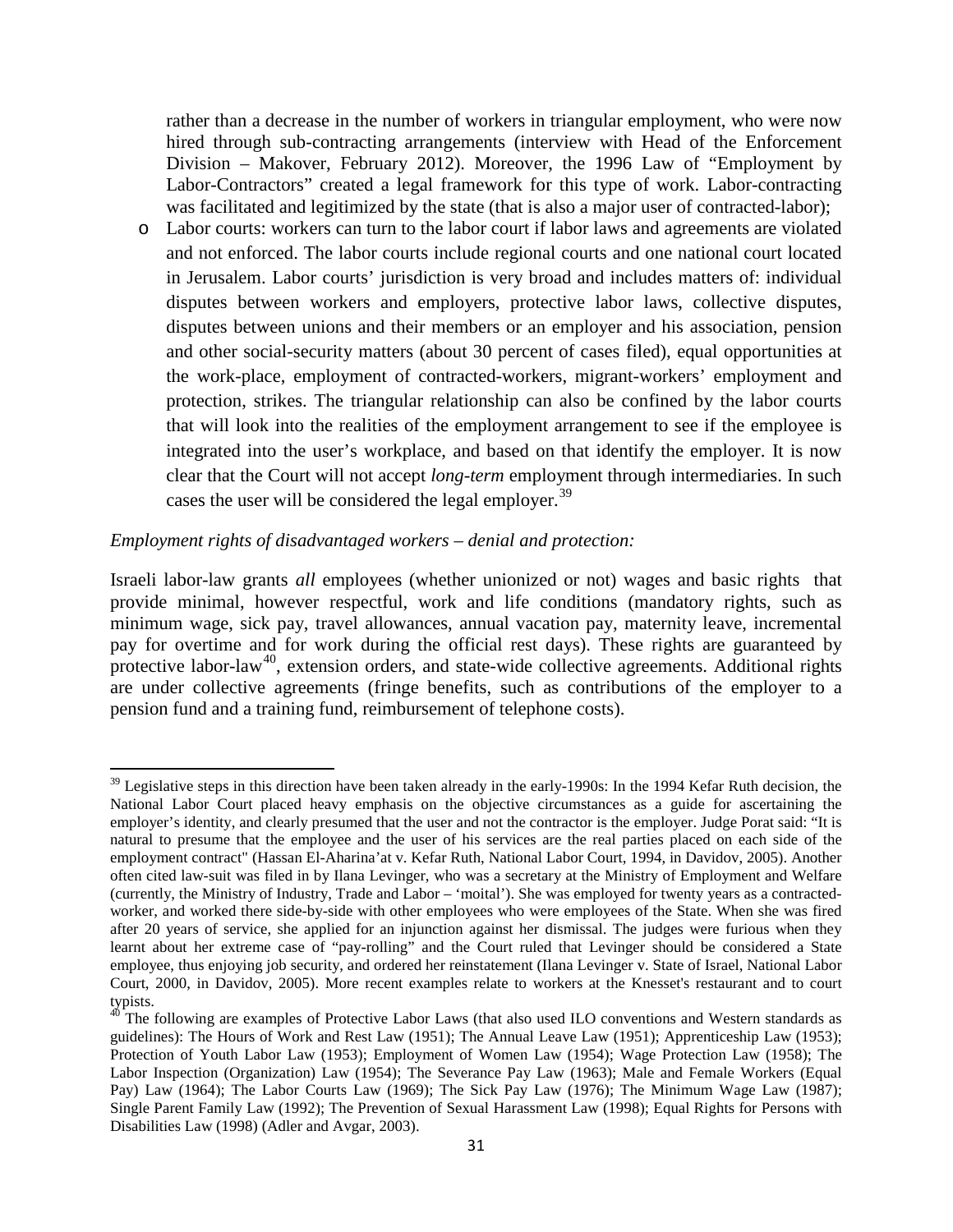However, the processes described above exposed workers in secondary-labor sectors to the denial of their basic rights. Two examples follow:

- i. A significant share of disadvantaged workers in the secondary sector do not receive the minimum wage. Gottlieb (2002) used records for the year 2000 of the Enforcement Division in the Ministry of Labor and Welfare (the previous title of the Ministry of Industry, Trade and Labor) to indicate that the probability of being paid below the minimal wage is about 10 percent for Jewish male workers, and increases dramatically when it comes to foreign-workers (probability of 80 percent), Israeli-Arab women (41 percent) and Jewish women (43 percent);
- ii. Contracted-workers are often denied not only the voluntary fringe benefits, but also the mandatory benefits that are determined by labor law: a survey conducted by the Manpower Planning Authority presents evidence that 40 percent of the sampled individuals did not get 'sick pay' and 'annual vacation pay' and 20 percent did not get 'travel allowances'. Only few workers received the voluntary fringe benefits (Verzberger, 2002).

The legislature stepped in order to protect workers' rights.

- o The 1996 Law of "Employment by Labor-Contractors" was meant to protect contractedlabor workers from exploitation, in particular: (i) protection of the contracted-worker's employment rights against discriminatory treatment (including the payment of fees to the contractor); (ii) in the case of long-term employment, application of the work place collective agreement to the contracted-worker, or alternatively, application of a *separate collective agreement with the contractor* (Article 13)*.* This legislative restriction is aimed to prevent the use of contracted-workers as permanent replacements for in-house employees. However, the option of two different collective agreements within the same work place legitimized the inferior status of the contracted-workers. Some improvement in work conditions of contracted-labor employees have been achieved when collective agreements have been concluded with labor-contractors, in particular social security rights, such as pension; sick pay; and training/welfare fund. However, many contractors signed collective agreements that were actually less favorable for the workers (in particular in terms of job security, e.g., deprivation from the right of 'good reason' for dismissals and the right of 'severance pay' if the worker resigns; see Raday, 1999);
- <span id="page-33-0"></span>o More significant improvement in the rights of the contracted-worker were achieved in 2000 by an important amendment to the 1996 law. The major changes were: (i) Article 12A states that employment by a labor-contractor is limited to the duration of nine month, with an option of extension to 15 months, upon special approval of the Minister of 'moital'; and (ii) after this time-period the worker will automatically enjoy all benefits and collective agreements that apply to the user's in-house employees. Expectedly, there was an outcry of employers against the 2000 amendment. Back-of-the-envelope calculations presented by the Chamber of Commerce stated that labor costs would increase by 6 percent in the private sector and by 25-30 percent in the public sector (that is a major employer of contracted-labor), leading to an estimated dismissal of 15,000 employees, in the public sector only.<sup>[41](#page-32-1)</sup> Reservations of the employers and of other interest

<sup>&</sup>lt;sup>41</sup> Enforcement efforts and costs were also estimated to increase by about 5 million shekel, mainly for additional inspection and enforcement personnel (Schwartz, 2008)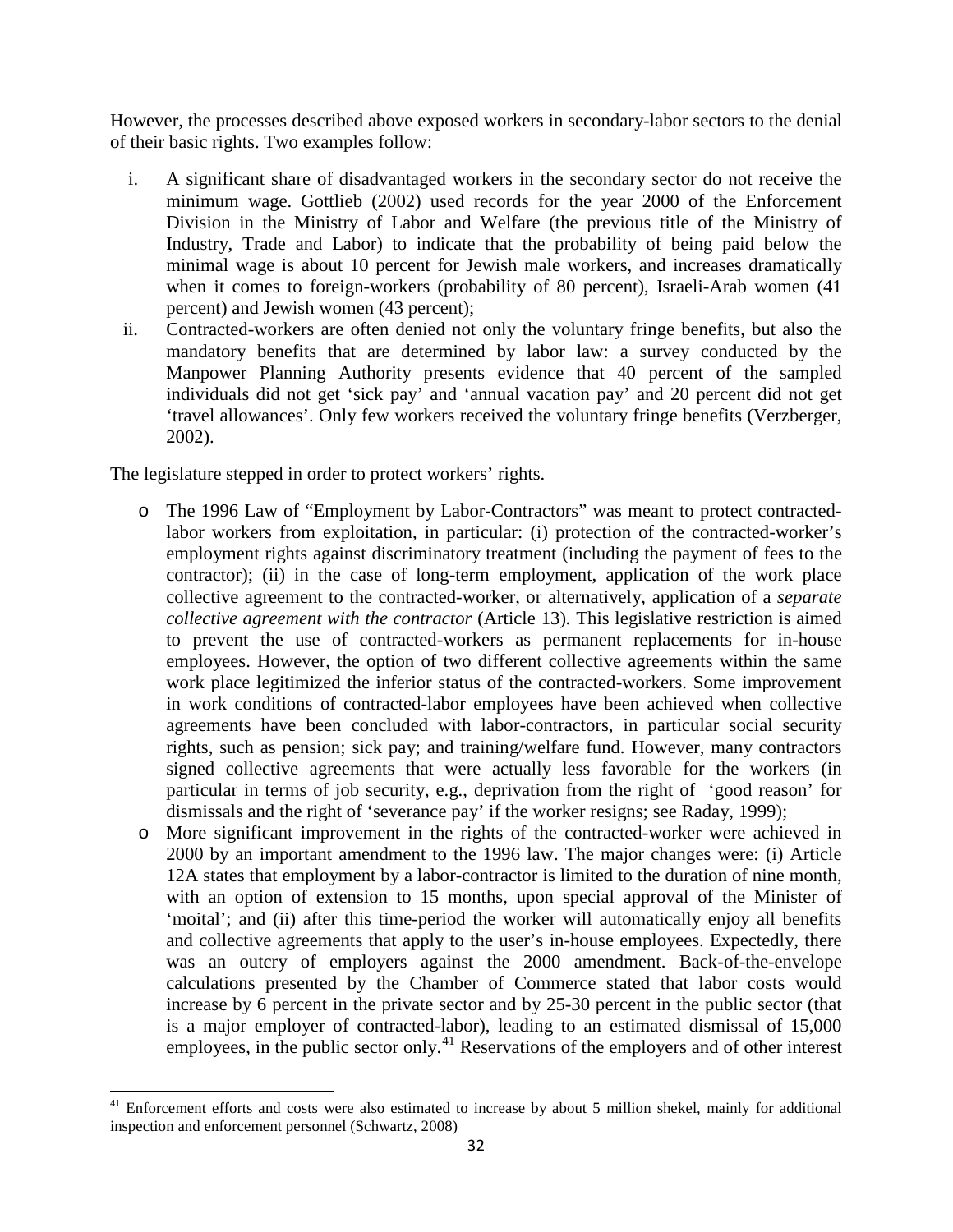groups, which were negatively affected by the 2000 amendment, led to successive postponements of ratification; it finally came into effect only on January  $1<sup>st</sup>$ , 2008. The Histadrut reported that the amendment led to an immediate change in status (from contracted-workers to in-house workers) of about 15,000 employees, already in 2001 (e.g., 2,700 employees at the Clalit HMO, 2,500 at the Bezeq Telephone Company, 2,300 in government ministries; see Verzberger, 2002). However, at the same time, in order to circumvent Article 12A, labor-contractors changed their legal employer status and became 'sub-contractors' or 'suppliers of services' who are not subject to the 12A amendment. By 2008, when the law came into effect, only 41.8 thousand employees remained contracted-workers, and the figure further dropped to 32.2 thousand in 2009. In parallel, the numbers of employees of sub-contractors/service-suppliers rose to 114.4 thousand in 2008 and 119.1 thousand in 2009 (see Figure 2);

- o An amendment to the 1987 "Minimum Wage Law", enacted in 1998, was meant to tighten enforcement of the right for minimum wage, by placing direct responsibility on the *user* to pay the minimum wage, if the contractor fails to do so;<sup>[42](#page-33-0)</sup>
- o The Law of "Enforcement of Labor Law" (preceded by 'package deal' agreements between the General Histadrut and FIEO; Neuman, 2012), approved by the Knesset on 12.12.2011, and enacted in June 2012, relates specifically to contracted-workers. It states that *both the contractor and the user of the service*, will be fined and also face criminal charges if the worker will get less than the minimum hourly wage, as well as additional fringe benefits and rights (including employer contributions for dismissals and pension; annual vacation pay; sick pay; clothing; travel allowances). In parallel, 'moital' issued detailed calculations of the minimal hourly wage, with the inclusion of fringe benefits.<sup>[43](#page-34-0)</sup>
- o The rights of the foreign-workers, who compose a distinctive group in the secondary labor market, are protected by the 1991 "Foreign-Workers Law". It specifies restrictions on the employment of foreign-workers as well as the workers' rights. A foreign-worker is entitled to the same working conditions as an Israeli employee. In addition, employers must give workers a written employment contract and provide private health insurance<sup>[44](#page-34-1)</sup> and proper accommodation. Special reference relates to the collection of illegal

<span id="page-34-2"></span><sup>&</sup>lt;sup>42</sup> Another indirect sanction against contractors violating the "Minimum Wage Law" was presented in the 2002 amendment of the Law. It prohibited public sector employers from contracting with contractors who have been convicted of violating the Minimum wage Law, unless a year has passed since the conviction (or three years in the case of multiple convictions). However, at the same time, at the initiative of the Ministry of Finance, the prohibition was relaxed, now allowing public employers to contract with firms with multiple convictions, as long as one year has passed since the last conviction; as well as introducing a series of exceptions in which the prohibition does not apply (Davidov, 2005).

<span id="page-34-0"></span> $43$  This mandatory extended minimal wage will cover at the first stage contracted-workers of the cleaning and security services and then it will be applied to all other contracted-workers. The exact minimal hourly wage was calculated and presented by 'moital' in August 2012: The hourly wage of 31.8 shekel (about 6.4 euro) is composed of the Israeli minimal hourly wage that is (in August 2012) 22.04 shekel (and was updated in the October 2012, up to 23.12 shekel=4.6 euro), plus 9.76 shekel for the various fringe benefits. At tenders of labor-contracted cleaning services the contractors will be obliged to quote this minimal hourly wage of 31.8 shekel (and add to it 5-10 percent of profit and administrative costs) (Calcalist Business Newspaper, 15.8.2012).

<span id="page-34-1"></span><sup>&</sup>lt;sup>44</sup>Foreign-workers are not covered by the National Health-Insurance Law, which provides all Israelis with a broad set of free health-care services. Therefore employers of foreign-workers are legally obliged to provide them with private health-insurance. Many employers of migrant-workers violate the law, by refusing to pay for their medical insurance. In the cases of need of medical treatment these individuals face major problems of paying their medical bills. Even if they are privately insured, they have to struggle with the insurance companies that try to cut costs by denying or decreasing reimbursement (Nathan, 2009).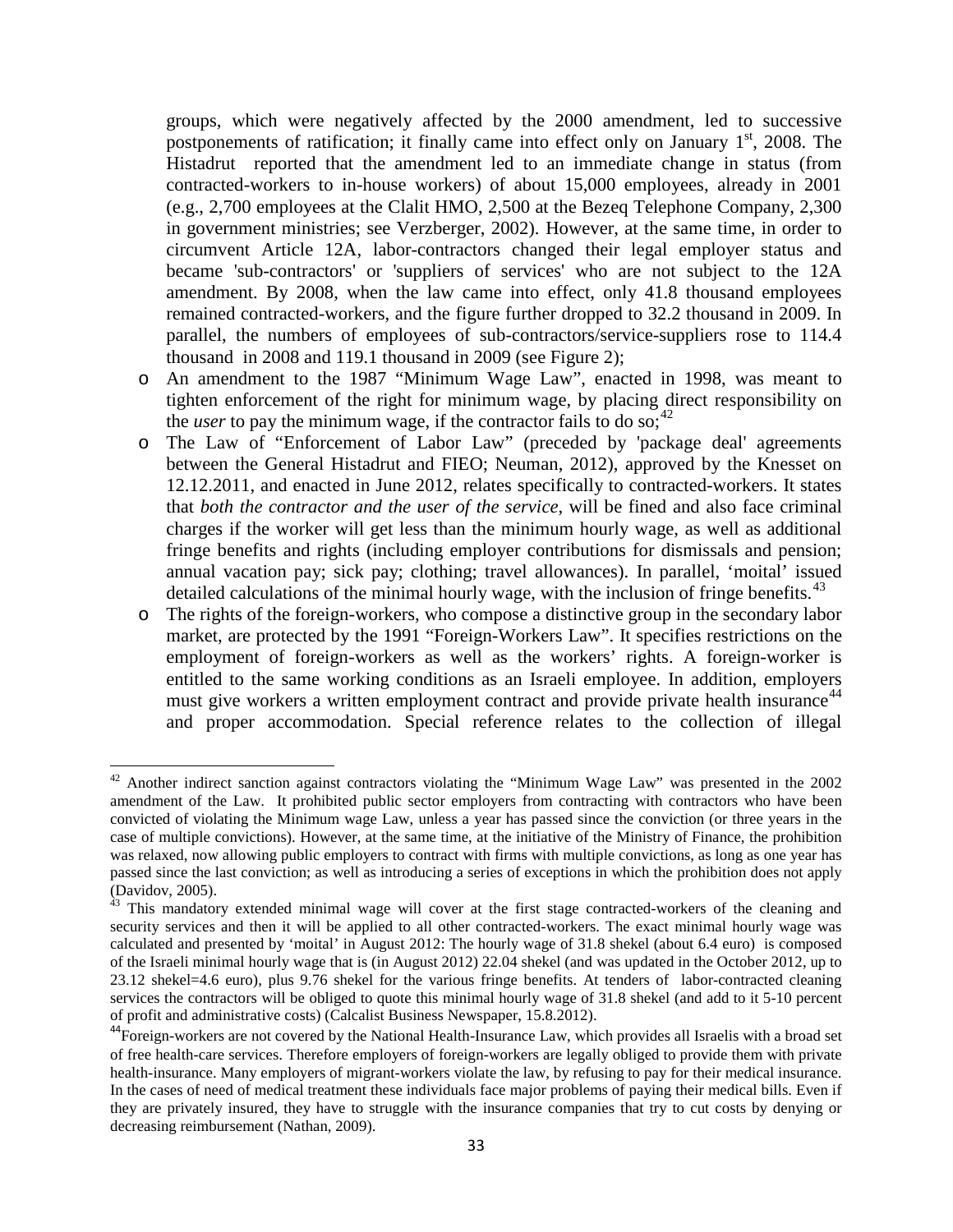recruitment fees.<sup>[45](#page-34-2)</sup> Female foreign-workers who are giving birth are insured by The Israeli National Insurance Institute (NII) that covers costs and benefits granted by the Israeli law (costs of the delivery and of hospitalization at maternity-wards, and benefits such as maternity leave). The NII also insures foreign-workers in case of work injuries and reimburses foreign-workers whose salaries are not paid by the employer. The 1991 Law was followed by a series of regulations and guidelines.<sup>[46](#page-35-0)</sup> An amendment of the 1991 Law, in 2010, established the function of an Ombudsperson for the Complaints of Foreign Workers. It is under the auspices of 'moital' with the mandate of safeguarding the rights of foreign-workers employed in Israel;<sup>[47](#page-35-1)</sup>

- o The General Histadrut tried to seize her historical function as protector of workers. Following a general strike in February 2012, an agreement was signed between the General Histadrut and the Ministry of Finance, declaring that contacted-workers in the public sector who work "shoulder to shoulder" with in-house workers (whether employed by labor-contractors or by sub-contractors/suppliers-of-services) will become in-house workers after 9 months of employment. The same will apply to core-workers in the private sector. As of March 2013, this path-breaking agreement has not been implemented;
- o Non-union modes of representation and civil non-labor associations (such as human rights and workers' advocacy groups) emerged and took action. These non-profit organizations voice the interests of the growing segment of disadvantaged workers, in particular, immigrants, Israeli-Arab workers and foreign-workers.

 $45$ The maximal permitted fee is 3,050 shekel (610 euro). Charging more than this maximum is criminal and can result in a fine of up to 200,000 shekel (40,000 euro) and a 6-month imprisonment. Several reports published on the recruitment process show that foreign-workers are subject to exploitation by private recruitment agencies mainly abroad. Private recruitment agencies abroad charge high and illegal fees, ranging from an average of 5,000 USD, paid by domestic care-givers from the Philippines, up to 25,000 USD from Chinese construction workers. There are no precise figures on the amount transferred to recruitment agencies in Israel. Estimates relate to 70 percent (Kemp, 2010). Bilateral agreements on recruitment could reduce rent-taking by intermediary agencies. Indeed, in July 2005, the government introduced a new recruitment method, which will include bilateral agreements with sending countries and the use of services of the International Organization for Migration (IOM). In August 2008 the new recruitment method has been approved by the Government (Kemp, 2010). However, bilateral agreements have been signed in only in 2012, and only with Thailand (21,168 foreign-workers) and Bulgaria (1,139 foreign-workers). As of January 2013, negotiations are held with five other countries (The Philippines, Nepal, Sri-Lanka, Romania and Vietnam). There are no negotiations with the Chinese government (TheMarker Economic Newspaper, 2013).

<span id="page-35-0"></span><sup>&</sup>lt;sup>46</sup> New regulations that came into force in January 2009 relate to migrant home-care workers. These in-house migrant-workers (most of them from the Philippines, totaling, in 2010, about 57,000 workers – of which 48,000 were employed by frail older persons; See Nathan, 2009) are especially vulnerable. The 2009 regulations include supervision by a social worker who will conduct home visits and watch closely the relationship between the caregiver and the care-recipient. Figures provided an Israeli advocacy voluntary organization that is trying to protect migrant-workers against exploitation and abuse ("Kav-La'Oved" – Workers Hotline), has reported in 2010 that about 35 percent of home-care workers were subject to some kind of abuse. It should however also be added that there are cases where care-givers are abusing the old/disabled individuals that they were taking care of. Several cases have been brought to court and care-givers have been sentenced to various periods in prison.<br><sup>47</sup> The Ombudsperson serves a central coordinating function in reviewing complaints and deciding if they refer to

<span id="page-35-1"></span>violations of regulatory laws or crimes of slavery, forced-labor or labor-trafficking. If positive – the complaints are referred to the proper authorities.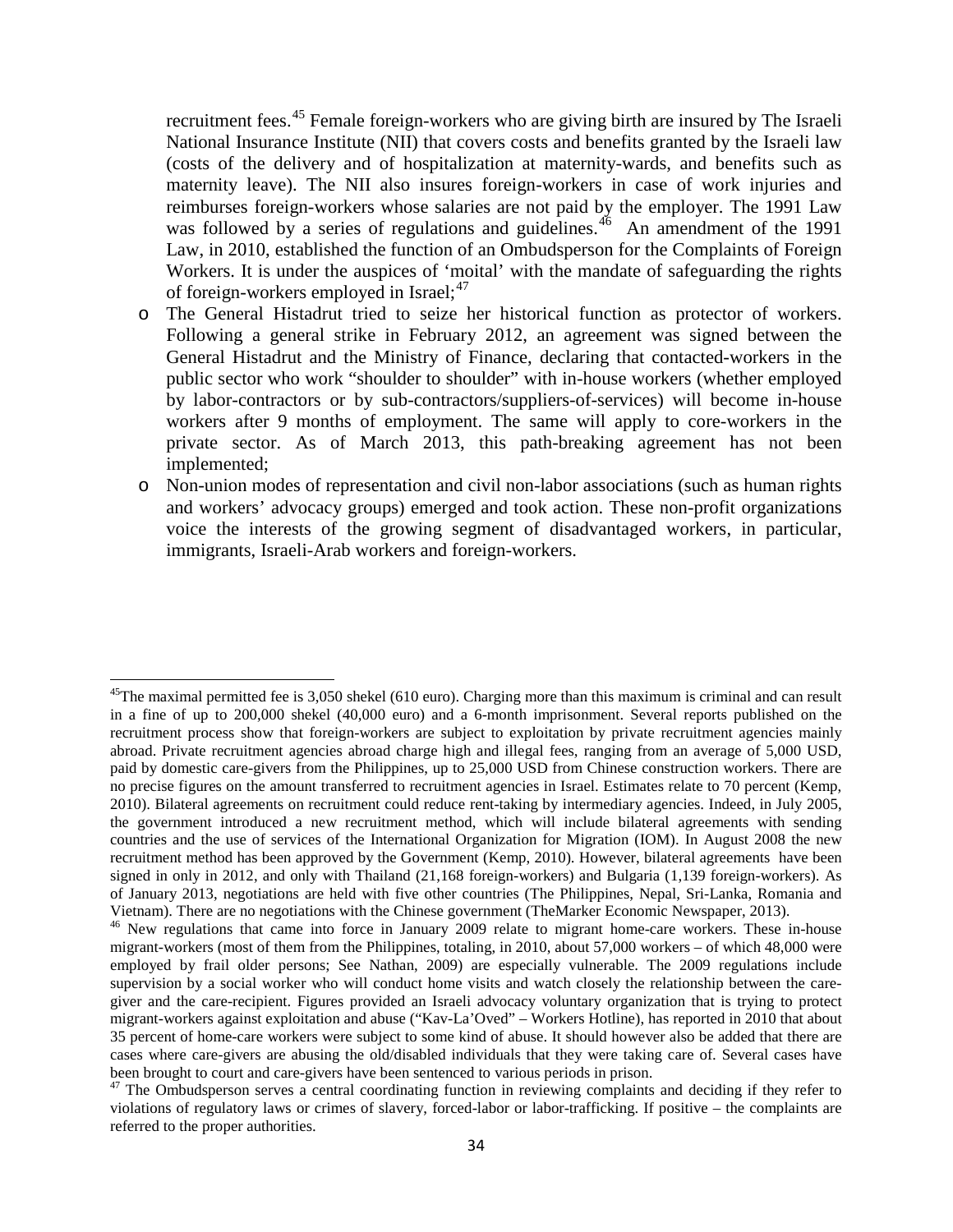#### **5. Policy recommendations**

#### *Round-table forums and consensus agreements:*

The old corporatist system secured autonomous space for the social partners (trade-unions and employers' associations) to self-regulate the labor market through broad collective-bargaining agreements that covered whole sectors and even the entire market. The new pluralist system resulted in the deterioration of work conditions (via triangular arrangements) of large pools of disadvantaged workers (in particular contracted-workers and migrant-workers) and exacerbated labor market segmentation and polarization. While it is unrealistic to call for the dismantling of the new forms of contracts, partial remedy could be achieved by consensus agreements to protect 'fragile' workers. There are already steps in this direction. Two examples are: (i) the collective agreement concluded by the General Histadrut and the Employers' Federation (FIEO) in 2007 on a mandatory pension scheme. The agreement was extended in 2008 by the Minister of Industry, Trade and Labor to all employers and employees in the state. It guarantees a relatively lean pension to those who have no pension coverage; (ii) a second example relates to a coalition agreement between the ruling Likud Party and the Labor Party (24/3/2009). It was agreed to establish a 'round table forum' in which representatives of the executive branch will convene with the heads of the General Histadrut (still the largest trade-union) and of the Employers' Federation (FIEO) to discuss and consult on economic issues. This tripartite partnership, which also benefitted from strong personal ties between the leaders of the General Histadrut and the FIEO, met several times and reached agreements (e.g., on: 'convalescence benefits'; protection against dismissals; sub-contracting). Mundlak (2009) relates to this 'round-table forum' as one of the "new appearances of corporatism in a pluralist environment" (page 770). In the same direction, the OECD (2010) suggests to extend the forum and invite to the bargaining table also trade-unions outside the General Histadrut, non-governmental organizations, and organizations representing smaller enterprises, so that the interests of all workers and employers will be better reflected in industrial-relations' negotiations.

In a similar vein, at the firm-level, Raday (1999) argues that managerial flexibility (that necessitates the use of contracted-labor) is not the only way to cope with difficult social and economic realities. She proposes a different setting using techniques for consensus planning in which the employee, the manager and the union will all have a say.

On the other hand, there is also objection to round-table forums, arguing that they lead to lengthy discussions and complex decision making, thereby delaying policy making (e.g., Report of The Committee for the Examination of Employment Policy, 'moital', 2010a). We still believe that on fundamental issues, where there is a conflict of interest between the parties – consensus between the partners leads to more satisfactory and balanced agreements.

#### *Upgrading the skills and work options of Haredi individuals and Israeli-Arab women and men-Active Labor Policies (ALPs):*

Active labor-market policies should be designed to help low-skilled Israelis, in particular Israeli-Arab women and Haredi individuals, get into work. Greater investment in human capital, such as education and training, will help the currently non-employed to get better jobs and wages. Workers who will upgrade their skills will also have higher prospects of moving from the secondary- to the primary labor market. There is already evidence that Active Labor Policies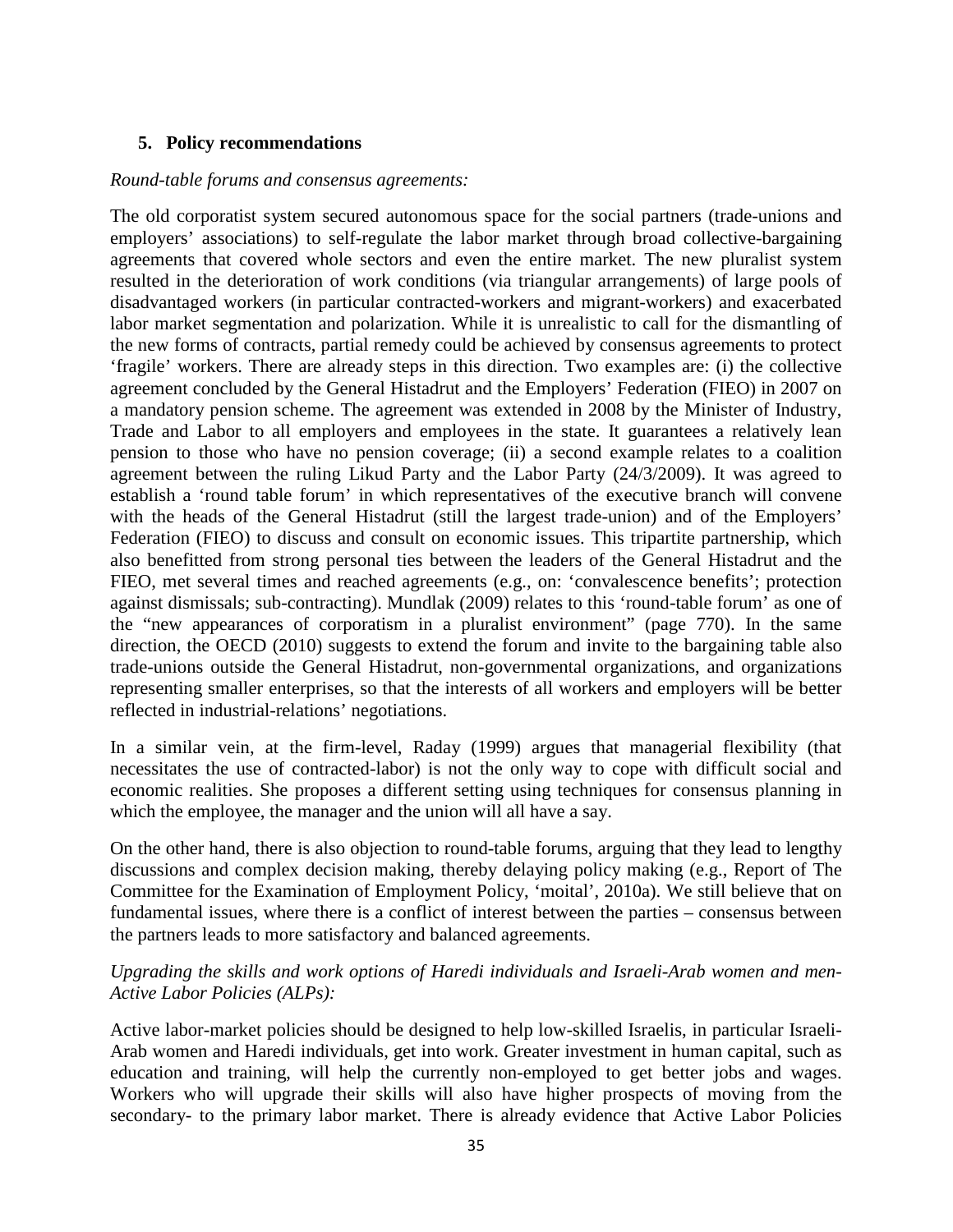(ALPs) are efficient in promoting employment within sectors of minority population groups. Investment in ALPs is relatively low in Israel, composing 0.36 of GDP and 0.89 of the Government's budget (3,093 million shekel, in 2011; with a growth-rate of 27 percent between 2005 and 2011). About one-third of it is used to subsidize childcare facilities, about one-quarter for vocational training, and only 14 percent for schemes boosting employment of the nonemployed (Bank of Israel, Annual Report 2011, Statistical Appendix Table 5-11). There are 350 unemployed individuals per each counselor in the public employment service, and less than 1 percent of the unemployed participate in vocational training (OECD, 2010). First steps to upgrade work options were taken by the "welfare to workfare" program (known as "lights for employment"), which needs to be reformed and extended nationwide. The upgrade of skills is vital for Haredi individuals and for Israeli-Arab women. There has been some effort in this direction, with special schemes designed for Haredi persons and Israeli-Arabs. Haredi women, who used to train and work as teachers, are now offered by 'moital' training in diverse fields such as: practical engineering, interior design, accounting, and computer science. They join these training tracks in growing numbers and follow-up studies by 'moital' show high rates of satisfaction and integration into the labor market (Goldfarb, 2011). Haredi men too are joining in growing numbers educational systems that are labor-market oriented. For instance, the number of Haredi men attending vocational training courses rose from about 2,000 at mid-2000s to about 6,000 in 2010. Enrollment in academic institutions rose from few hundred to about 2,500 (in 2010; see Bank Israel Annual Report, 2011). The figures are still low, but the direction is clear and so are the policy implications: proper incentives and subsides could result in major increases in employment and wages of the Haredi sector. Regarding Israeli-Arabs, an increase in the participation of Israeli-Arab women in the workforce has been a declared goal of the Israeli government for several years. Recently, the government defined fresh objectives: in the year 2020 the rate of employment of Arab women should increase to 41 percent (decision 4193 of January 2012; see Adiv, 2012). The LFPRs of Israeli-Arab women are rising mildly but the participation rate is however still very low (27.5 percent in the age group of 18-64, compared to 77.2 in the parallel Jewish age group, 'moital', 2012a). Arab women will join the labor market in growing numbers if education will rise, coupled with improved childcare and transportation facilities. Devoting larger budgets to these policies should therefore be given high priority. Measures in this direction have already been taken, but in the context of needs they are drops in the ocean. $48$ 

#### *The role of the government: Employment equality and better enforcement of labor law and regulations:*

Israel has not invested sufficiently in enforcement capacity. New enforcement modes require more enforcers and more resources that are still very scarce. This has severe effects particularly on low-paid disadvantaged workers. A recent report of the Committee for the Examination of an Employment Policy ('moital', 2010a) recommends the appointment of a senior administrator at 'moital' to be responsible for all aspects of labor-law and labor-regulations enforcement; tighten enforcement; and develop "decent work indices" (in line with the ILO guidelines), that will be used to improve enforcement. The indices will relate to: wage and employment by gender and

<sup>&</sup>lt;sup>48</sup> For instance: Nine million shekel were invested in training 50 Arab women per year in nursing; 1000 women participated in 2011 in courses aimed at the encouragement of women to establish their own small businesses; investments were made to improve transportation in Arab localities and to establish childcare centers (Adiv, 2012).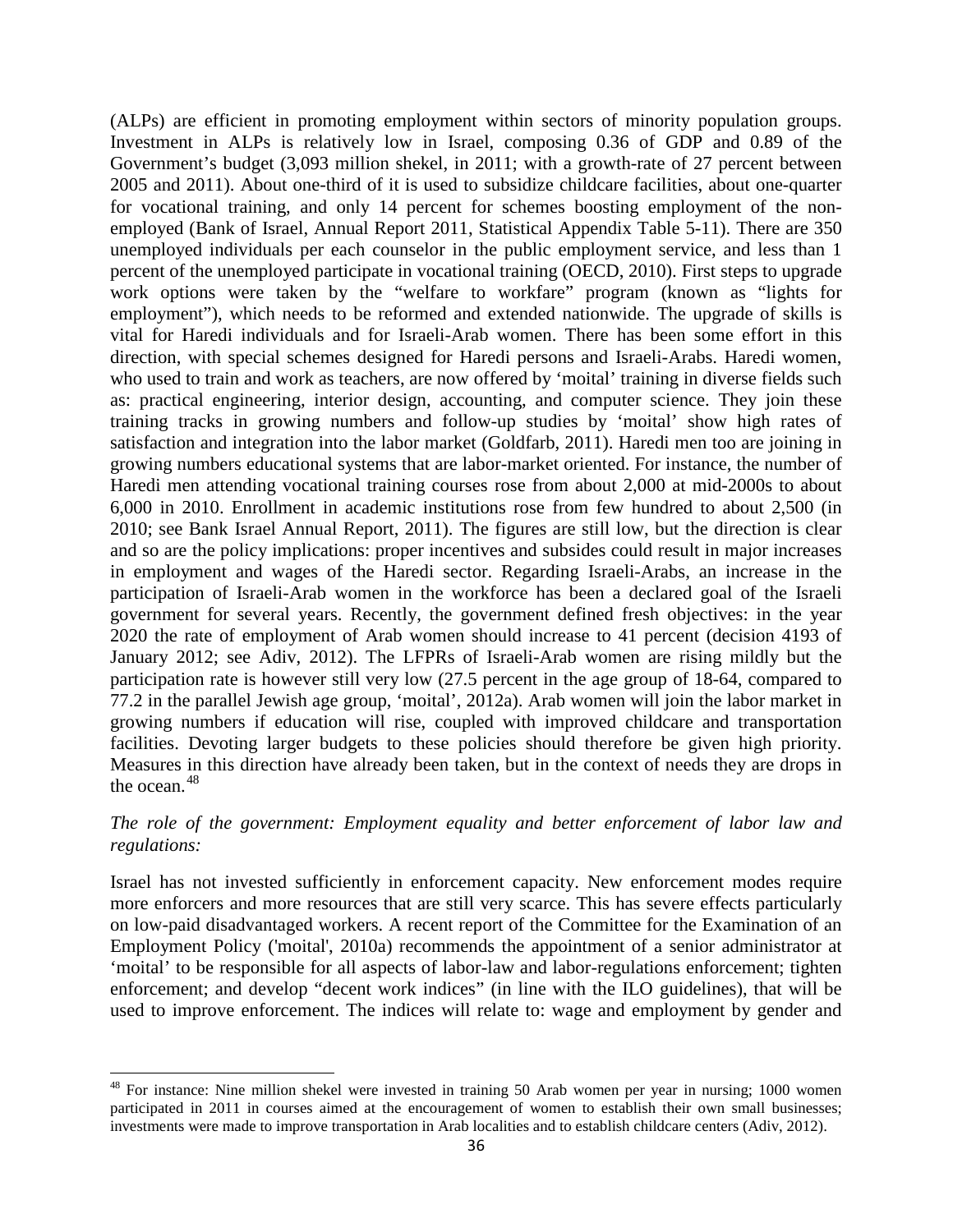occupation; women in managerial positions (compared with men); full-timers who do not receive the minimum wage; and child labor.

Adiv (2012) provides a suggestion to improve the employability of Israeli-Arab women and men by absorbing large numbers of Arab women and men into the public sector via the administration of affirmative action policies. The public sector (in Israel and elsewhere) was found to be more open and generally operate according to principles of equality. Because government agencies do not seek to maximize profit, they can pursue a policy of equal pay to all workers. Blank (1985), for example, has pointed out that the state appears to be more effective in enforcing universal guidelines concerning the employment of disadvantaged groups (e.g., ethnic minorities and women) and in adopting affirmative action policies. Although the Israeli government has not established a formal affirmative action policy with respect to ethnic groups and other minorities, there is evidence that the public sector does serve as a "sheltered labor market" for Arab male and female employees, and for Jewish women as well (Lewin-Epstein and Semyonov, 1994). Lewin-Epstein and Semyonov (1994) also show that the public sector actually favors Arab employees who receive higher returns to education compared to Jewish public-sector workers, and also compared to their companions in the private sector. Women are already highly-represented in the public sector. A recent report of 'moital' (2012a) shows that in 2010, 60.2 percent of Israeli-Arab working women and 46.3 percent of working Jewish women, were employed in the public sector (mainly in education, health-care and public administration). The government can, however, do more, by increasing and enforcing the job quotas for minority groups in the public sector. According to Government Decision 2579 from November 2007, by the year 2012, the percentage of Israeli-Arabs working in the public sector should have reached 10 percent. The percentage of Israeli-Arabs employed in the public sector increased from 7 percent in 2009 to 7.8 percent in 2011, but is still below the goal of 10 percent (which was a modest goal, since the percentage of working-age Arabs in the Israeli population is 17.8) (Adiv, 2012).

As noted above, low-skilled (Israeli and Palestinian) workers are constantly substituted by growing numbers of overseas foreign-workers (see Table 5), mainly in the agriculture, construction and care-giving industries. As a result, tens of thousands of Palestinian construction workers, who were employed in Israel in the past, today suffer unemployment and poverty. Or, many Israeli-Arab farm workers have been dismissed, or are employed on a part-time or temporary basis during periods of an overload of work, due to intensified employment of foreignworkers from Thailand (Adiv, 2012). Despite a clear economic and political assertion that employing Israeli-Arab and Palestinian workers should be preferred over employment of migrant-workers from foreign countries such as Thailand (agriculture), the Philippines, Nepal and India (nursing and care-work) and China (construction), little has been done to cease the import of foreign-labor. The government has adopted a series of recommendations to reduce the number of overseas migrant-workers, but they have not been implemented.

A different strategy for reducing the number of migrant-workers is voiced by economists who suggest imposing a sufficiently high tax on employing a foreign-worker, so that hiring Israeli workers will become considerably cheaper. The decline in profitability of employing foreignworkers would likely lead to a decrease in demand and as a result, those foreign-workers who fail to find a job would leave the country (e.g., Ben-David, 2010).

As a major employer of contracted-workers, the Israeli government should also take the lead by stamping out discriminatory practices and by securing the rights of the large share of contracted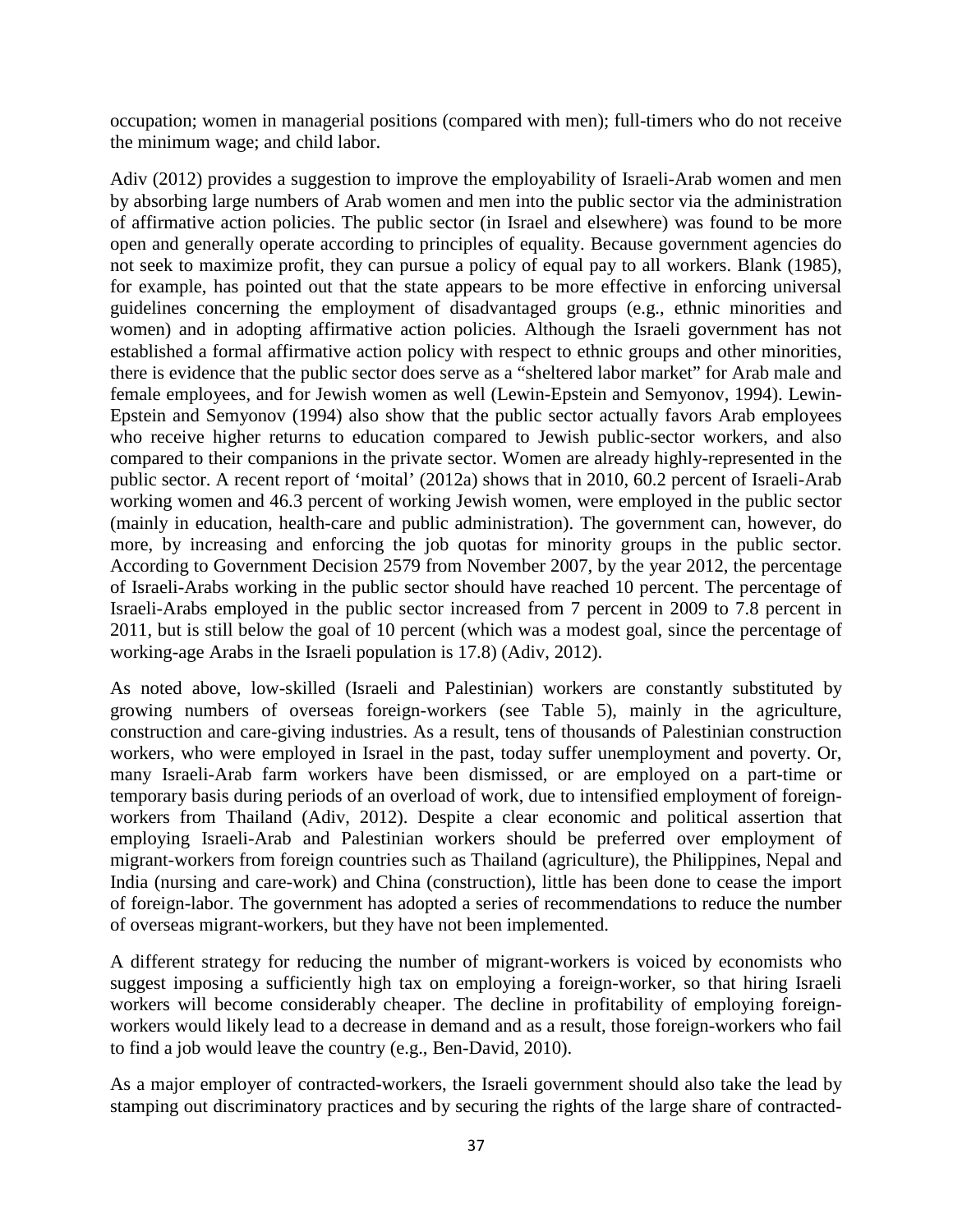workers employed in the public sector. The government should also favor private employers who protect the rights of their employees in tender processes, thereby encouraging fair employment.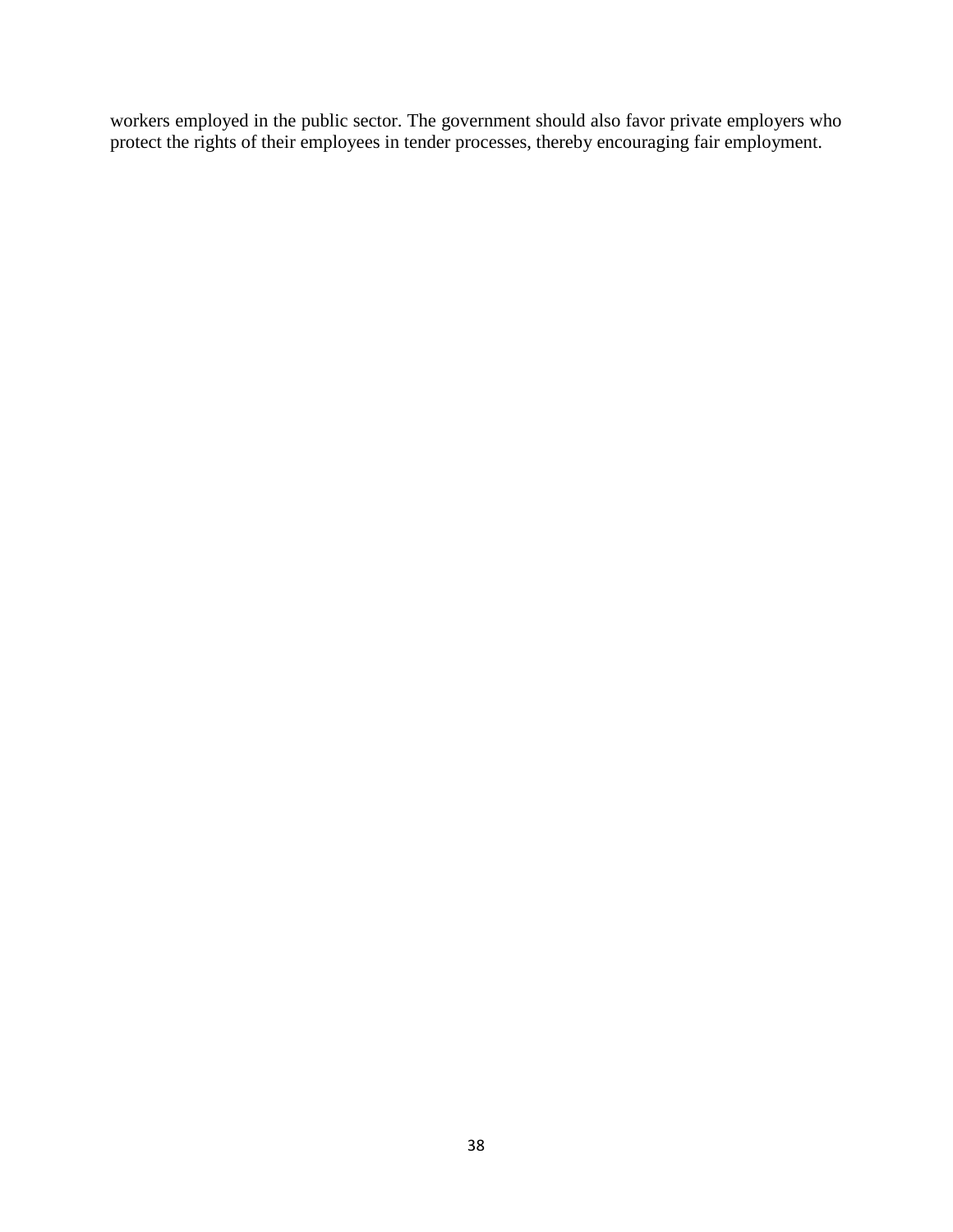#### **References**

Achdut, L., Sola, V. and Eizenbach, Z. (1998), *Employment by Labor-Only Contractors*, New Histadrut General Federation of Employees, Economics and Social Research Institute, Friederich Ebert Foundation.

Adiv, A. (2012), *Arab Women: The Israeli Government Report in Response to OECD's 16 Recommendations on Welfare and Labor Contains Much Talk but Little Willingness for Action*. The Workers Advice Center (WAC/Ma'an). Published online on 29.9.2012. Downloadable at: http://www.wac-maan.org.il/en/print/article\_253

Adler S.J. and Avgar A. (2003), *National Labour Law Profile: The State of Israel*, ILO Report. Geneva: Social Dialogue, Labour Law and Labour Administration Department.

Amos, O. and Baharav, T. (2012), "The Unionization of Cleaning Workers at Ben-Gurion University of the Negev as a Test Case for Coping with Multi-Dimensional Institutional Oppression". In: Mishori, D. and Maor, A. (eds), *Precarious Employment: Systematic Exclusion and Exploitation in the Labor Market*. The Social Economic Academy and Ahva Publishing: 113-127 (in Hebrew).

Association for Civil Rights in Israel, periodical online publications, figures can be found at [www.acri.org.il.](http://www.acri.org.il/)

Bank of Israel, *Annual Report*, various issues (in Hebrew).

Bartman, D. (1998), "Foreign Workers in Israel: History and Theory", *International Migration Review* 32(2): 303-325.

Ben-David, D. (2010), *Israel's Labor market: Today, in the Past and in Comparison with the West*. Jerusalem: The Taub Center for Social Studies in Israel, Policy Paper Series, No. 2010.05.

Ben-Israel, R. (1999), "Outsourcing: Employment of Workers by Manpower Contractors, a Different Interpretation Converting Formal to Authentic Employment", *Labor Law Yearbook*, a publication of the Israeli Society for Labor Law and Social Security (in Hebrew).

Ben-Moshe, E. (2012), *Changes in the Structure and Composition of the Israeli Population in the Coming Twenty Years, by Cultural/Religious Segment, and its Implications for the Labor Force*. Jerusalem: Ministry of Industry, Trade and Labor - Administration of Planning, Research and Economics (in Hebrew).

Blanchflower, D. and Freeman, R. (1992), "Unionism in the United States and Other Advanced OECD Countries", *Industrial Relations* 31(1): 56-79.

Blank, R. (1985), "An Analysis of Workers' Choice between Employment in the Public and Private Sectors", *Industrial and Labor Relations Review* 38: 211-224.

Calcalist (Israeli Business Newspaper), (15/8/2012), *The Ministry of Industry, Trade and Labor will Determine the Minimum Hourly Wage of Contracted Cleaning Workers*. Report (in Hebrew).

Cain, G.G. (1976), "The Challenge of the Segmented Labor Market Theories to Orthodox Theory: A Survey", *Journal of Economic Literature* 14(4): 1215-1257.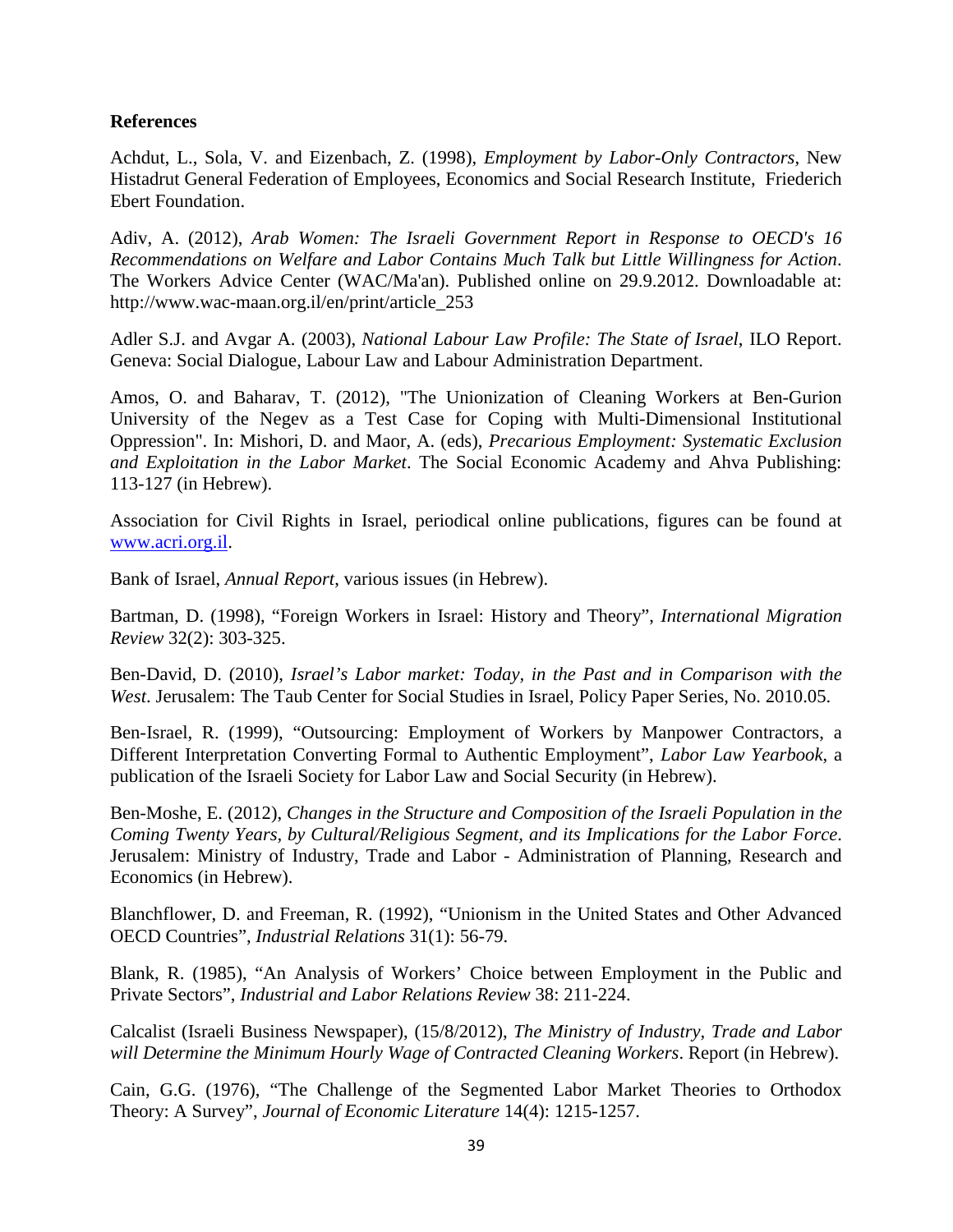Card, D, Lemieux, T. and Riddel, W.C. (2004), "Unions and Wage Inequality", *Journal of Labor Research* 25(4): 557-562.

Cohen, Y., Haberfeld, Y., Mundlak, G. and Saporta, I. (2003), "Unpacking Union Density: Membership and Coverage in the Transformation of the Israeli IR System", *Industrial Relations* 42(4): 692-711.

Cohen, Y., Haberfeld, Y., Kristal, T. and Mundlak, G. (2007), "The State of Organized Labor in Israel", *Journal of Labor Research* 28(2): 255-273.

Corcoran, M.E. (1979), "Work Experience, Labor Force Withdrawals and Women's Wages: Empirical Results using the 1976 Panel of Income Dynamics". In: Llyd C.B., Andrews, E.S., and Gilroy, C.L. (eds.), *Women in the Labor Market*. New York: Columbia University Press.

Danziger, L. and Neuman, S. (2005), "Delays in Renewal of Labor Contracts: Theory and Evidence", *Journal of Labor Economics* 23(2): 341-371.

Davidi, E. (2012), "A Brief History of Precarious Employment in Israel". In: Mishori, D. and Maor, A. (eds), *Precarious Employment: Systematic Exclusion and Exploitation in the Labor Market*. The Social Economic Academy and Ahva Publishing: 39-44 (in Hebrew).

Davidov, G. (2005), "Enforcement Problems in 'Informal' Labor Markets: A View from Israel", *Comparative Labor, Law and Policy Journal* 27(3): 3-25.

Eckstein, Z. (2008), *A Report by the Inter-Ministerial Committee for the Formulation of Labor Migration Policy*. Jerusalem: State of Israel (in Hebrew).

Endeweld, M. and Galia, A. (2013), *Work Histories of Workers in Israel, 2005-2010*. Jerusalem: The National Insurance Institute (in Hebrew).

Fenssirer, U. (2011), *Employment of Immigrants and Contracted-Workers.* Jerusalem: The Knesset Research and Information Center. Downloadable at: [www.knesset.gov.il\(](http://www.knesset.gov.il/)in Hebrew).

Flug, K., Kasir (Kaliner) N. and Ofer, G. (1992), *The Absorption of Soviet Immigrants into the Labor Market from 1990 onwards: Aspects of Occupational Substitution and Retention,* Discussion paper No. 92.13. Jerusalem: Bank of Israel, Research Department.

Freeman, R.B. (1980), "Unionism and the Dispersion of Wages", *Industrial and Labor Relations Review* 34 (October): 3-23.

Galnoor, Y. (2007), *Public Administration in Israel: Development, Structure, Functions and Reforms.* Jerusalem: The Hebrew University, Akademon Publications (in Hebrew).

Galnoor, Y., Rosenbloom, D. and Yaroni, A. (1999), "Reform of the Public Administration Sector". In: Nachmias, D. and Menahem, G. (eds.), *Public Policy in Israel,* pp. 117-158. Jerusalem: The Israel Democracy Institute (in Hebrew).

Galin, A. (1999), "Outsourcing: The Organizational and Managerial Aspect", *Labor Law Yearbook*, a publication of the Israeli Society for Labor Law and Social Security (in Hebrew).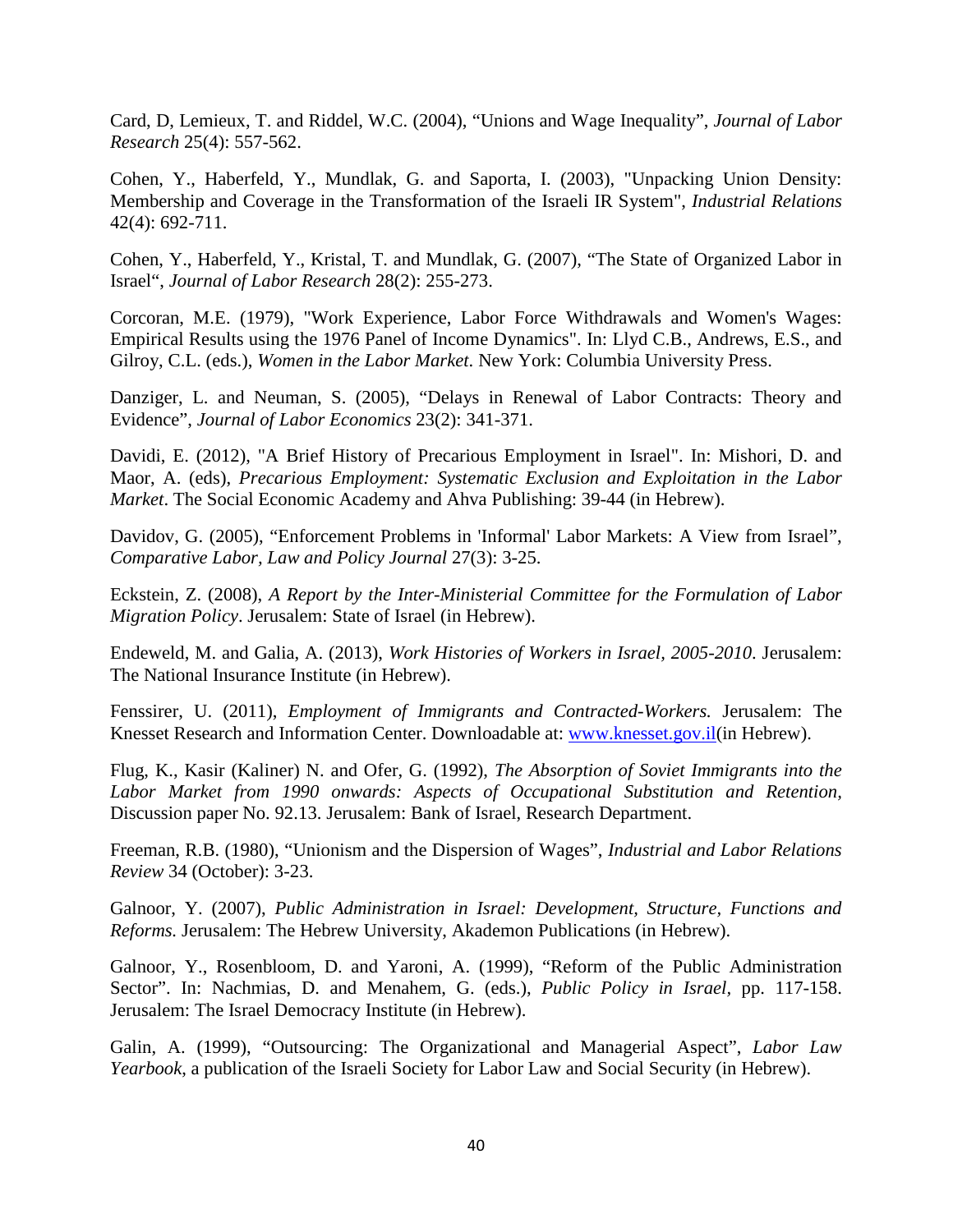Goldfarb, Y. (2011), *Alternative Training Modes in Girls' Schools of the Haredi Population: The 'Chen' program*. The Ministry of Industry, Trade and Labor ('moital') – Administration of Planning, Research and Economics (in Hebrew).

Gottlieb, D. (2002), *The Effect of Non-Israeli Migrant Workers on Employment, Wages and Inequality: 1995-2000*, Discussion Paper. Jerusalem: Bank of Israel, Research Department (in Hebrew).

Haberfeld, Y. (1995), "Why do Workers Join Unions? The Case of Israel", *Industrial and Labor Relations Review* 48(4): 656-670.

Haberfled, I, Cohen, Y., Mundlak, G. and Saporta, I. (2006), "Industrial Density in Israel Between 2000-2006: A Period of Stagnation", *Mimeo* (in Hebrew).

Harpaz, I. (2006), "The State of Trade Unionism in Israel". In: Phelan, C. (ed.), *Trade Union Revitalisation: Trends and Prospects in 34 Countries*. Oxford: Peter Lang, pp. 445-460.

Harpaz, I. (2012), "Adverse Employment and Negative Work Environment in Israel". In: Mishori, D. and Maor, A. (eds), *Precarious Employment: Systematic Exclusion and Exploitation in the Labor Market*. The Social Economic Academy and Ahva Publishing: 31-38 (in Hebrew).

Hodson, R. and Kaufman, R.L. (1981), "Circularity in the Dual Economy: Comment on Tolbert, Horan and Beck", *American Journal of Sociology* 86: 881-887.

Hodson, R. and Kaufman, R.L. (1982), "Economic Dualism: A Critical Review", *American Sociological Review* 47: 727-739.

International Labor Organization (ILO) (1997), *Contract Labor, Report VI(1)*. Geneva: 85<sup>th</sup> Session of the International Labor Conference.

International Labor Organization (ILO) (2002), *Report of the Committee on the Informal Economy .Geneva:*  $90<sup>th</sup>$  *Session of the International Labor Conference.* 

International Monetary Fund (IMF), (2011), *World Economic outlook.*

Israel, Central Bureau of Statistics (CBS) (2002, 2008), *Social Surveys*, Module: Pensions and Retirement Savings (2002), and Module: Social Mobility (2008).

Israel, Central Bureau of Statistics (CBS) (2011), *Main Science and Technology Indicators.*

Israel, Central Bureau of Statistics (CBS) (2012), *Labor Force Survey.*

Israel, Central Bureau of Statistics (CBS), *Annual Social Survey*, various issues.

Israel, Central Bureau of Statistics (CBS), *Annual Statistical Abstract*, various issues.

Israel, National Insurance Institute (NII), *Annual Report*, various issues (in Hebrew).

Israel, National Insurance Institute (NII), *Annual Poverty Report*, various issues (in Hebrew).

Johnson, G. (1975), "Economic Analysis of Trade Unionism", *American Economic Review* 65(June): 23-28.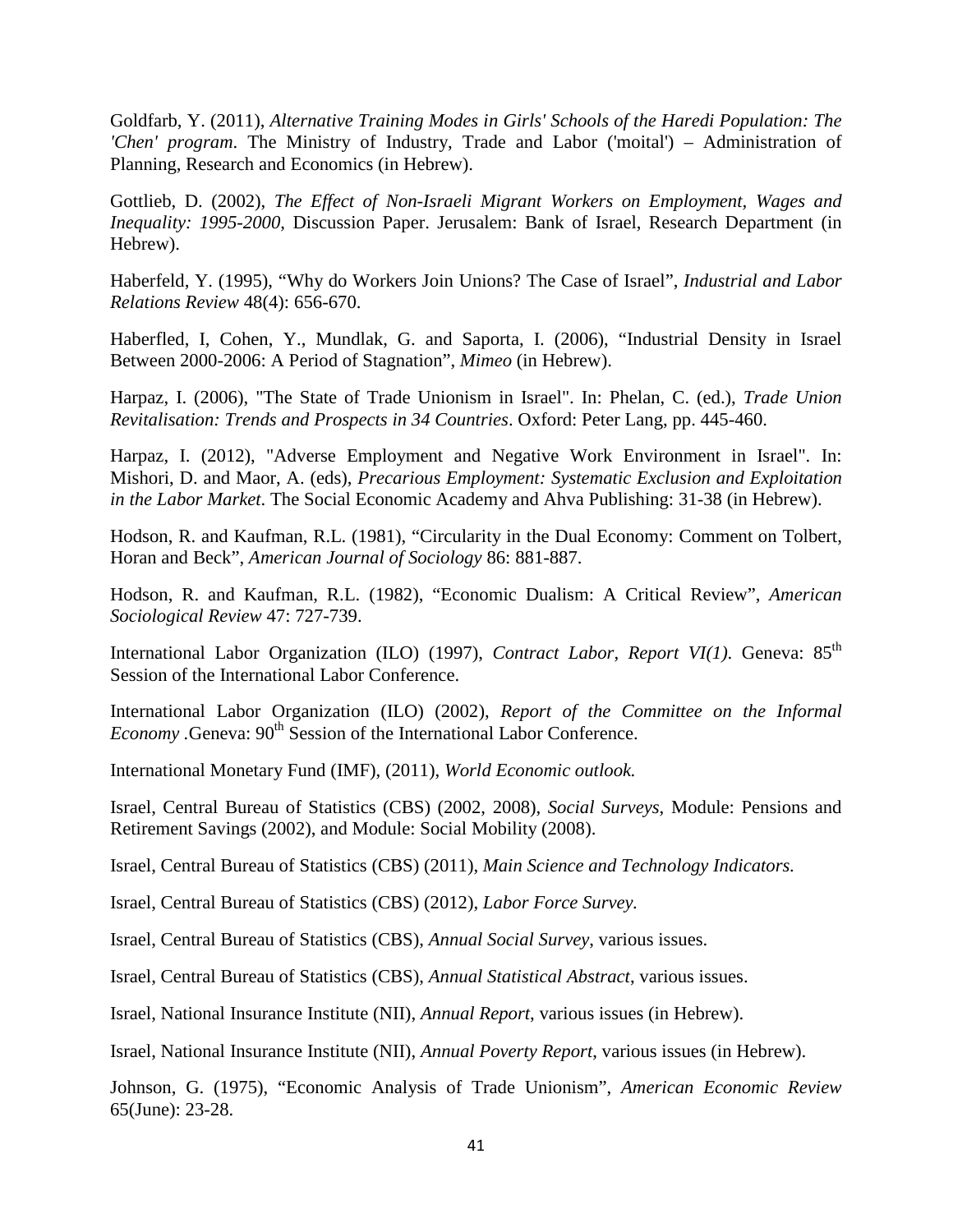Kalleberg, A.L. (2000), "Nonstandard Employment Relations: Part-time, Temporary and Contract Work", *Annual Review of Sociology* 26: 341-365.

Kemp, A. (2010), *Reforming Policies on Foreign Workers in Israel*. OCED: Social, Employment and Migration Working Papers, No. 103.

Kristal, T. (2002), "Decentralization and Collective Wage Agreements in Israel: 1957-1998", *Labor, Society and Law* 9: 17-42 (in Hebrew).

Kristal, T. and Cohen, Y. (2007), "Decentralization of Collective Wage Agreements and Rising Inequality in Israel", *Industrial Relations* 46(3): 613-635.

Kristal, T., Cohen, Y. and Mundlak, G. (2011), "Fringe Benefits and Income Inequality", *Research in Social Stratification and Mobility* 29: 351-369.

Lewin-Epstein, N. and Semyonov, M. (1994), "Sheltered Labor Market, Public Sector Employment, and Socioeconomic Returns to Education of Arabs in Israel", *The American Journal of Sociology* 100(3): 622-651.

Makover, R. (2012), Head of the Enforcement Division at the Ministry of Industry, Trade and Labor. *Personal interview.*

Maman, D. (1999), "The Social Organization of the Israeli Economy: A Comparative Analysis", *Israel Affairs* 5(2-3): 87-102.

McNabb, R and Psacharopoulos, G. (1981), "Further Evidence for the Relevance of the Dual Labor Market Hypothesis for the UK", *Journal of Human Resources* 16: 442-458.

Michelson, N. (2012), *The Effects of Personal Contracts in Public Administration in Israel, on Length of Service,* Discussion paper No. 2012.02. Jerusalem: Bank of Israel, Research Department (in Hebrew).

Ministry of Finance (2006, 2009, 2012), *Report on Wage Costs in the Public Sector and in Government Ministries*. Jerusalem: Administration of Wages and Labor Agreements (in Hebrew). Downloadable at:<http://hsgs.mof.gov.il/Documents/2012-3.pdf> (report of 2011).

Ministry of Industry, Trade and Labor – 'moital' (2010a)*, Report of The Committee for the Examination of Employment Policy* (in Hebrew).

Ministry of Industry, Trade and Labor – 'moital' (2010b), *Populations of: Israeli Arabs, Haredi Workers, Disabled Workers, and Immigrants – Characteristics of Employment, Health and Satisfaction: Data of the 2002 and 2008 Social Surveys* (in Hebrew)*.*

Ministry of Industry, Trade and Labor –'moital' (2011), *Response to the Questionnaire on: 'The Effectiveness of Labor Law and the Role of Labor Inspectorate*, distributed by the International Society for Labor and Social Security Law.

Ministry of Industry, Trade and Labor -'moital' (2012a), *The Israeli-Arab Working Woman.* A report issued (on 2/9/2012) for the international 'woman day' (in Hebrew).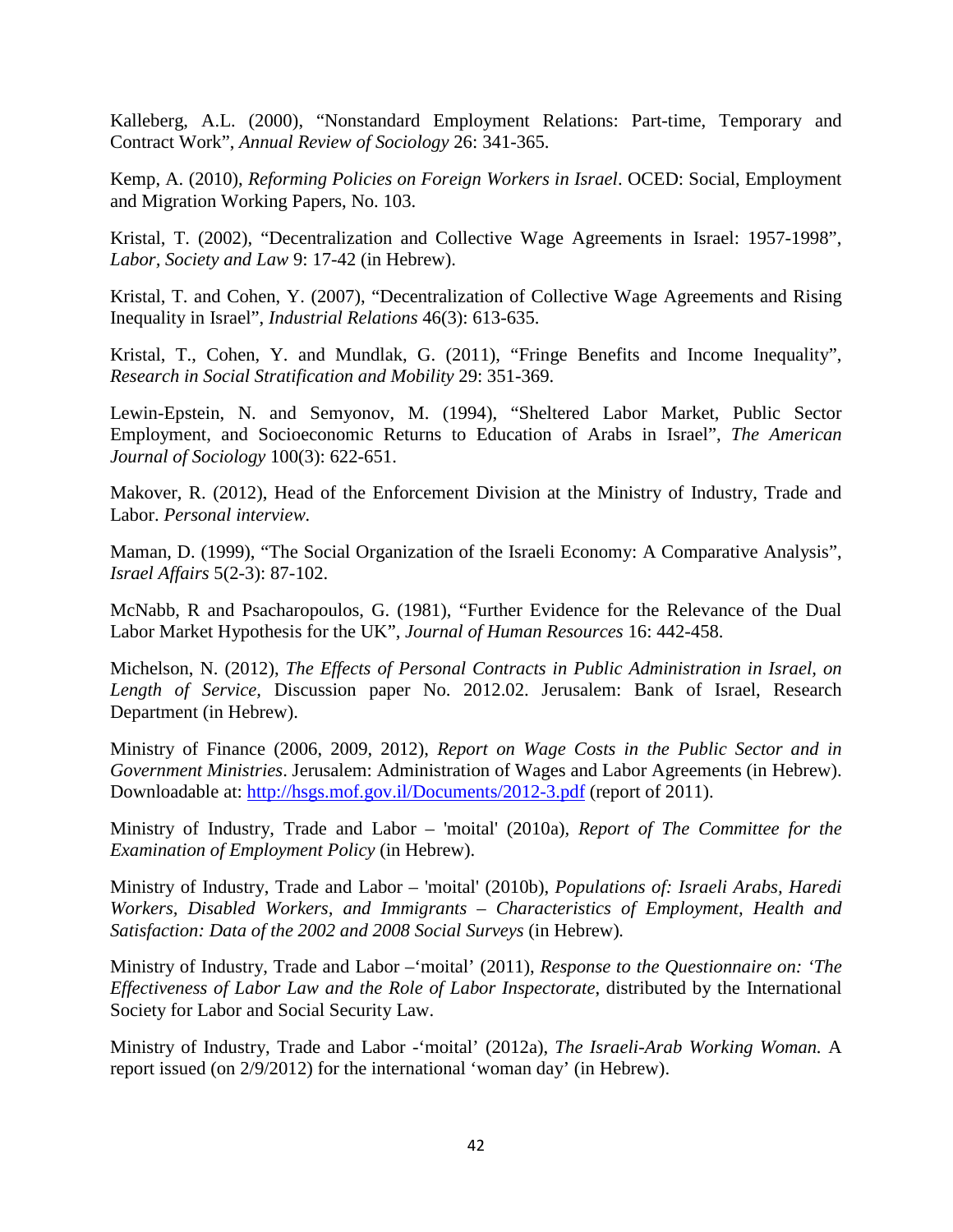Ministry of Industry, Trade and Labor – 'moital' (2012b), Special Survey on *Fair Employment and Enforcement of Labor Law* (in Hebrew).

Mundlak, G. (2004), *Industrial Relations in the Era of Transition*. Jerusalem: Israeli Democracy Institute (in Hebrew).

Mundlak, G. (2009), "Addressing the Legitimacy Gap in the Israeli Corporatist Revival", *British Journal of Industrial Relations* 47(4): 765-787.

Nadiv, R. (2005), *Licensed Labor-Contractors in Israel*, Jerusalem: Ministry of Industry, Trade and Labor - Administration of Planning, Research and Economics (in Hebrew).

Nathan, G. (2009), *Foreign Workers in Israel: An Overview and Assessment of Major Problems.* Jerusalem: The Knesset Research and Information Center. Downloadable at: [www.knesset.gov.il](http://www.knesset.gov.il/) (in Hebrew).

Nathan, G. (2011), *Non-Israelis in Israel: 2010-2011.* Jerusalem: The Knesset Research and Information Center. Downloadable at: [www.knesset.gov.il](http://www.knesset.gov.il/) (in Hebrew).

Neuman, S. (2005)*,* "Aliya to Israel: Immigration under Conditions of Adversity". In: Zimmerman, K. (ed), *European Migration, What Do We Know?* Oxford: Oxford University Press.

Neuman, Shlomo (2012). Former Director General of the Israeli Federation of Employers (FIEO): 1970-2012. *Personal interview.*

Neuman, S. and Ziderman, A. (1986), "Testing the Dual Labor Market Hypothesis: Evidence from the Israel Labor Mobility Survey", *The Journal of Human Resources* 21(2): 230-237.

Neuman, S. and Ziderman, A. (1992), "Benefits of Women's Education within Marriage: Results for Israel in a Dual Labor Context", *Economic Development and Cultural Change* 40(2): 413- 424.

Neuman, S. and Ziderman, A. (2003), *Work Histories of Israeli Men and Women, 1983-1995*. Discussion paper No. 6-2003. Tel-Aviv University: The Pinhas Sapir Center for Development.

OECD, (2010), *OECD Reviews of Labour Markets and Social Policies: Israel*.

OECD, (2011), *Economic Outlook.*

Paz-Fuchs, A. (2010), *Workers in the Era of Privatization*. Jerusalem: The Van Leer Institute (in Hebrew).

Piore, M.J. (1969), "On-the-Job Training in a Dual Labor Market". In: Weber, A.R. et al. (eds.), *Public-Private Manpower Policies*. Madison, Wisconsin: Industrial Relations Research Association.

Piore, M.J. (1971), "The Dual Labor Market Theory and Implications". In: Gordon, D. (ed.), *Problems in Political Economy: An Urban Perspective.* Lexington, MA: Heath.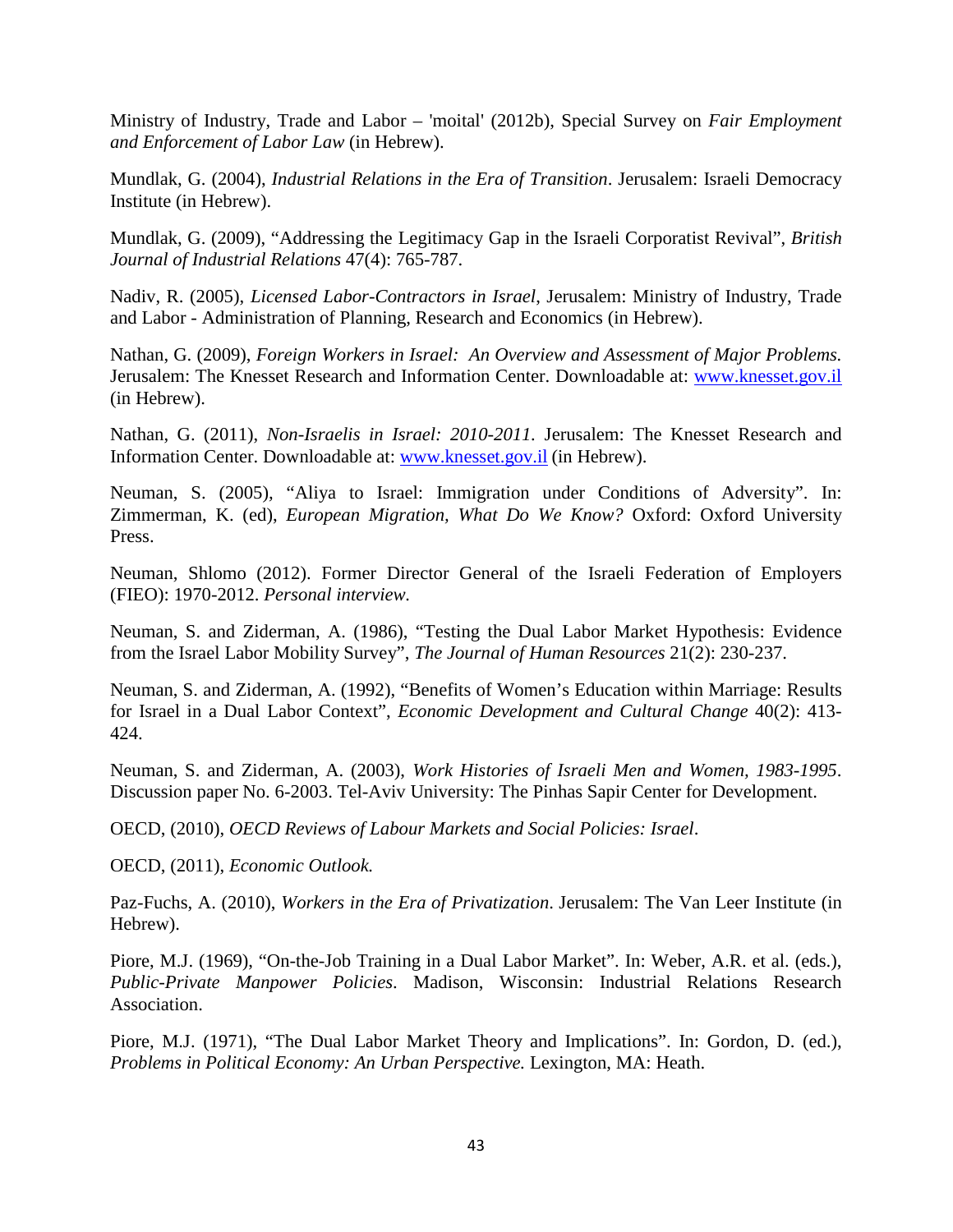Raab, M., Ruland, M., Schonberger, B., Blossfeld, H.P., Hofacker, D., Buchholz, S. and Schmelzer, P. (2008), "Global Index – A Sociological Approach to Globalization Measurement", *International Sociology* 23(4): 596-631.

Rabin-Margalioth, S. (2011), "Regulating Individual Employment Contracts Through Good Faith Duties", *Comparative Labor Law and Policy Journal* 32: 663-683.

Raday, F. (1999), "The Insider-Outsider Position of Labor-only Contracting", *Comparative Labor, Law and Policy Journal* 20(3): 413-445.

Ramos, J. and Ballell, P, (2009), "Globalization, New Technologies and Dual Labor Markets: The Case of Europe", *Journal of Information, Communication and Ethics in Society* 74(4): 258- 279.

Rifkin, J. (1995), *The End of Work*. New York: Putnam Book.

Schwartz, E. (2008), *Amendment to the law of Contracted Labor – Cost Analysis*. Jerusalem: The Knesset Research and Information Center. Downloadable at: [www.knesset.gov.il](http://www.knesset.gov.il/) (in Hebrew).

Stewart, M.B. and Greenhalgh, C.A. (1984), "Work History Patterns and the Occupational Attainment of Women", *Economic Journal* 94 (September).

Sussman, Z. (1995), "From Collective Agreements to Personal Contracts: Wages, Labor Relations and the Histadrut", *The Economic Quarterly* 42(1): 17-35 (in Hebrew).

Sussman, Z. and Zakai, D. (1996), *The Decentralization of Collective Bargaining and Changes in the Compensation Structure in Israel's Public Sector,* Discussion paper No. 96.04. Jerusalem: Bank of Israel, Research Department.

Sussman, Z. and Zakai, D. (2004), *Wage Gaps in the Public Service in Israel in the 1990s,* Discussion paper No. 04.02. Jerusalem: Bank of Israel, Research Department (in Hebrew).

Swirski, I. (2009), "Not the Law Alone, Not the Histadrut Alone: Advancing Workers' Organization as an Efficient Tool for Self Enforcement of Rights and for Personal Empowering", *Legal Performance: A periodical for Law and Social Justice* 2: 87-104 (in Hebrew).

TheMarker (Economic Newspaper) (7.1.2013), "The Importation of Chinese Construction Workers will be Discontinued – to avoid Human Trafficking" (in Hebrew).

Tolbert, C.M., Horan, P.M. and Beck E.M. (1980), "The Structure of Economic Sectoration: A Dual Economy Approach", *American Journal of Sociology* 85: 1095-1116.

Tyree, A. (1981), Occupational Socio-Economic Status, Ethnicity and Sex in Israel: Considerations in Scale Construction", *Megamot*, September (in Hebrew).

United Nations (2011), *Human Development Report 2011 – Sustainability and Equity: A Better Future for All.*

Verzberger, R. (2002), *Employment by Labor-Contracting Firms*. Jerusalem: The Knesset Research and Information Center. Downloadable at: [www.knesset.gov.il\(](http://www.knesset.gov.il/)in Hebrew).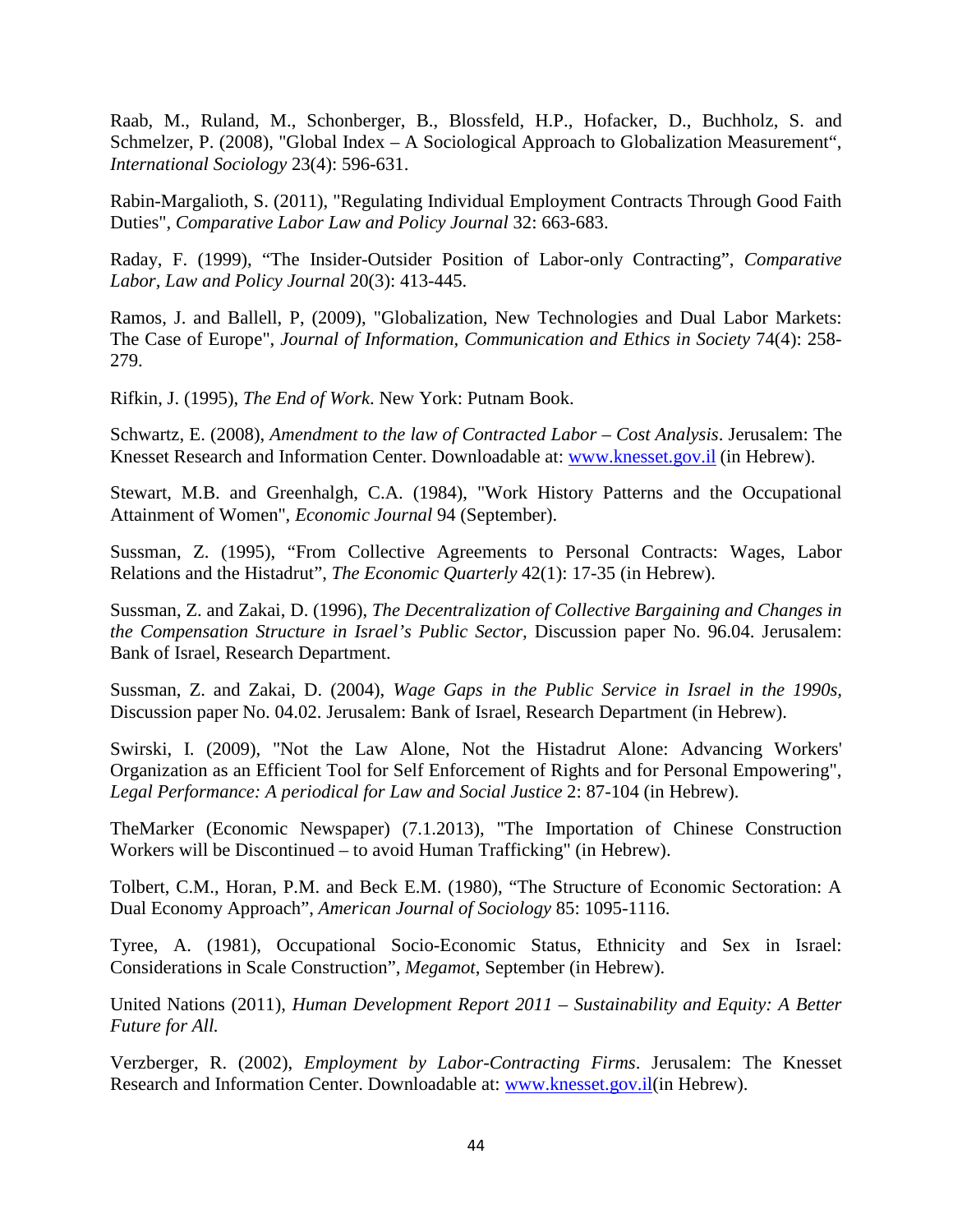Virtanen, M., Kivimaki, M., Joensuu, M., Virtanen, P. and Elovainio M. (2005), "Temporary Employment and Health: A Review", *International Journal of Epidemiology* 34: 610-622.

Visser, J. (2006), "Union Membership Statistics in 24 countries", *Monthly Labor Review*, January: 38-49.

Vosko, L.F. (1997), "Legitimizing the Triangular Employment Relationship: Emerging International Labor Standards from a Comparative Perspective" *Comparative Labor Law and Policy Journal* 19(1): 43-54.

Vosko, L.F. (2006), "Precarious Employment: Towards an Improved Understanding of Labor Market Insecurity". In: Vosko, L.F. (ed.): *Precarious Employment: Understanding Labor Market Insecurity in Canada*. McGill-Queen's University Press: 3-39.

Wallach, S. (2008), "Temporary? Agency Workers in Israel", *The International Journal of Comparative Labor Law and Industrial Relations* 24(3): 423-444.

World Bank, *World Development Indicators,* various years.

World Bank, *World Bank Statistics,* various years.

Zilony, E. (2001), "The Legal Revolution of Employment by Labor-Contractors", *Human Resources*, November (in Hebrew).

Zilony, E. (2012), Head of the Economic and Social Department, in the General Histadrut. *Personal interview.*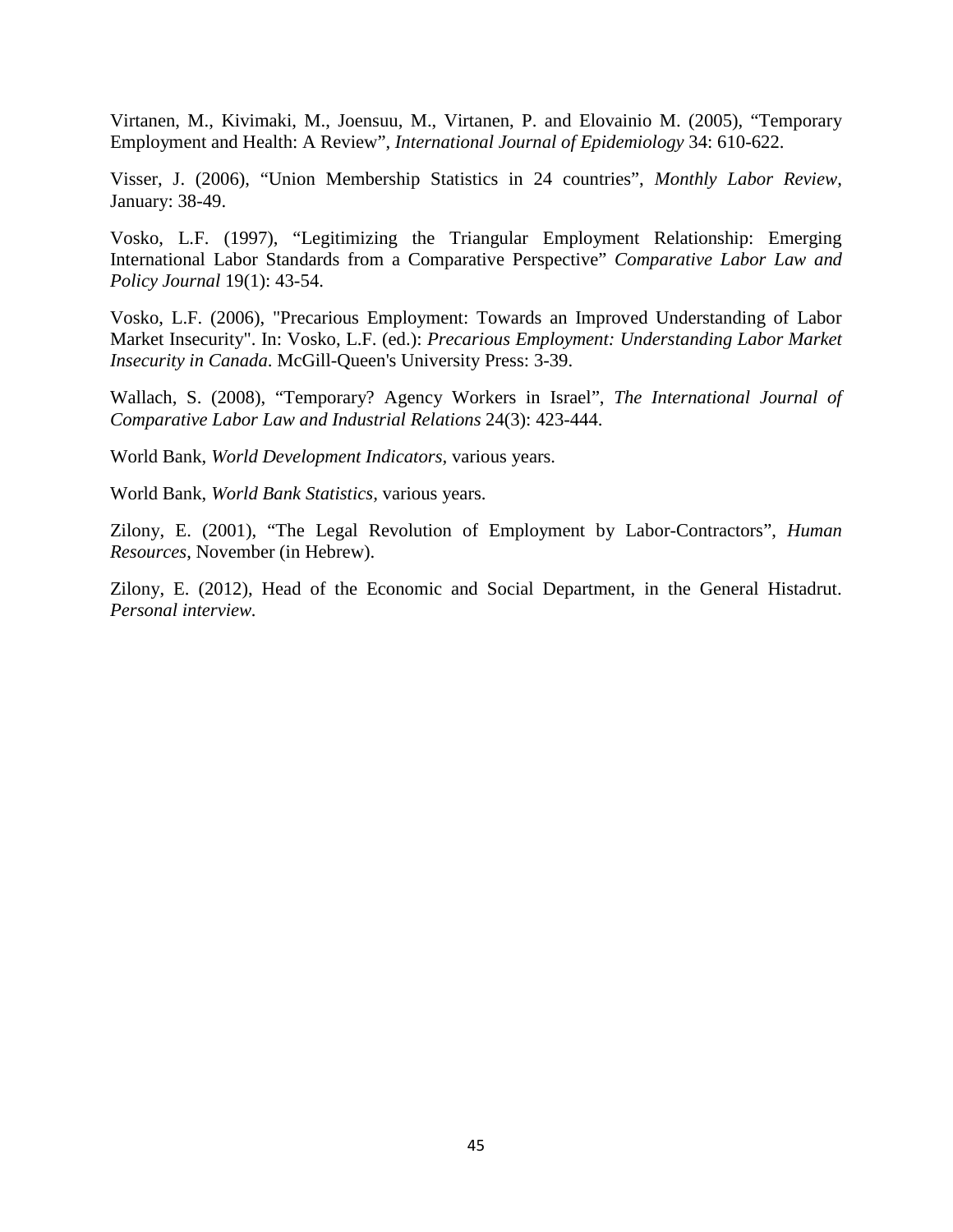|             | Growth of                  | Gini Index of         | Infl.        | <b>Unemp</b>   | <b>Number of</b> | <b>Unemp.</b> rate          |
|-------------|----------------------------|-----------------------|--------------|----------------|------------------|-----------------------------|
| Year        | <b>GDP</b><br>(per-capita) | net (gross)<br>income | Rate $(\% )$ | rate<br>$(\%)$ | immig.           | among<br>immigrants $(\% )$ |
|             | $(\%)$                     |                       |              |                |                  |                             |
| 1990        | 6.3(3.0)                   | 0.326(0.480)          | 17.6         | 9.6            | 199,516          |                             |
| 1991        | $5.7(-0.5)$                | 0.327(0.490)          | 18.0         | 10.6           | 176,100          | 38.9                        |
| 1992        | 6.8(5.1)                   | 0.339(0.498)          | 9.4          | 11.2           | 77,057           | 28.7                        |
| 1993        | 3.8(1.1)                   | 0.329(0.494)          | 11.2         | 10.0           | 76,805           | 19.4                        |
| 1994        | 7.0(4.4)                   | 0.344(0.502)          | 14.5         | 7.8            | 79,844           | 13.3                        |
| 1995        | 6.6(3.9)                   | 0.336(0.497)          | 8.1          | 6.8            | 76,361           | 9.6                         |
| 1996        | 5.5(2.8)                   | 0.328(0.496)          | 10.6         | 6.6            | 70,919           | 9.2                         |
| 1997        | 3.4(0.8)                   | 0.333(0.504)          | 7.0          | 7.5            | 66,221           | 10.0                        |
| 1998        | 4.1(1.6)                   | 0.347(0.507)          | 8.6          | 8.6            | 56,730           | 11.7                        |
| 1999        | 3.4(0.7)                   | 0.355(0.512)          | 1.3          | 8.9            | 76,766           | 11.3                        |
| 2000        | 9.3(6.4)                   | 0.350(0.509)          | 0.0          | 8.8            | 60,201           | 10.4                        |
| 2001        | $-0.2$ $(-2.6)$            | 0.357(0.528)          | 1.4          | 9.3            | 43,473           | 10.6                        |
| 2002        | $-0.6(-2.6)$               | 0.368(0.537)          | 6.5          | 10.3           | 33,570           | 11.8                        |
| 2003        | $1.5(-0.3)$                | 0.368(0.526)          | $-1.9$       | 10.7           | 23,273           | 11.2                        |
| 2004        | 4.8(3.0)                   | 0.380(0.532)          | 1.2          | 10.4           | 20,899           | 10.4                        |
| 2005        | 4.9(3.1)                   | 0.388(0.522)          | 2.4          | 9.0            | 21,183           | 8.5                         |
| 2006        | 5.6(3.7)                   | 0.392(0.524)          | $-0.1$       | 8.4            | 19,269           | 7.2                         |
| 2007        | 5.5(3.6)                   | 0.383(0.513)          | 3.4          | 7.3            | 18,131           | 6.3                         |
| 2008        | 4.0(2.2)                   | 0.385(0.512)          | 3.8          | 6.1            | 13,701           | 5.4                         |
| 2009        | $0.8(-0.9)$                | 0.389(0.510)          | 3.9          | 7.5            | 14,574           | 7.1                         |
| 2010        | 4.8(2.9)                   | 0.384(0.504)          | 2.7          | 6.7            | 16,633           | 5.6                         |
| 2011        | 4.7(2.8)                   | 0.379(0.497)          | 2.2          | 5.6            | 16,892           | 5.5                         |
| <b>OECD</b> | 1.9(1.4)                   | 0.31(0.45)            | 2.9          | 8.0            |                  |                             |

**Table 1**: **Descriptive statistics for the Israeli economy (1990-2011)**

Sources: Israel, Central Bureau of Statistics, Annual Statistical Abstract, various issues; Bank of Israel, Annual Report, various issues; National Insurance Institute, Annual Report, various issues; National Insurance Institute, Annual Poverty Report, various issues

Notes: The Gini Index was calculated (by the National Insurance Institute) employing the Israeli equivalence scale that is marginally different from the equivalence scale used by OECD countries. Employing the OECD scale to the Israeli data results in somewhat lower indices. For instance: using the OECD scale for 2005 leads to indices of 0.374 (net) and 0.504 (gross) (see, Bank of Israel, Annual Report for 2010, chapter eight, Table 8-5, page 277) compared to respective figures of 0.388 and 0.522 with the Israeli scale. Differences are similar for other years too. The OECD Gini figures are for the mid-2000s. Other OECD figures are for 2011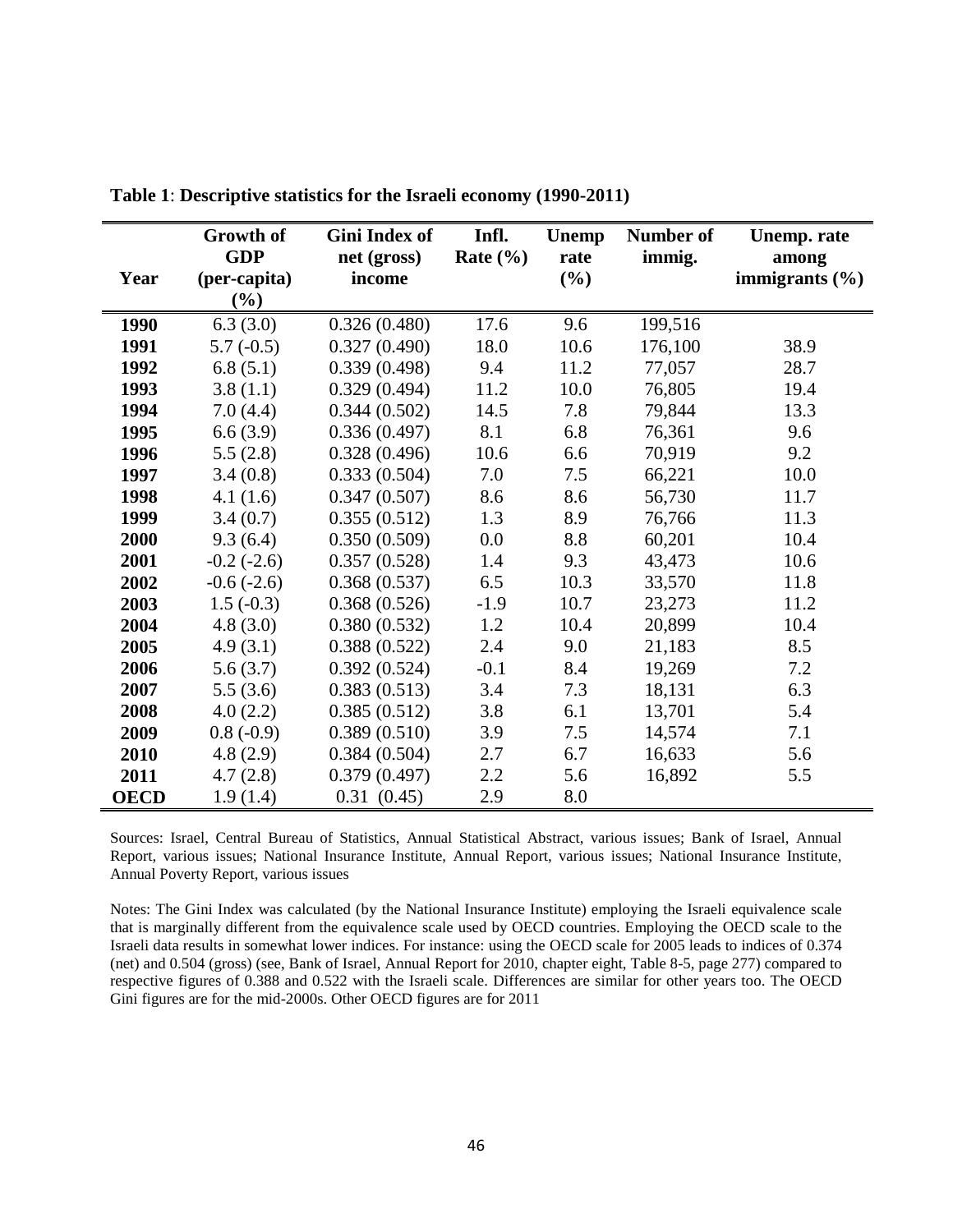|      | <b>Labor Force</b> | <b>Percent</b> | Immig.      | Foreign-       | Work-     | <b>Real monthly</b> |
|------|--------------------|----------------|-------------|----------------|-----------|---------------------|
|      | Participation      | part-time      | (arrived    | workers in     | days lost | income              |
| Year | Rate $(\% )$       | (out of        | after 1989) | business       | due to    | (Israelis, index,   |
|      |                    | employed)      | <b>LFPR</b> | sector $(\% )$ | strikes   | $2004 = 100$        |
| 1990 | 51.5               | 26.5           |             | 9.0            | 1,071,279 | 88.35               |
| 1991 | 51.7               | 25.1           | 44.9        | 8.2            | 97,923    | 86.75               |
| 1992 | 52.0               | 24.6           | 52.0        | 9.8            | 386,658   | 87.86               |
| 1993 | 52.8               | 24.8           | 54.0        | 8.0            | 1,636,866 | 87.60               |
| 1994 | 53.6               | 24.6           | 54.9        | 8.0            | 792,533   | 89.35               |
| 1995 | 54.0               | 24.8           | 53.1        | 9.7            | 257,796   | 91.04               |
| 1996 | 53.6               | 24.1           | 53.5        | 11.9           | 189,792   | 92.33               |
| 1997 | 53.4               | 24.0           | 54.0        | 13.8           | 2,416,254 | 94.70               |
| 1998 | 53.4               | 24.7           | 54.1        | 16.1           | 1,438,944 | 96.76               |
| 1999 | 53.8               | 24.2           | 55.3        | 16.6           | 1,640,891 | 99.12               |
| 2000 | 54.3               | 23.6           | 56.6        | 16.1           | 2,011,263 | 105.07              |
| 2001 | 54.3               | 24.9           | 56.7        | 15.5           | 2,039,974 | 107.65              |
| 2002 | 54.1               | 23.8           | 56.8        | 15.2           | 1,488,120 | 100.95              |
| 2003 | 54.5               | 24.7           | 57.2        | 13.8           | 2,725,159 | 97.80               |
| 2004 | 55.0               | 26.3           | 58.1        | 12.1           | 1,224,423 | 100.00              |
| 2005 | 55.2               | 26.8           | 58.2        | 11.5           | 244,236   | 101.13              |
| 2006 | 55.6               | 26.7           | 59.5        | 11.1           | 136,189   | 102.45              |
| 2007 | 56.3               | 27.1           | 60.4        | 11.4           | 2,548,627 | 104.24              |
| 2008 | 56.5               | 26.8           | 61.1        | 12.0           | 87,151    | 103.90              |
| 2009 | 57.0               | 26.3           | 62.8        | 12.3           | 208,691   | 101.26              |
| 2010 | 57.4               | 26.8           | 63.1        | 11.7           | 168,864   | 102.01              |
| 2011 | 57.4               |                | 64.0        | 11.9           |           | 102.43              |

**Table 2**: **Descriptive statistics of the Israeli labor market (1990-2011)**

Sources: Israel, Central Bureau of Statistics, Annual Statistical Abstract, various issues; Bank of Israel, Annual Report, various issues

Notes: Foreign-workers include legal and illegal foreign-workers, and Palestinian workers (figures of illegal workers are estimates)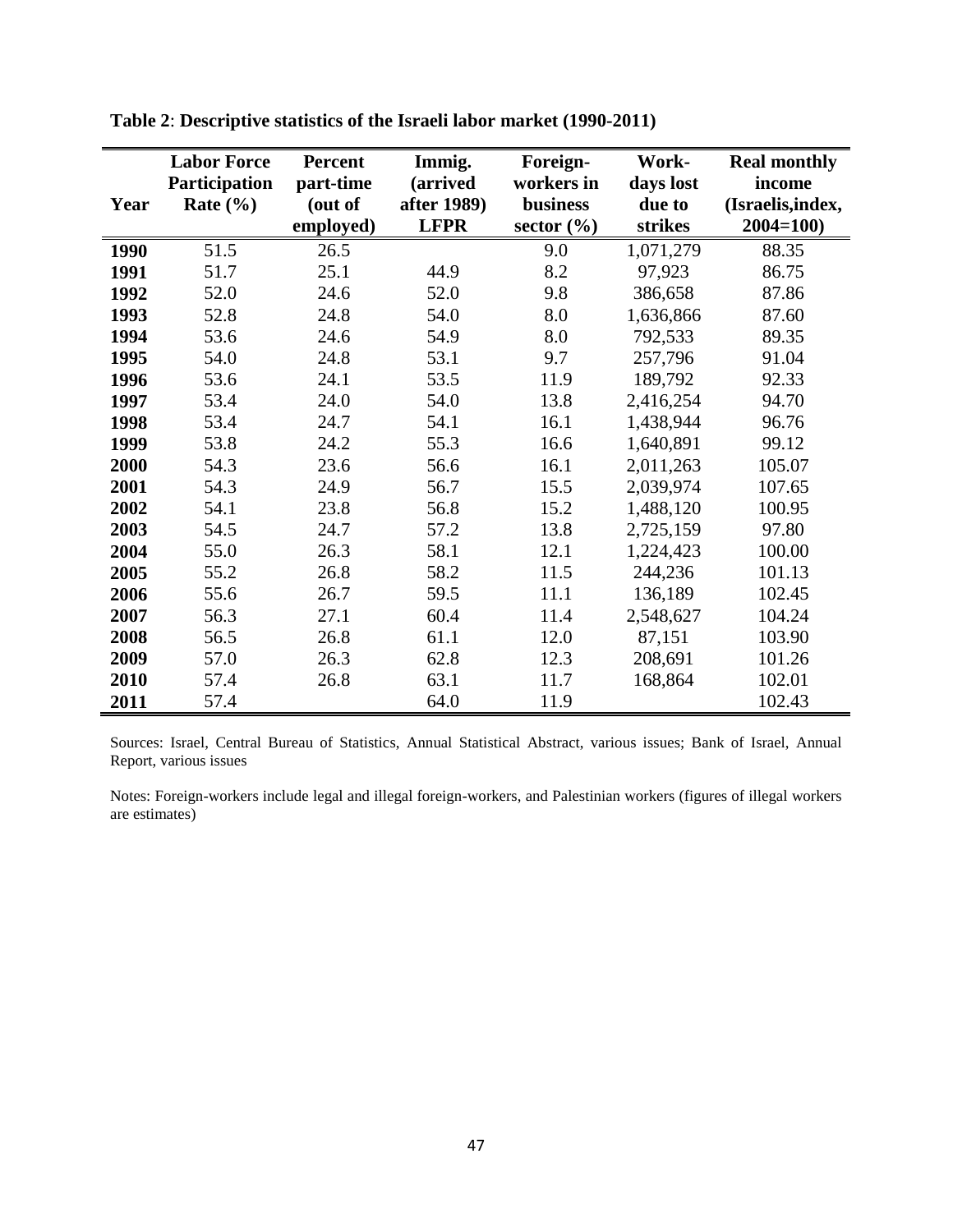|                                                                                                  | contracted-<br>workers | in-house<br>workers |
|--------------------------------------------------------------------------------------------------|------------------------|---------------------|
| (i) Denial of overtime payments, or payments lower than the<br>official rates                    | 54.5                   | 16.4                |
| (ii) Denial of holiday payments, or payments lower than the<br>official rates                    | 27.3                   | 22.4                |
| (iii) Worker does not have an official written contract                                          | 56.7                   | 39.0                |
| $(iv)$ Late payment of monthly income – on the 10th of the month or<br>later                     | 53.6                   | 44.9                |
| (v) The worker did not get the agreed-upon monthly salary, at least<br>once during the last year | 13.3                   | 5.5                 |

## **Table 3: Violations of workers' rights, by type of employment status (percent), 2012**

Source: Ministry of Industry, Trade and Labor ('moital'), special Survey on "Fair Employment and Enforcement of Labor Law", 2012b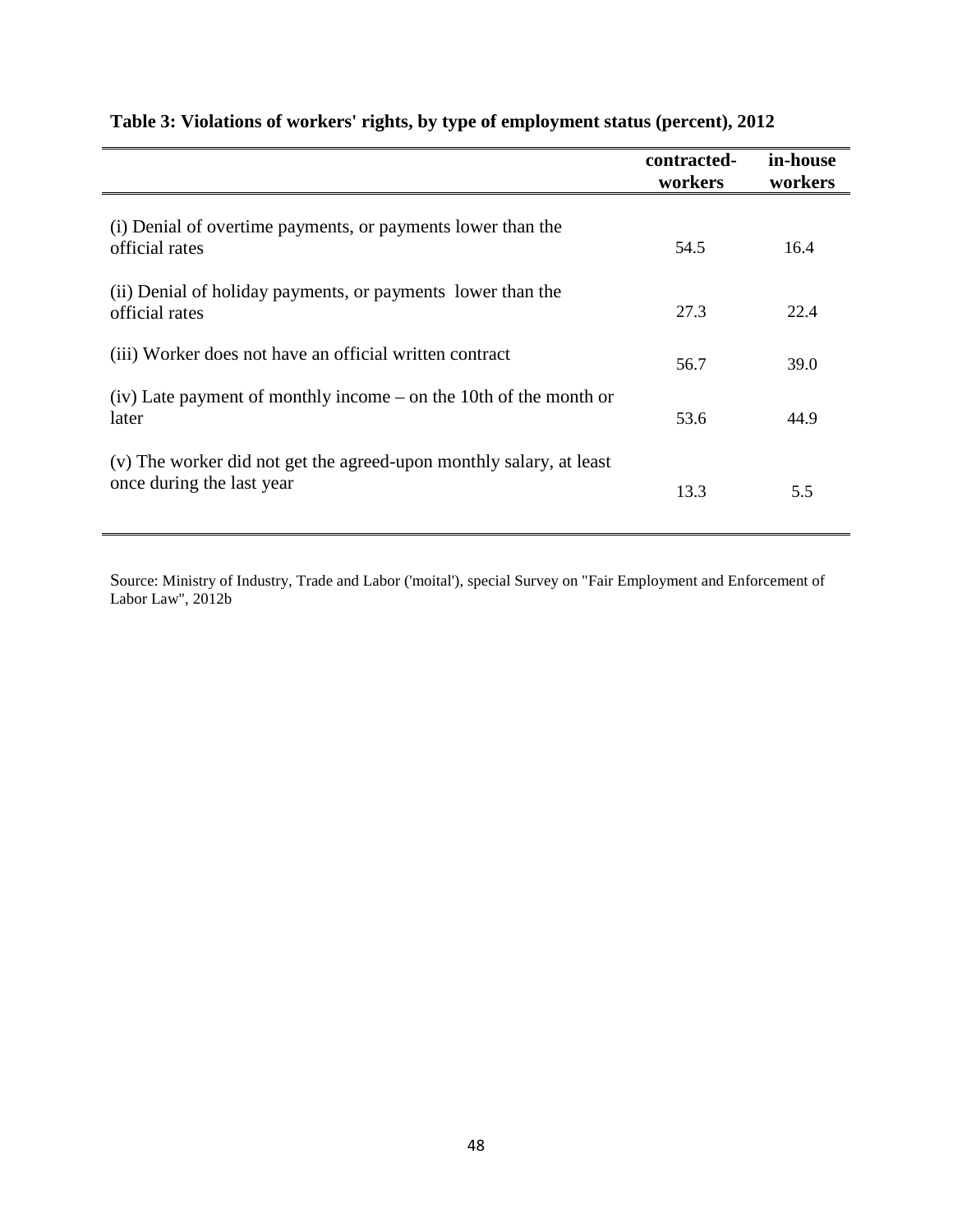| <b>Work history</b>                            | Men                             |                      | Women                           |                      | Men                             |                      | Women                           |                      |
|------------------------------------------------|---------------------------------|----------------------|---------------------------------|----------------------|---------------------------------|----------------------|---------------------------------|----------------------|
|                                                | 1983-1995<br>$(146$ months)     |                      | 1983-1995<br>$(146$ months)     |                      | 2005-2010<br>(72 months)        |                      | 2005-2010<br>(72 months)        |                      |
|                                                | Absolute<br>duration,<br>months | Relative<br>duration | Absolute<br>duration,<br>months | Relative<br>duration | Absolute<br>duration,<br>months | Relative<br>duration | Absolute<br>duration,<br>months | Relative<br>duration |
| One spell                                      |                                 |                      |                                 |                      |                                 |                      |                                 |                      |
| in-spell (current) -<br>month                  | 146                             | 1.00                 | 146                             | 1.00                 | 72                              | 1.00                 | 72                              | 1.00                 |
| Two spells                                     |                                 |                      |                                 |                      |                                 |                      |                                 |                      |
| out-spell - months                             | 35.0                            | 0.35                 | 51.1                            | 0.35                 | 30.5                            | 0.42                 | 32.3                            | 0.45                 |
| in-spell (current) -<br>month                  | 111.0                           | 0.65                 | 94.9                            | 0.65                 | 41.5                            | 0.58                 | 39.7                            | 0.55                 |
| <b>Three spells</b>                            |                                 |                      |                                 |                      |                                 |                      |                                 |                      |
| in-spell - month                               | 42.3                            | 0.30                 | 43.8                            | 0.30                 | 30.6                            | 0.43                 | 30.9                            | 0.43                 |
| out-spell - month                              | 11.7                            | 0.08                 | 11.7                            | 0.08                 | 8.0                             | 0.11                 | 7.5                             | 0.10                 |
| in-spell (current) -<br>month                  | 92.0                            | 0.62                 | 90.5                            | 0.62                 | 33.4                            | 0.46                 | 33.6                            | 0.47                 |
| Four spells                                    |                                 |                      |                                 |                      |                                 |                      |                                 |                      |
| out-spell - month                              | 21.9                            | 0.25                 | 36.5                            | 0.25                 | 19.1                            | 0.27                 | 20.3                            | 0.28                 |
| In-spell - month                               | 29.2                            | 0.18                 | 26.3                            | 0.18                 | 16.5                            | 0.23                 | 16.5                            | 0.23                 |
| out-spell - month                              | 13.1                            | 0.12                 | 17.5                            | 0.12                 | 9.0                             | 0.13                 | 9.2                             | 0.13                 |
| in-spell (current) -<br>month                  | 81.8                            | 0.45                 | 65.7                            | 0.45                 | 27.4                            | 0.38                 | 26.0                            | 0.36                 |
| Five spells                                    |                                 |                      |                                 |                      |                                 |                      |                                 |                      |
| in-spell - month                               | 36.5                            | 0.22                 | 32.1                            | 0.22                 | 20.9                            | 0.29                 | 20.4                            | 0.28                 |
| out-spell - month                              | 10.2                            | 0.07                 | 10.2                            | 0.07                 | 6.2                             | 0.09                 | 5.6                             | 0.08                 |
| in-spell - month                               | 33.6                            | 0.22                 | 32.1                            | 0.22                 | 14.7                            | 0.20                 | 16.9                            | 0.23                 |
| out-spell - month                              | $\!\!\!\!\!8.8$                 | 0.07                 | $10.2\,$                        | 0.07                 | 6.3                             | 0.09                 | 6.2                             | 0.09                 |
| in-spell (current) -<br>month                  | 56.9                            | 0.42                 | 61.3                            | 0.42                 | 24.0                            | 0.33                 | 23.0                            | 0.32                 |
| Six spells or more<br>percentage of<br>workers | 23.6 percent                    |                      | 40.3<br>percent                 |                      | 15.2<br>percent                 |                      | 19.1<br>percent                 |                      |

### **Table 4: Average duration (months) of spells of employment (in-spells) and nonemployment (out-spells), 1983-1995 and 2005-2010. NII Administrative data**

<span id="page-50-0"></span>Sources: Calculations based on Neuman and Ziderman (2003, Table 3) and on Endeweld and Galia (2013)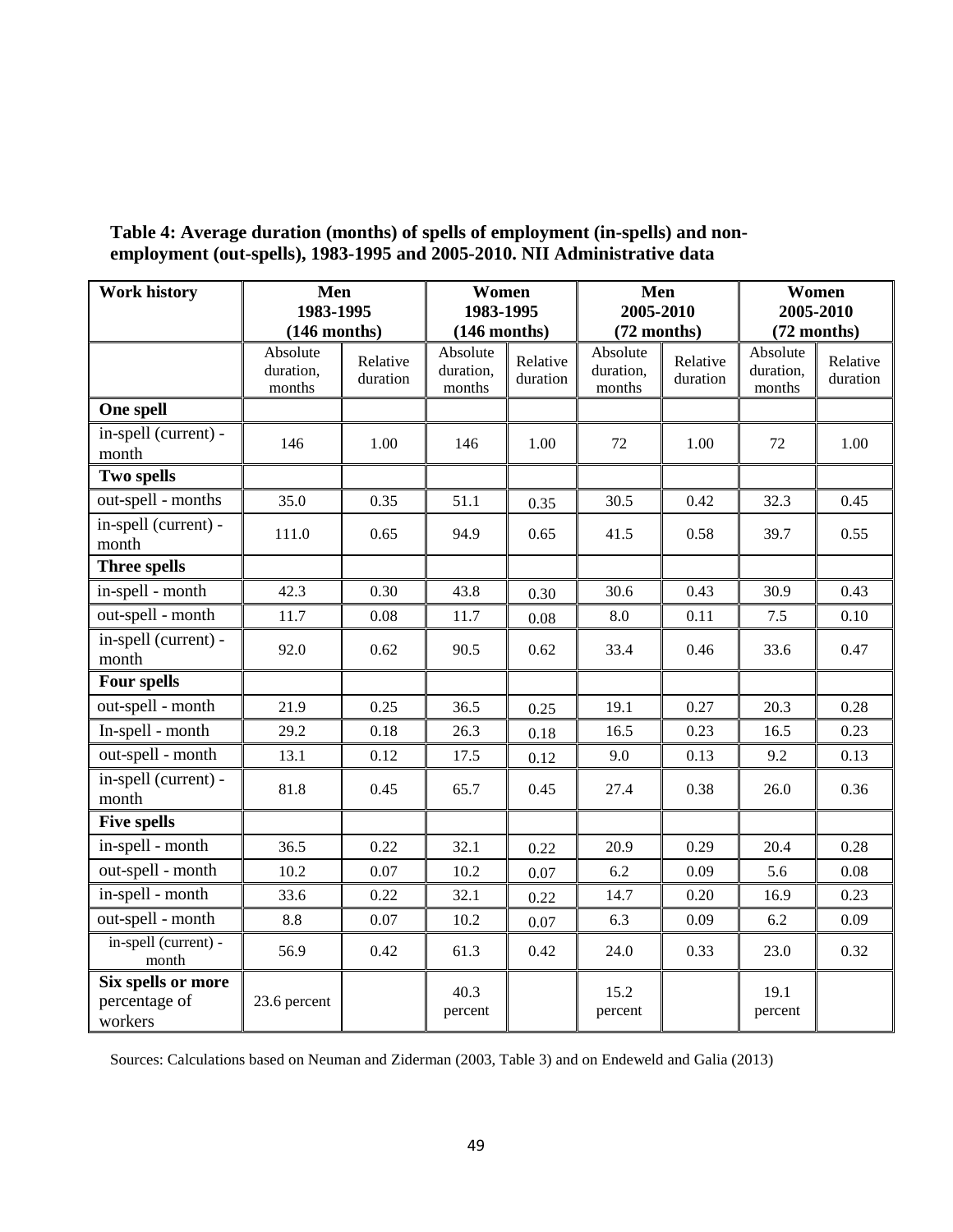| Year | (1)<br>Non-<br><b>Palestinian</b><br>foreign-<br>workers | (2)<br><b>Palestinian</b><br>workers | $(3)=(1)+(2)$<br><b>Total</b><br>foreign-<br>workers<br>(non-Israeli) | $(4) = (1)/(3)$<br><b>Share of</b><br>non-<br><b>Palestinian</b><br>foreign-<br>workers<br>(%) | (5)<br><b>Total Israeli</b><br><b>Employed</b> | $6 = (3)/(5)$<br><b>Share of</b><br>foreign-<br>workers $(\% )$ |
|------|----------------------------------------------------------|--------------------------------------|-----------------------------------------------------------------------|------------------------------------------------------------------------------------------------|------------------------------------------------|-----------------------------------------------------------------|
| 1990 | 2.5                                                      | 107.7                                | 110.2                                                                 | 2.3                                                                                            | 1,491.6                                        | 7.4                                                             |
| 1991 | 9.0                                                      | 97.8                                 | 106.8                                                                 | 8.4                                                                                            | 1,583.3                                        | 6.7                                                             |
| 1992 | 16.6                                                     | 115.6                                | 132.2                                                                 | 12.6                                                                                           | 1,650.0                                        | 8.0                                                             |
| 1993 | 29.6                                                     | 84.0                                 | 113.6                                                                 | 26.1                                                                                           | 1,751.2                                        | 6.5                                                             |
| 1994 | 51.6                                                     | 70.0                                 | 121.6                                                                 | 42.4                                                                                           | 1,871.1                                        | 6.5                                                             |
| 1995 | 92.5                                                     | 60.1                                 | 152.6                                                                 | 60.6                                                                                           | 1,968.1                                        | 7.8                                                             |
| 1996 | 137.4                                                    | 58.3                                 | 195.7                                                                 | 70.2                                                                                           | 2,013.4                                        | 9.7                                                             |
| 1997 | 159.1                                                    | 74.7                                 | 233.8                                                                 | 68.0                                                                                           | 2,040.8                                        | 11.5                                                            |
| 1998 | 173.7                                                    | 106.0                                | 279.7                                                                 | 62.1                                                                                           | 2,072.4                                        | 13.5                                                            |
| 1999 | 184.6                                                    | 113.6                                | 298.2                                                                 | 61.9                                                                                           | 2,136.6                                        | 14.0                                                            |
| 2000 | 206.0                                                    | 96.0                                 | 301.9                                                                 | 68.2                                                                                           | 2,221.2                                        | 13.6                                                            |
| 2001 | 246.3                                                    | 47.8                                 | 294.1                                                                 | 83.7                                                                                           | 2,270.4                                        | 13.0                                                            |
| 2002 | 254.5                                                    | 30.3                                 | 284.8                                                                 | 89.4                                                                                           | 2,284.4                                        | 12.5                                                            |
| 2003 | 220.6                                                    | 38.8                                 | 259.4                                                                 | 85.0                                                                                           | 2,330.2                                        | 11.1                                                            |
| 2004 | 195.8                                                    | 37.4                                 | 233.2                                                                 | 84.0                                                                                           | 2,400.8                                        | 9.7                                                             |
| 2005 | 182.7                                                    | 46.3                                 | 229.0                                                                 | 79.8                                                                                           | 2,493.7                                        | 9.2                                                             |
| 2006 | 180.3                                                    | 48.9                                 | 229.2                                                                 | 78.7                                                                                           | 2,573.6                                        | 8.9                                                             |
| 2007 | 193.2                                                    | 53.1                                 | 246.3                                                                 | 78.4                                                                                           | 2,682.0                                        | 9.2                                                             |
| 2008 | 211.3                                                    | 58.9                                 | 270.2                                                                 | 78.2                                                                                           | 2,776.7                                        | 9.7                                                             |
| 2009 | 220.2                                                    | 55.7                                 | 275.9                                                                 | 79.8                                                                                           | 2,785.9                                        | 9.9                                                             |
| 2010 | 215.2                                                    | 60.6                                 | 275.8                                                                 | 78.0                                                                                           | 2,938.3                                        | 9.4                                                             |
| 2011 | 222.0                                                    | 65.9                                 | 287.9                                                                 | 77.1                                                                                           | 3,024.7                                        | 9.5                                                             |

**Table 5: Israeli and (non-Israeli) foreign-workers: Non-Palestinian foreign-workers and Palestinian workers (thousands) (1990-2011)**

Sources: Israel, Central Bureau of Statistics, Annual Statistical Abstract, various issues; Bank of Israel, Annual Report and Statistical Tables, various issues; author's calculations

Notes: Figures include legal (with work permits), as well as illegal foreign-workers. The latter are estimates provided by the Central Bureau of Statistics. The sum of foreign-workers and Palestinian workers does not always add up to the total number of non-Israeli workers, due to rounding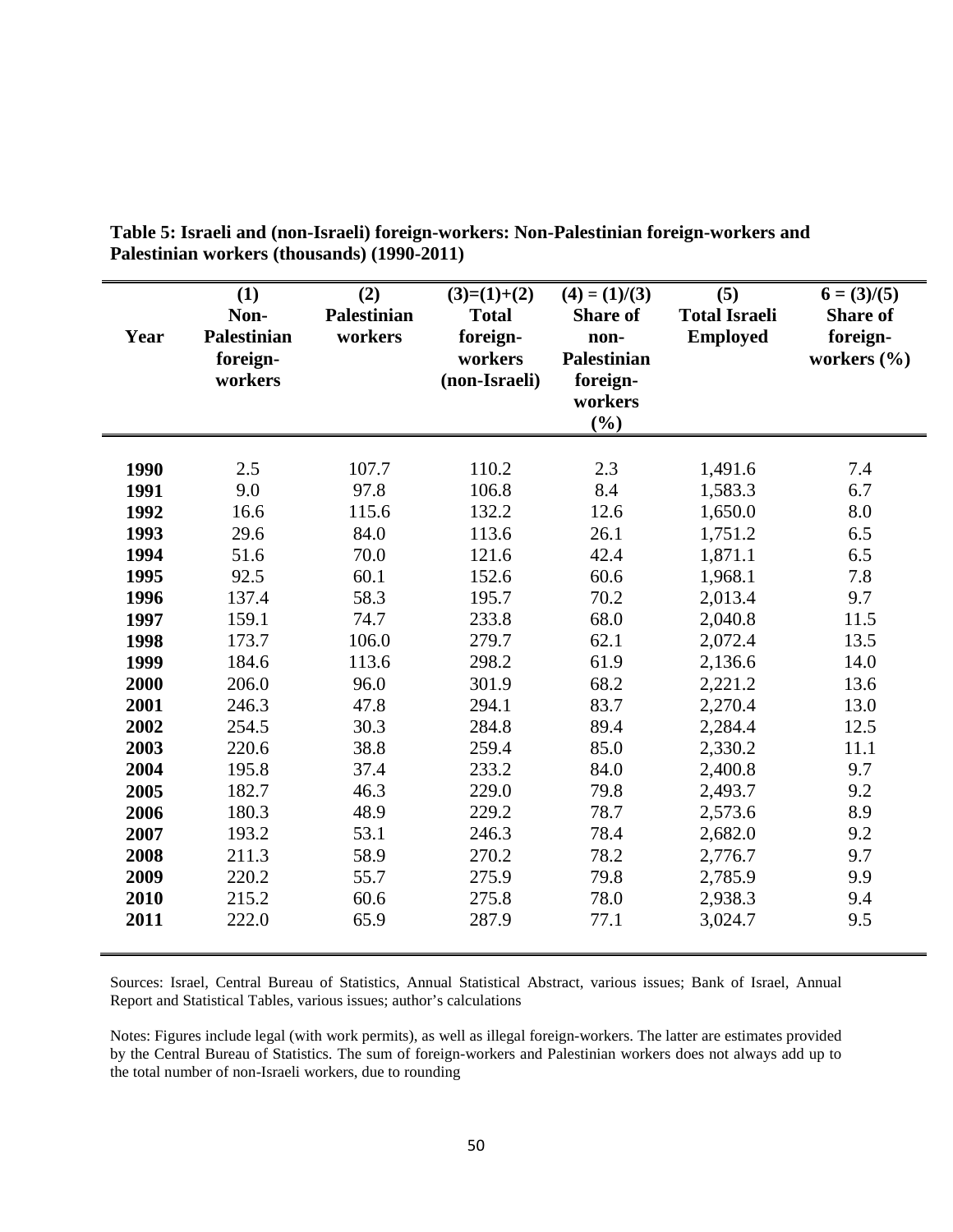|                                            | <b>Primary sector</b> | <b>Secondary sector</b> |
|--------------------------------------------|-----------------------|-------------------------|
| Gross full-time monthly income<br>(shekel) | 10,677.87             | 5,962.22                |
| Schooling (years)                          | 16.48                 | 13.18                   |
| Age (years)                                | 41.77                 | 40.11                   |
| Tenure at work-place (year)                | 9.62                  | 7.65                    |

**Table 6: Average characteristics of workers of the primary- and secondary-sector**

Sources: Calculations based on data from the 2005-2011 CBS annual Social Surveys

Note: Primary and secondary sectors were defined by occupation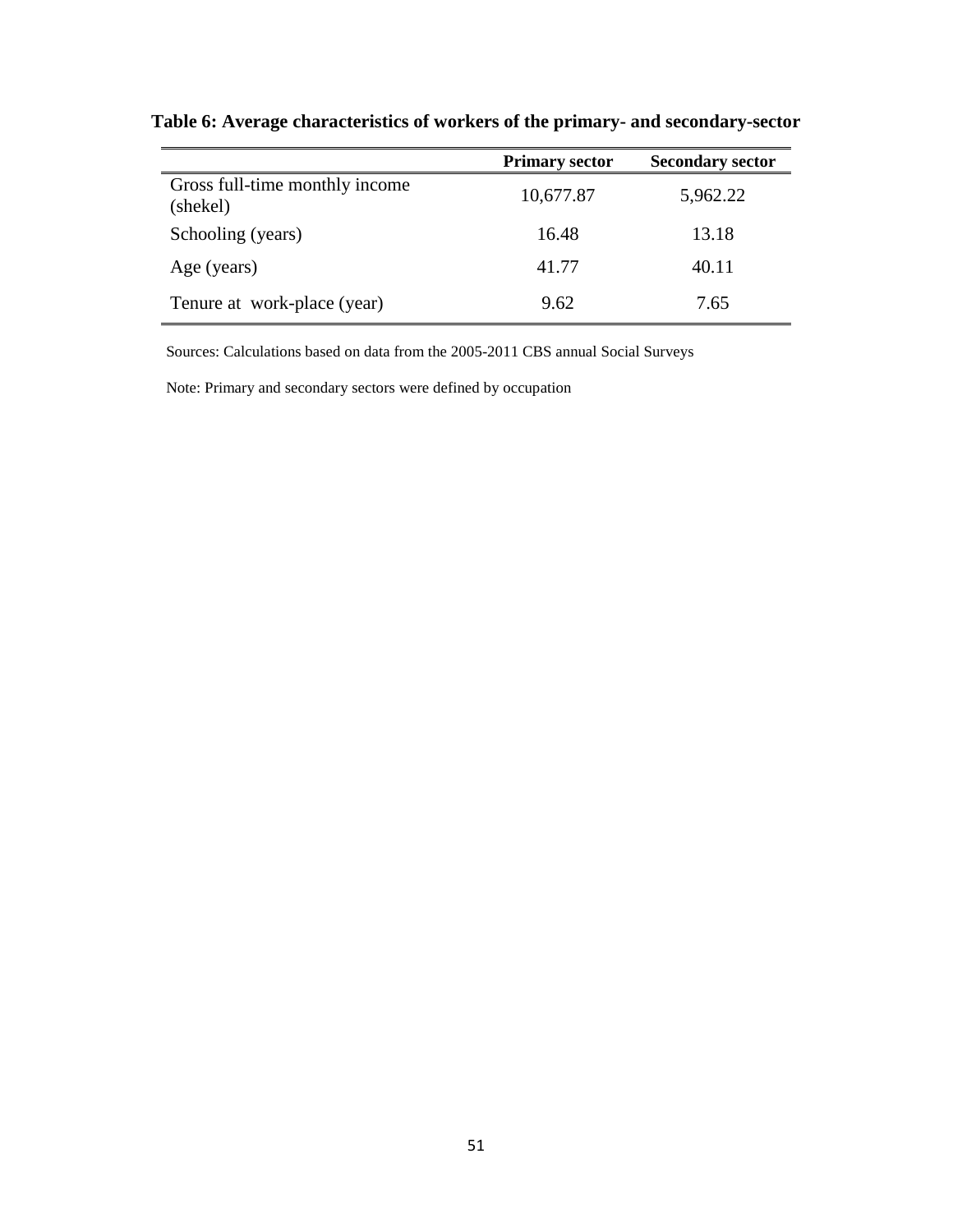| $\alpha$ and $\alpha$ in the contract and $\alpha$ is the contract of the contract of the contract of $\alpha$ in the contract of | Israeli-     |        |          |        | Jewish- |
|-----------------------------------------------------------------------------------------------------------------------------------|--------------|--------|----------|--------|---------|
|                                                                                                                                   | <b>Arabs</b> | Haredi | disabled | Immig. | veteran |
| <b>Employment characteristics</b>                                                                                                 |              |        |          |        |         |
| Employed (%)                                                                                                                      | 72.6         | 40.4   | 58.7     | 75.1   | 76.8    |
|                                                                                                                                   | (63.9)       | (33.1) | (44.7)   | (64.9) | (75.9)  |
| Unemployed (% - within the labor                                                                                                  | 6.5          | 6.9    | 6.7      | 3.9    | 4.6     |
| force)                                                                                                                            | (10.8)       | (8.2)  | (17.5)   | (15.9) | (8.9)   |
| Not in labor force (%)                                                                                                            | 22.3         | 56.5   | 37.1     | 21.9   | 19.5    |
|                                                                                                                                   | (28.4)       | (63.9) | (45.8)   | (22.8) | (16.7)  |
| In non-professional occupations                                                                                                   | 12.6         | 5.9    | 8.6      | 14.1   | 4.4     |
| (% of employed)                                                                                                                   | (8.9)        | (0.0)  | (9.9)    | (11.4) | (5.7)   |
| Monthly income above 10,000                                                                                                       | 10.3         | 18.2   | 18.6     | 16.4   | 34.8    |
| shekel (% of employed)                                                                                                            | (11.0)       | (25.7) | (22.9)   | (8.7)  | (36.2)  |
| <b>Personal characteristics</b>                                                                                                   |              |        |          |        |         |
| Academic education (%)                                                                                                            | 12.4         | 9.5    | 11.4     | 30.6   | 25.2    |
|                                                                                                                                   | (17.0)       | (12.2) | (16.8)   | (36.6) | (23.9)  |
| Use a computer $(\%)$                                                                                                             | 48.2         | 45.0   | 52.6     | 76.1   | 79.4    |
|                                                                                                                                   | (30.1)       | (32.1) | (31.8)   | (48.5) | (60.2)  |
| Use internet (% - out of computer                                                                                                 | 83.1         | 57.0   | 89.4     | 95.5   | 94.2    |
| users)                                                                                                                            | (54.9)       | (21.0) | (63.8)   | (65.7) | (75.1)  |
| Satisfaction with economic                                                                                                        |              |        |          |        |         |
| status                                                                                                                            | 7.8          | 17.7   | 3.3      | 4.3    | 11.1    |
| Very satisfied (%)                                                                                                                | (6.5)        | (13.3) | (2.2)    | (3.6)  | (7.4)   |
| Not satisfied at all (%)                                                                                                          | 22.7         | 8.6    | 32.5     | 21.3   | 11.2    |
|                                                                                                                                   | (32.0)       | (11.3) | (44.2)   | (27.4) | (17.6)  |
| <b>Satisfaction with labor income</b>                                                                                             |              |        |          |        |         |
| <i>(employed)</i><br>Very satisfied (%)                                                                                           | 5.5          | 11.9   | 4.0      | 5.0    | 10.7    |
|                                                                                                                                   | (6.4)        | (9.5)  | (6.1)    | (2.1)  | (7.9)   |
| Not satisfied at all (%)                                                                                                          | 15.0         | 19.2   | 24.7     | 18.8   | 13.0    |
|                                                                                                                                   | (22.2)       | (15.5) | (32.8)   | (30.9) | (15.7)  |
| Self-assessed health status                                                                                                       |              |        |          |        |         |
| Very good $(\%)$                                                                                                                  | 46.0         | 73.2   | 9.3      | 29.7   | 58.9    |
|                                                                                                                                   | (46.9)       | (71.9) | (8.2)    | (22.8) | (52.8)  |
| Not good at all (%)                                                                                                               | 4.6          | 1.9    | 15.1     | 4.9    | 1.9     |
|                                                                                                                                   | (9.8)        | (0.6)  | (21.6)   | (4.1)  | (2.9)   |
| Population size (thousands)                                                                                                       | 337          | 152    | 297      | 125    | 1452    |
|                                                                                                                                   | (240)        | (89)   | (274)    | (98)   | (1309)  |

**Table 7: Characteristics/satisfaction of disadvantaged groups (Israeli-Arabs, Haredi, disabled, new-immigrants) vs. Jewish-veterans - Men, 2008 and 2002 (in parentheses)**

Sources: Israeli Central Bureau of Statistics - Social Survey, 2002 and 2008. In: Ministry of Industry, Trade and Labor, "Populations of: Israeli Arabs, Haredi Workers, Disabled Workers, and Immigrants – Characteristics of Employment, Health and Satisfaction", 2010b

Notes: Israeli-Arabs include Moslems, Christians and Druze; Disabled workers are workers who reported a severe or a very severe health problem; The immigrants' group is composed of immigrants who arrived in the country after 1995